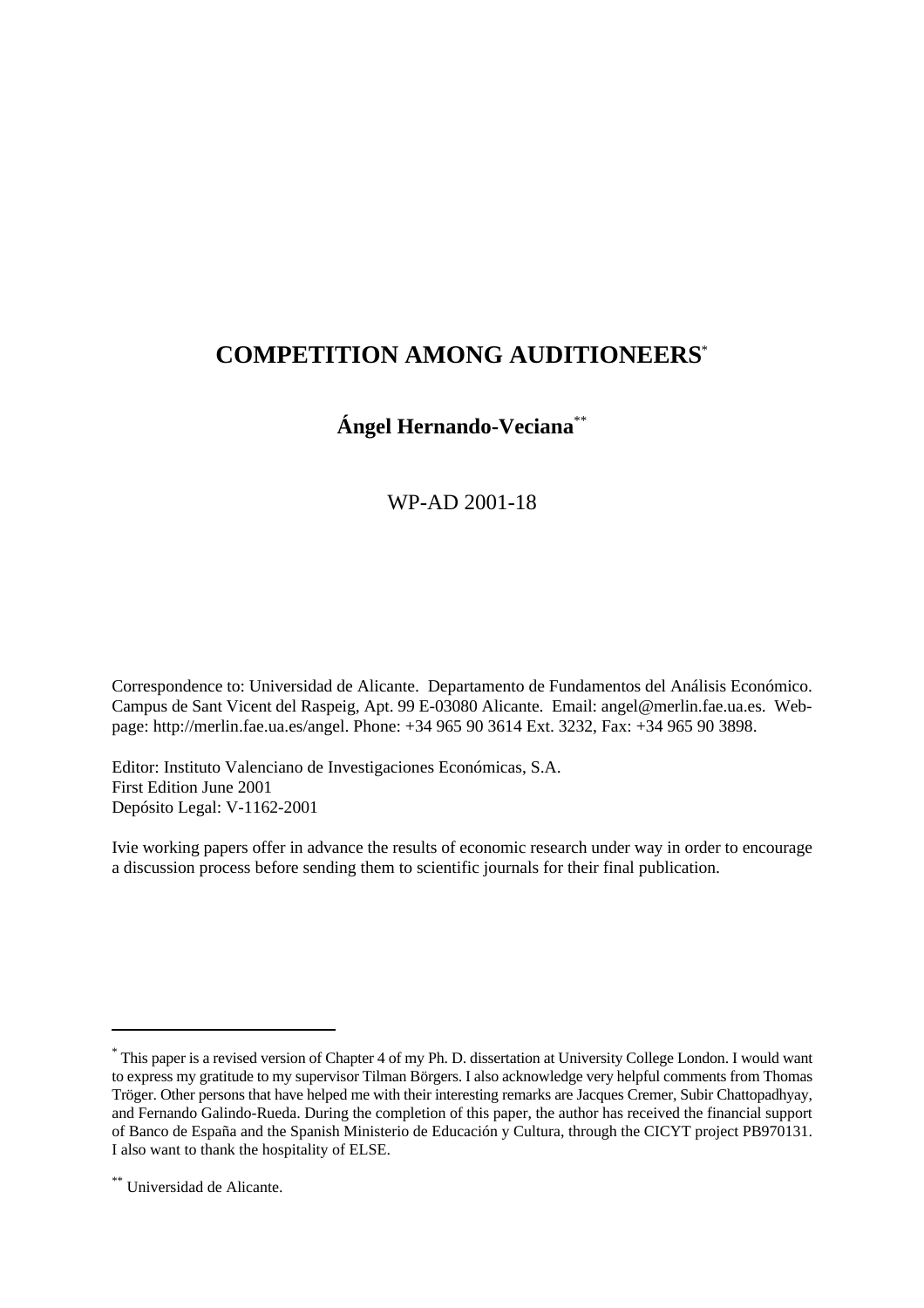## **COMPETITION AMONG AUCTIONEERS**

**Ángel Hernando-Veciana**

## **A B S T R A C T**

In this paper, we analyse a multistage game of competition among auctioneers. In a first stage, auctioneers commit to some publicly announced reserve prices, and in a second stage, bidders choose to participate in one of the auctions. We prove existence of Nash equilibria in mixed strategies for the whole game. We also show that one property of the equilibrium set is that when the numbers of auctioneers and bidders tend to infinity, almost all auctioneers with production cost low enough to trade announce a reserve price equal to their production costs. Our paper confirms previous results for some "limit" versions of the model by McAfee [9], Peters [13], and Peters and Severinov [18].

KEYWORDS: Auctions; Perfect Competition; Large Markets.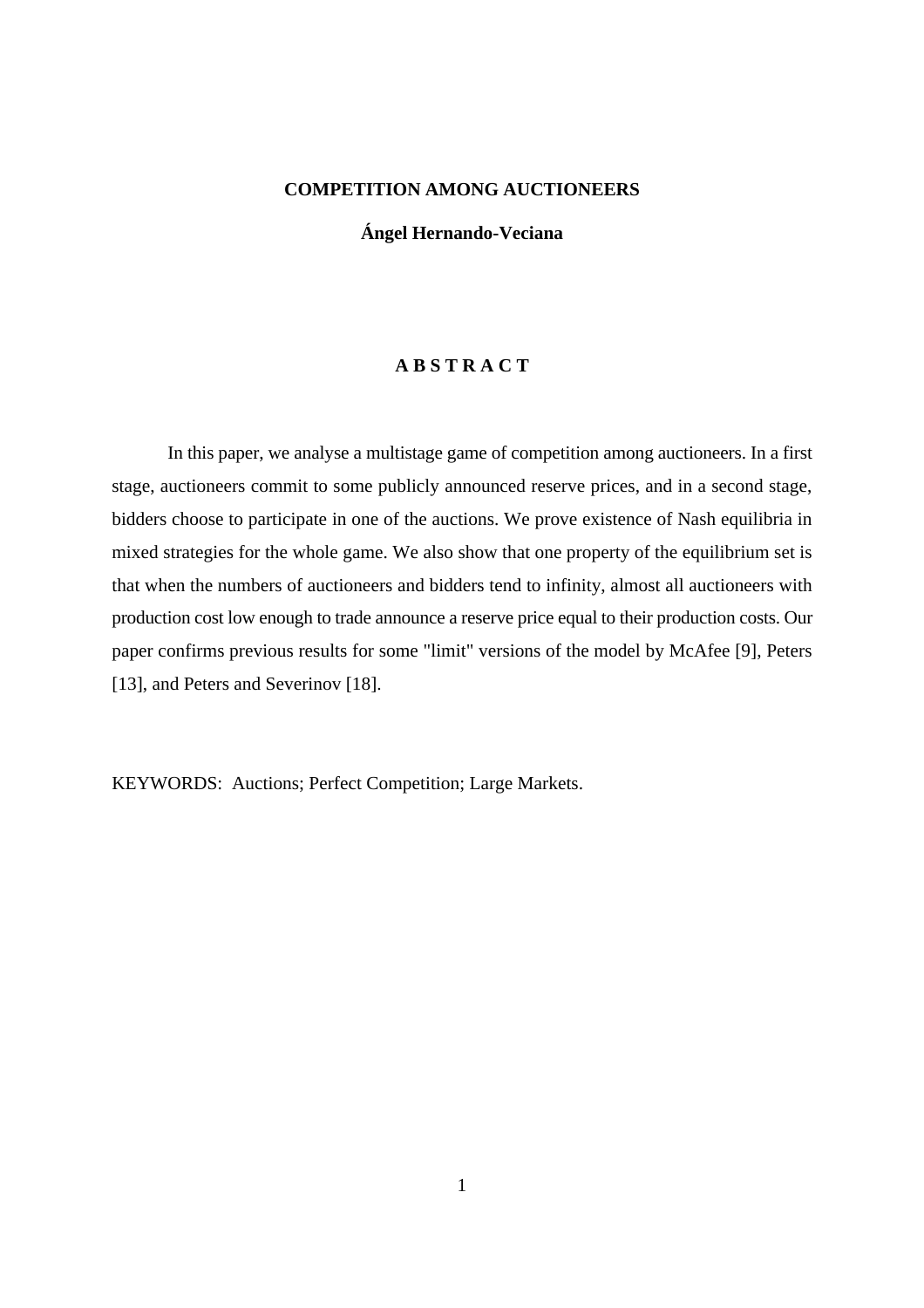#### 1 Introduction

In this paper, we study a multistage game of competition among auctioneers. In the first stage auctioneers compete for a common pool of bidders by means of credible announcements of the minimum price accepted in a second price auction. In a second stage, that we call the *entry game*, each bidder chooses an auction, if any, to participate. Finally, in the last stage, each of the announced auctions takes place among all those bidders that have chosen it. This time structure was originally suggested by McAfee [9] in his pioneer work on competition among auctioneers.

We provide two results in this model. First, we prove that there always exists an equilibrium of the whole game. Second, we show that almost all the auctioneers with types low enough to trade announce a reserve price equal to their respective production costs with probability arbitrary close to one in equilibrium when the numbers of auctioneers and bidders go to infinity.

Existence of an equilibrium is not at all obvious in this game. The reason is that there are no standard existence theorems for multistage games. Instead, we proceed analysing the game backwards. We shall show that the last stage, each of the games generated by the auctions, has a natural equilibrium. We assume this equilibrium and then characterise the equilibrium of the entry game. We shall show that the equilibrium of the entry game is unique among the equilibria in which all the bidders use the same entry strategy, i.e. among the symmetric equilibria. Moreover, this equilibrium changes continuously with respect to the vector of reserve prices announced by the auctioneers.

The above two points make straightforward the proof of existence of an equilibrium in the whole game. Uniqueness means that we can define in an obvious way the reduced game of competition among auctioneers: evaluating the auctioneers' payoff functions at the unique symmetric equilibrium of the entry game. Continuity assures that the auctioneers' payoff functions of the reduced game are continuous. Hence, we can apply standard theorems to prove existence of an equilibrium in the reduced game of competition among auctioneers. Our characterisation of the solution of the entry game also provides a tractable way of computing the limit payoffs in the reduced game of competition among auctioneers. We use these limit payoffs to prove our convergence result.

The intuition of our limit result is better understood considering first the single auctioneer case. Myerson [11] shows that in this case it is optimal for the auctioneer to fix a reserve price above his production cost with generality. This strategy has a cost because it means that the auctioneer does not trade with bidders that have valuations between the auctioneer's production cost and the reserve price. These losses are, however, more than offset by the increase in the price that bidders with valuation above the reserve price pay.

Two features of our model explain why this result does not hold when the numbers of auctioneers and bidders go to infinity. The first one is that the unique equilibrium of the entry game is such that bidders expect to pay the same price conditional on winning in all the auctions which they enter. The second one is that changes in a single reserve price have a negligible effect on the price that bidders expect to pay in the other auctions when the numbers of auctioneers and bidders approach to infinity.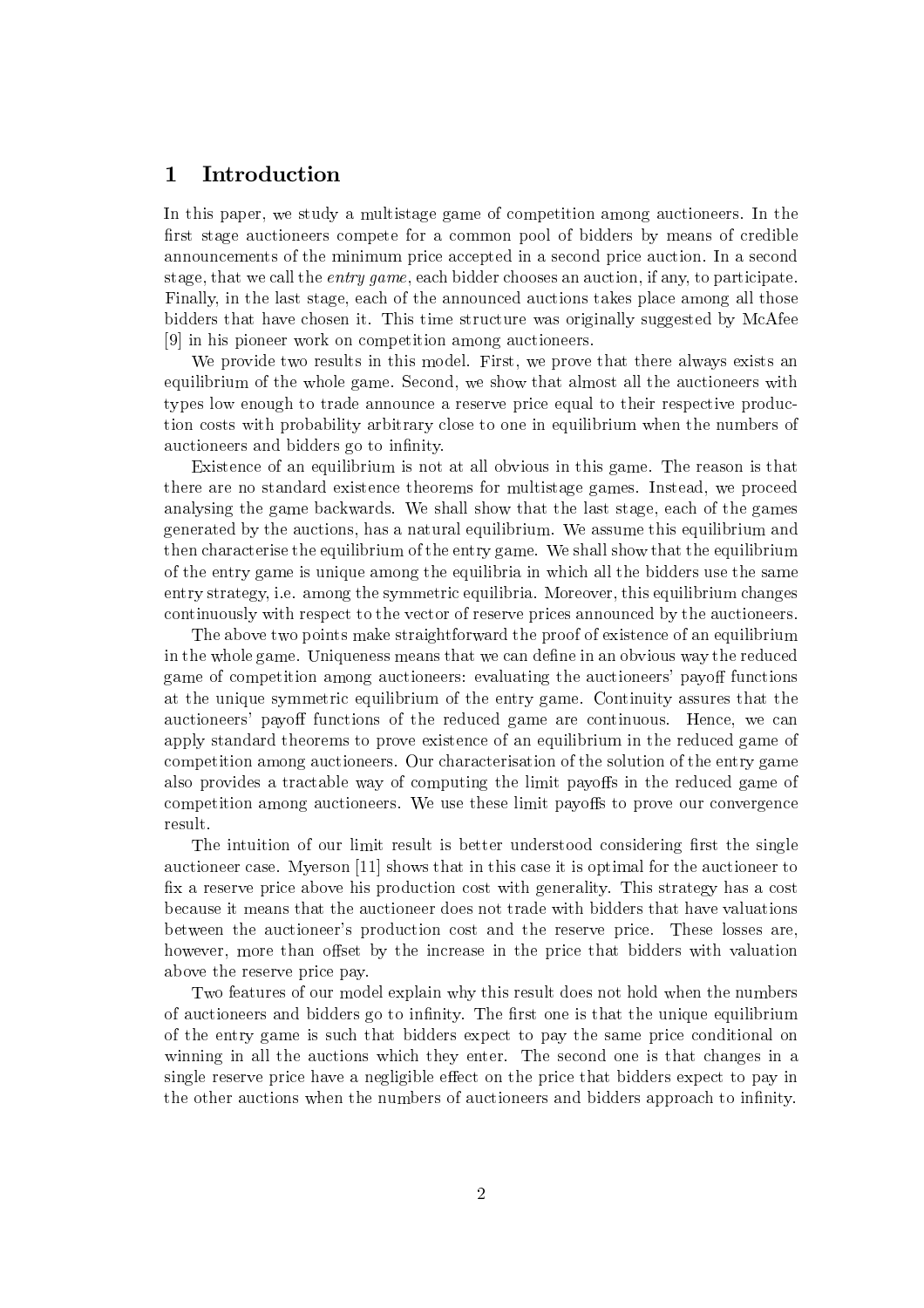Hence, when an auctioneer increases his reserve price the effect on the expected price that the bidders with valuation above the reserve price pay conditional on winning should vanish as the market increases to the limit. This means that the positive effect of increasing the reserve price above the production cost disappears in the limit. However, the negative effect of losing profitable trades still remains. Hence, the auctioneer does not have incentives to distort trade by announcing reserve prices above his production cost in the limit.

Note, however, that when there is a finite number of auctioneers and bidders the auctioneer can still have incentives to increase the reserve price above his production cost. In this case, an increase of the reserve price means that some bidders move to other auctions and, hence, it increases the expected price in these other auctions. This increase in the level of expected prices in the other auctions implies that in equilibrium our auctioneer's expected price must also increase. This explains why auctioneers can find profitable to fix a reserve price above the production cost.

Burguet and Sákovics [6] have shown that this is the case when there are only two auctioneers. Consequently, our result implies that this monopolistic distortion vanishes as the numbers of auctioneers and bidders tend to infinity. Note that Burguet and Sákovics also prove existence of an equilibrium in the whole game when there are only two auctioneers. Our proof supersedes their proof since we allow for more than two auctioneers.

Our limit result is aligned with those by McAfee [9], Peters [13], and Peters and Severinov [18]. They show that in a game of competition among auctioneers similar to ours but with infinite numbers of auctioneers and bidders assumptions,<sup>1</sup> there exist an equilibrium in which each auctioneer always fixes a reserve price equal to his production cost. But, there are two differences with respect to our model. First, our result is based on the convergence properties of the equilibrium set when the numbers of auctioneers and bidders tend to infinity. Whereas, these other papers study an equilibrium of limit games defined under the assumption that the numbers of auctioneers and bidders are infinite.

Second, we provide a kind of uniqueness equilibrium prediction. We show that the limit of the set of equilibria characterises uniquely the outcome of the game up to a negligible fraction of auctioneers. In these other papers, only existence results are provided. One exception is the paper by Peters and Severinov [18]. They also provide uniqueness results although they limit to equilibria in which all the auctioneers announce the same reserve price. Our uniqueness result consider equilibria in which different auctioneers announce different reserve prices.

Peters [15, 16] also looks to related models under some infinite number of agents assumptions. The first of the papers deals with the private value assumption with correlated types, and the second with the common value assumption. Our model only covers the private value assumption with independent types.

 ${}^{1}$ McAfee [9] does not exactly assume that the numbers of auctioneers and bidders are infinite. Instead, McAfee assumes that an auctioneer does not take into account that when he changes his mechanism, the expected utility that bidders can get in other auction mechanisms changes. McAfee justifies this assumption conjecturing that it should be true in the limit with infinite number of auctioneers and bidders. We say in this sense that this is an infinite number of agents assumption.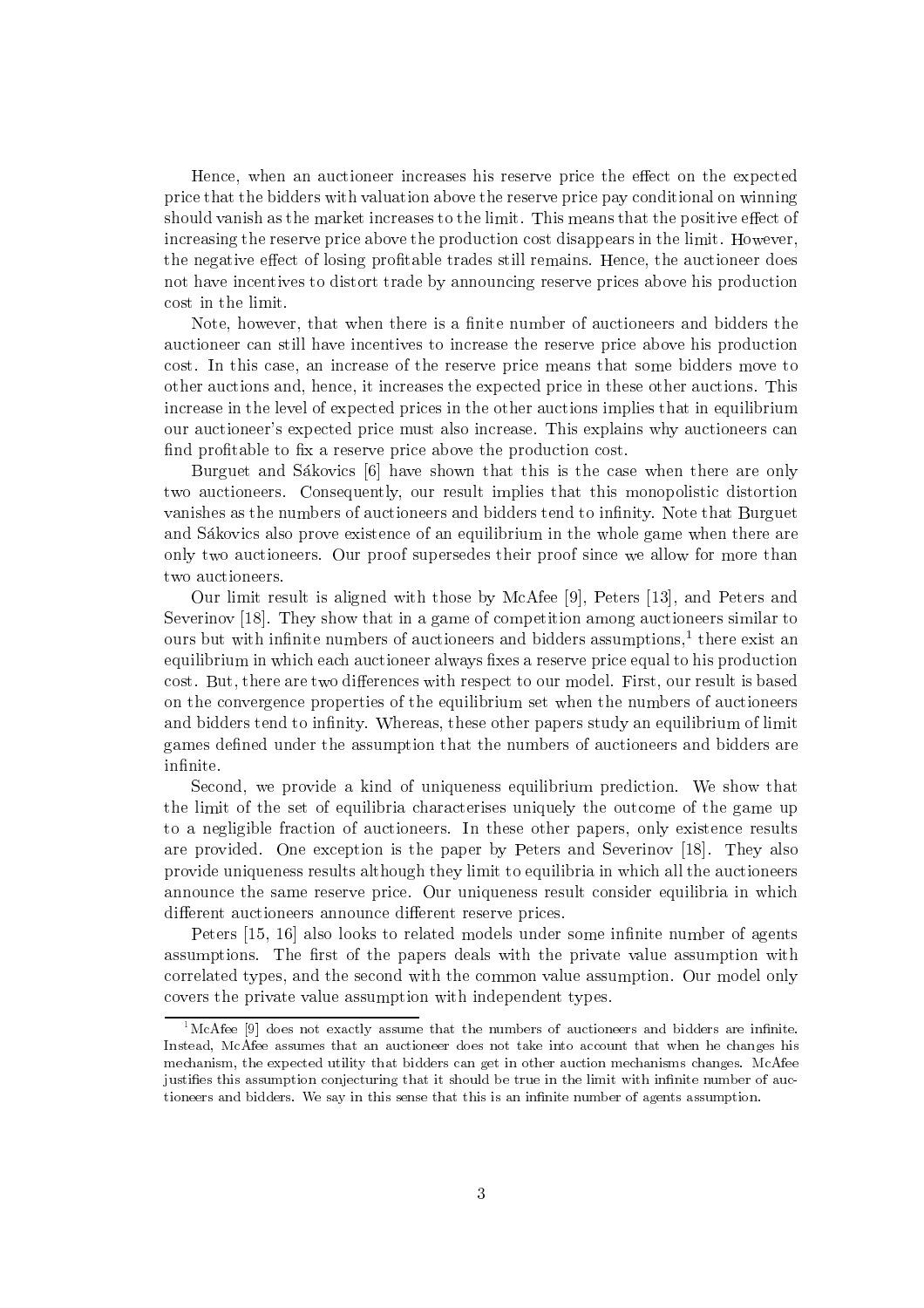All these papers study limit games, the problem is whether the equilibrium of the limit game approximates the equilibrium of the finite game for large enough numbers of auctioneers and bidders or not. Our paper shows that the answer to this question is yes. Note that this answer is quite important since a negative answer will mean that the analysis of the limit game would make much less sense.

The closest of these papers to our model is [18]. As they explain, their analysis implies that if there exists a Nash equilibrium in which all the auctioneers announce the same reserve price for large numbers of auctioneers and bidders, then this equilibrium should be close to the limit equilibrium that they propose. Nevertheless, even if we assume that all the auctioneers are identical as Peters and Severinov do, we can show that there exists no such Nash equilibrium for finite numbers of auctioneers and bidders with generality.

Another value added of our paper is that we are able to characterise the entry game through a set of equations and to prove using these equations that the solution of the entry game is well behaved in some sense. A similar analysis has been provided by Peters and Severinov [18] and Burguet and Sákovics [6], but in both cases the result limits to cases in which there are no more than two different reserve prices announced by the auctioneers. In fact, the complexities of the analysis of the entry game arise when we allow for more than two different reserve prices.

The importance of the former contribution is that the understanding of such entry games is the first step towards the analysis of models of decentralised trade in which there is heterogeneity in both market sides. This kind of models have presented severe difficulties in similar set-ups to ours. This is for instance the case of the model of price competition of Peters [17], or the model of contract competition of Peters [14]. In both cases, the complexity of the associated entry game has forced to allow for heterogeneity in one side of the market at most. Hopefully, our analysis can give new insights for such models.

 $>$ From a related perspective, it is interesting to remark that our model offers a very natural way of studying decentralised trade. Each auctioneer announces a supply curve for the only unit that he has. This supply curve is characterised by the reserve price of a second price auction. The bids of the bidders that participate in each auction form the demand curve for the only unit for sale. In this sense, we can say that each of the auctions constitutes a *local market* in which the auctioneer's supply curve is crossed with the bidders' demand curve to determine the associated price.

One of the features of the second price auction is that to announce the true value of the good is an equilibrium strategy for the bidders, i.e. to announce their true demand. Moreover, we show in this paper that as the numbers of auctioneers and bidders go to infinity, the fraction of auctioneers with production cost low enough to trade that announce a reserve price different to their production cost tends to zero, i.e. in the limit almost all relevant auctioneers announce their true supply curve. This means that in the limit almost all the relevant local markets converge to a competitive outcome.

Another interesting question is whether the *global market*, this is the market of all the auctioneers and bidders, converges to a competitive outcome or not. In this sense, we can say that the global market is not competitive in two senses. The first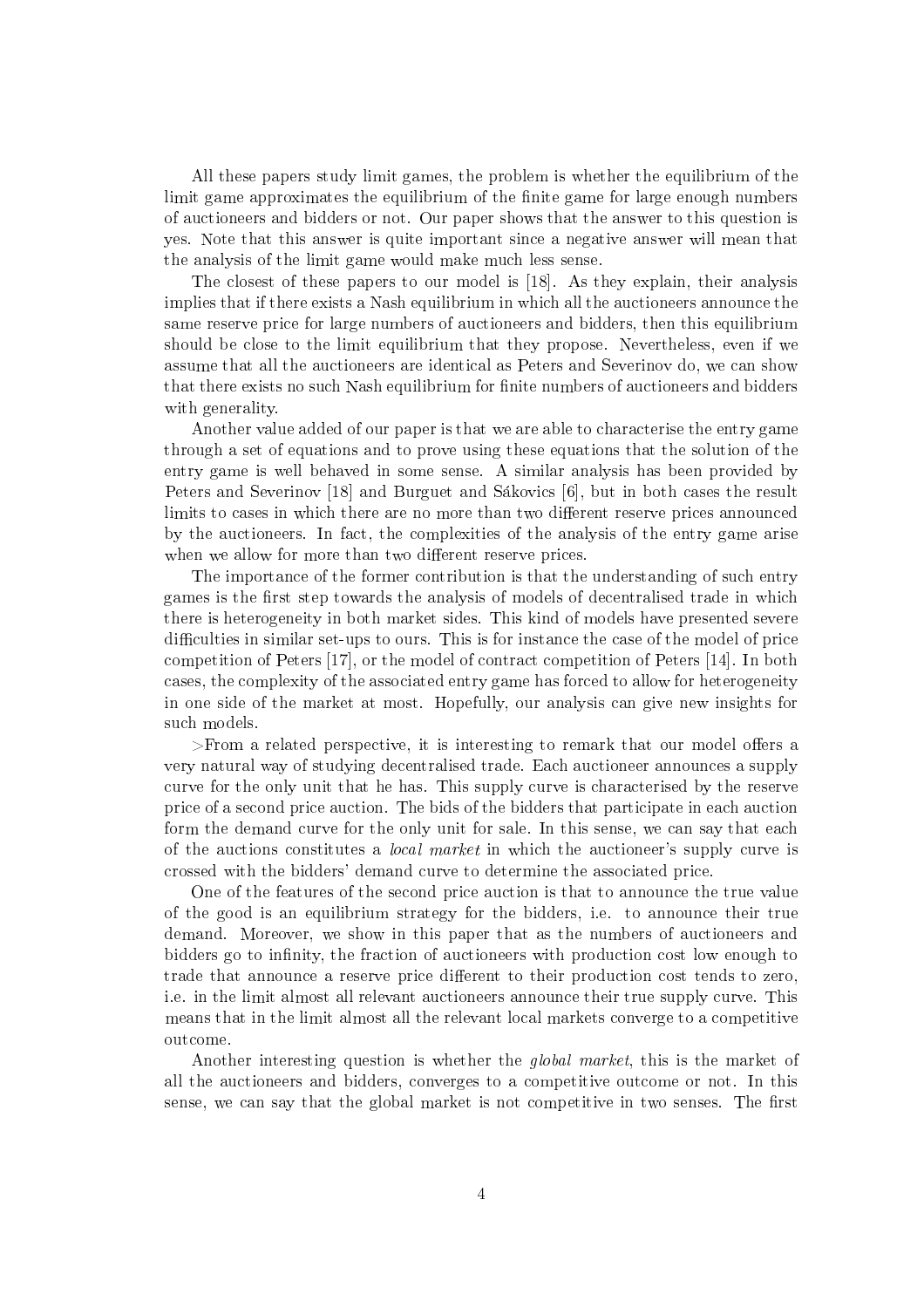one is that the price does not converge to a competitive price. The price in each of the auctions is a random variable that it is not only determined by the global demand and supply curves but also by the random entry strategy of bidders. The second is that the allocations are not competitive. Since the equilibrium involves all the bidders randomising entry it could happen that some auctions do not receive any bidder, even if they have a relatively low production cost. Moreover, it could also be that some other auctions receive several high valuation bidders. Then, only one of the bidders wins the auction whereas the others are rationed.<sup>2</sup>

It is interesting to consider the source of this non competitive result contrasting with two other types of model of competition. Consider first models that study centralised institutions of trade with the structure of an auction. This is for instance the case of the paper by Satterthwaite and Williams  $[21]$ , and the paper by Williams  $[25]$ . These authors have shown that the incentives to misrepresent the preferences in a double auction disappear when the numbers of auctioneers and bidders tend to infinity. Hence, we can infer that the frictions that preclude a competitive outcome are due to our assumption that trade happens in a decentralised fashion.

Consider now models of Bertrand competition, and more precisely, under the assumption that the sellers have capacity constraints as it is the case in our model in which each auctioneer has only one unit. Recall that this is the variation suggested by Edgewort. One characteristic of Bertrand-Edgeworth competition is that it does not imply that the competitive price prevails in equilibrium with generality. Note that Burguet and Sákovics [6] have shown that in our model this is also true. On the other hand, when the numbers of auctioneers and bidders tend to infinity, the market price and the allocation converge respectively to the competitive price and the competitive allocation with probability one, see the paper by Allen and Hellwig  $[1]$ .

This perspective suggests that it is not only the decentralisation of trade what explains the inefficiency of the type of competition that we propose. However, note that the frictions of decentralised trade are usually minimised in the Bertrand-Edgeworth set-up by the assumption that if a buyer is rationed by one seller she can turn to other sellers. In fact, we can deduce from the analysis of Peters [17], and Burdett, Shi and Wright  $[5]$  that once we introduce our assumption that buyers can attend to no more than one buyer, the same inefficiencies as in our model arise in a model of Bertrand-Edgeworth competition, even with an infinite number of buvers and sellers.

Finally, notice that our paper also relates to another branch of papers, those that deal with mechanism design under common agency, see for instance Stole [23]. In these papers, several principals design simultaneously an optimal mechanism for the same agent. Although mechanism design is a more general set-up that includes auctions, in order to allow for such generality these models only consider one single agent. Our model differs in that we allow for more than one agent, this is we allow for more than one bidder.

We start with a description of the model in Section 2. In order to solve the game we proceed backwards. In Section 3, we solve the second stage, the entry game. We

<sup>&</sup>lt;sup>2</sup>These inefficiencies in the global market have been already pointed out by Peters [13] for a limit version of our model with infinite numbers of auctioneers and bidders.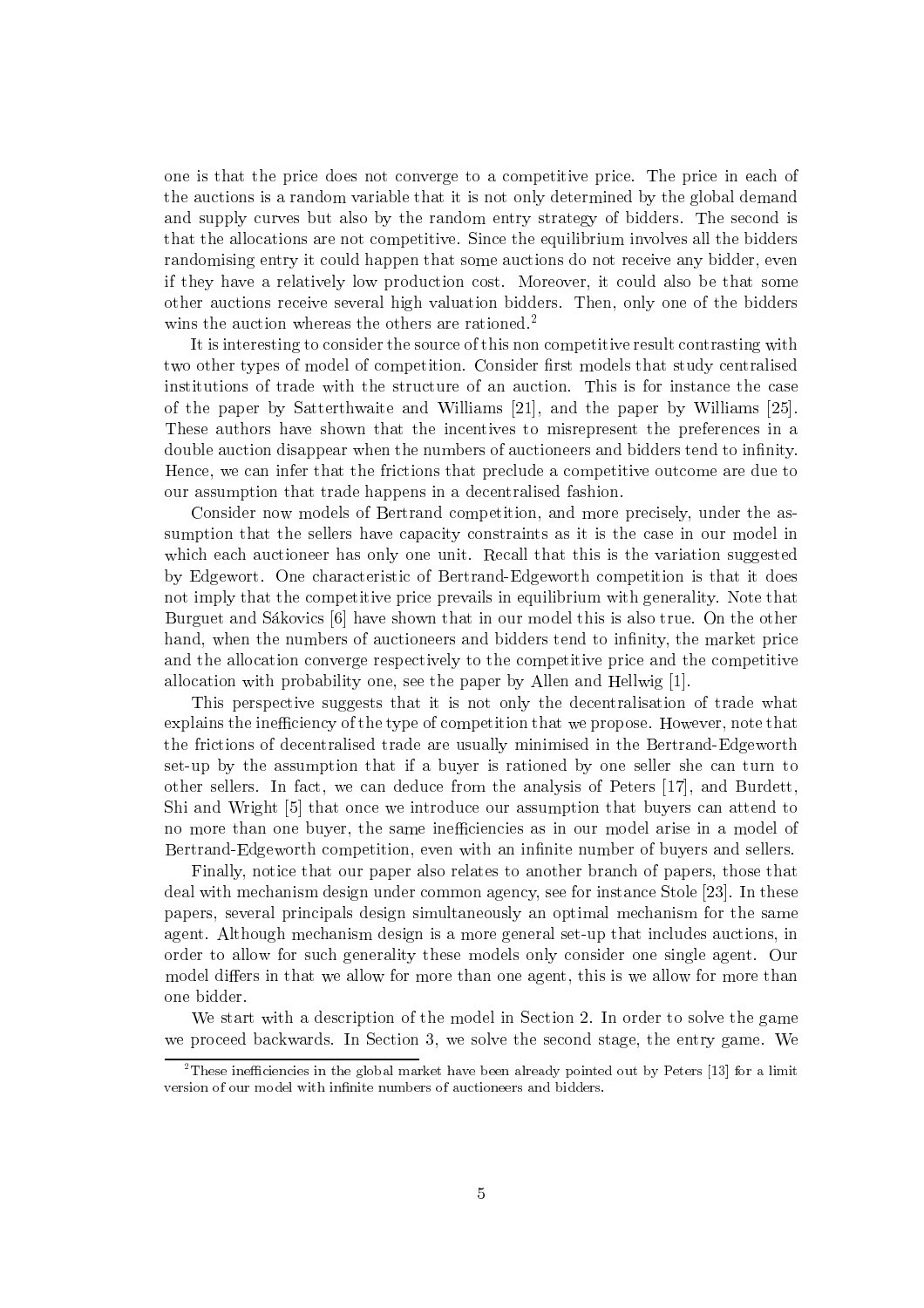use the solution of the entry game to compute the reduced game of competition of auctioneers. We study this reduced game in Section 4. Section 5 provides the limit results of our model. Section 6 concludes. We also provide an Appendix with one proof of Section 3 and the main proofs of Section 5.

#### $\overline{2}$ The Model

There are  $J \in \mathbb{N}$  auctioneers and  $kJ \in \mathbb{N}$  bidders. We shall later consider the limit  $J \to \infty$ . When doing this, we shall keep the ratio  $k > 0$  of bidders to auctioneers fixed.

Each auctioneer has the ability to produce a single indivisible unit of output. We assume that each auctioneer j observers his own production cost  $w_i$  before the beginning of the game, whereas the other auctioneers (and bidders) only know that it is drawn independently from the set  $[0, 1]$  according to a probability distribution function H which is the same for all auctioneers.

Each bidder wishes to purchase exactly one unit of the commodity. Each bidder is observes her reservation prices  $x_i$  privately before the beginning of the game. All other players only know that reservation prices are independently drawn from the set  $[0,1]$ according to the same distribution function F with a density<sup>3</sup> f and support<sup>4</sup> [0,1].

If an auctioneer j with production cost  $w_i$  trades with a bidder i with type  $x_i$  at a price p, they are assumed to obtain a von Neumann Morgenstern utility of  $p - w_i$ and of  $x_i - p$  respectively. In the case that there is no trade, both the auctioneer and the bidder get a von Neumann Morgenstern utility of 0. Notice that this assumption implies that the production occurs, and production costs are incurred, only once a trade has been agreed. The production cost could also be seen as an opportunity cost.

We consider a three stage game. In the first stage, each auctioneer announces an auction rule. For most of the paper we assume that auctioneers can only choose second price auctions without entry fees. Their only choice variable is the reserve price in their auction. Auctioneers make these choices simultaneously. Once each auctioneer has chosen his reserve price the choices are made public.

In the second stage, that we call the *entry game*, each bidder can either pick one and only one auction<sup>5</sup> in which she wants to participate, or she can choose to participate

 $3$ Note that we are imposing more structure to the distribution function of the bidders' types than to the distribution function of the auctioneers' types. More precisely we assume that  $F$  has a density and a convex support. We introduce these assumptions to simplify the auctioneers' payoff function that the corresponding bidding game induces. Note also that if  $F$  has no density, the revenue equivalence between the first price auction and the second price auction is not assured, even in the single auctioneer case. Hence, the results that we claim in the Subsection 3.1 could not hold.

<sup>&</sup>lt;sup>4</sup>The assumption that the support of  $F$  equals [0, 1] implies that we do not consider situations in which the production cost of an auctioneer is below the minimum valuation of the bidders. We believe that our model could be extended to cover this case. The only required modification would be that in the limit, as  $J$  tends to infinity, auctioneers with production costs below the lower bound of the support of  $F$  would set reserve prices between their production costs and this lower bound, rather than equal to their production costs. This fact has already been mentioned by Peters [13].

<sup>&</sup>lt;sup>5</sup>We believe that our results could be easily extended to the case in which bidders can participate in more than one auction under the following additional assumptions. Each bidder has a constant marginal utility for a finite number of units and zero for additional units. The number of units from which the bidder obtains strictly positive utility is a finite number greater than the maximum number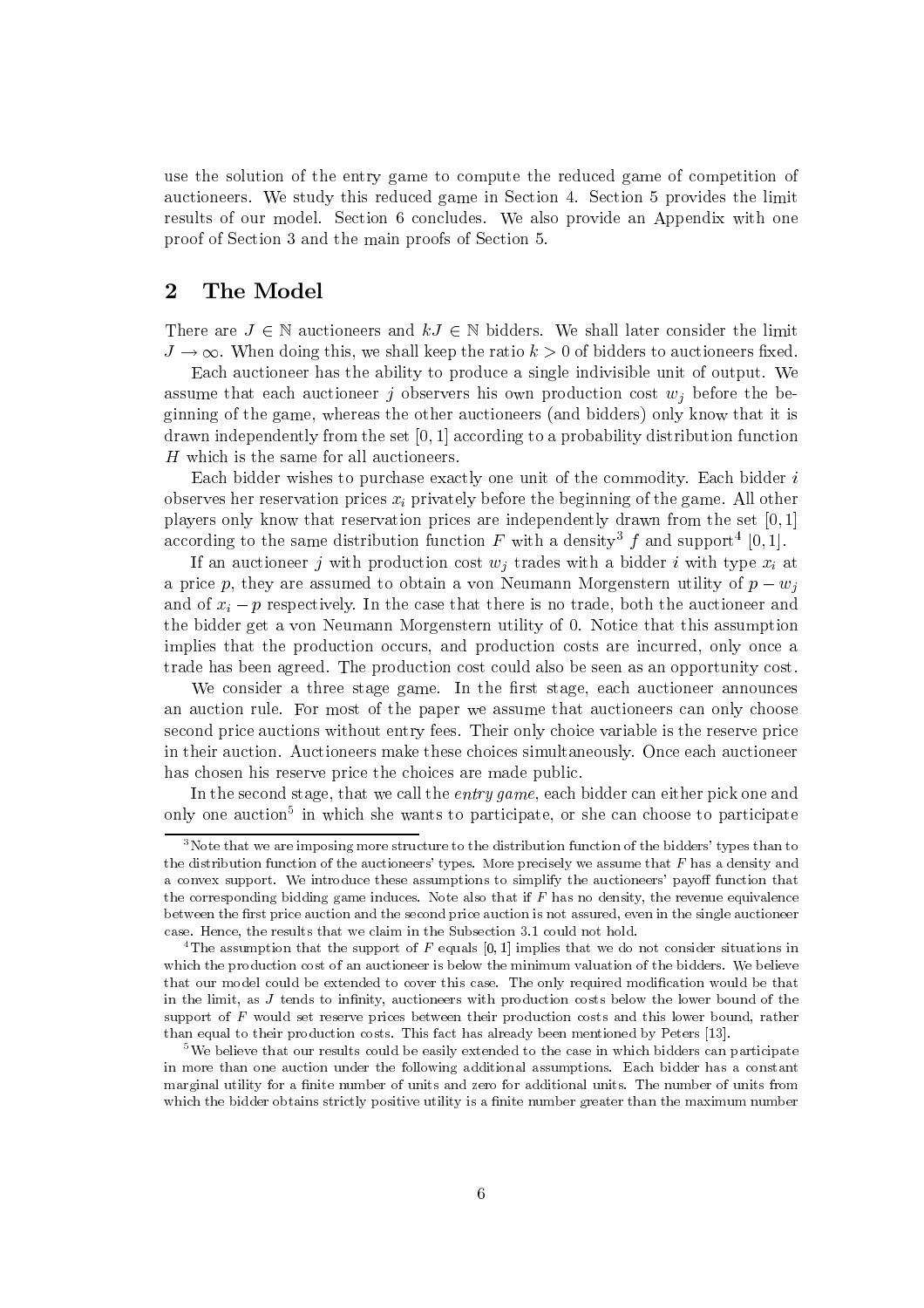in no auction. In the final stage those bidders who have chosen to participate in some particular auction make their bids in that auction.

Notice that it is a weakly dominant strategy in the final stage to bid one's true value. This is independent of the number of other bidders in the auction. Therefore, it is unimportant whether the outcome of the second stage is observed before the third stage begins.

The most obvious restrictive assumption in our model is that auctioneers can only choose second price auctions without entry fees. We make that assumption for simplicity. However, we shall show later that our results extend to the case in which auctioneers cannot only choose second price auctions but also first price auctions. Note that in this case it might matter whether the outcome of the second stage is observable or not. This is because optimal bidding behaviour in a first price auction depends on the number of other bidders participating in that auction. Hence, we shall also consider that each auctioneer can choose whether the number of bidders in his auction becomes common knowledge before the third stage begins or not. We shall explain why the main results which we show for the basic version of our model also hold for this extended version.

Obviously, it would be desirable to analyse a model in which the auctioneers' strategy space is even larger. For example, one would like to allow the auctioneers to announce other standard auctions which treat all bidders symmetrically, such as all pay auctions, or second price auctions with entry fees, for instance as McAfee [9] and Peters [13] do. In addition, one could allow auctioneers to choose auctions which treat bidders asymmetrically, for example by allowing only some but not all bidders to participate. Finally, it is potentially important to consider mechanisms which condition on the mechanism choice by other auctioneers, for example by including rules which are similar to "price matching clauses", see for instance Epstein and Peters [7]. We do not know whether our results extend to the case in which auctioneers are allowed to choose from these more general classes of mechanisms.

The reason why it is easy to introduce first price auctions into the auctioneers' strategy space, but difficult to extend the strategy space further, is somewhat subtle. If a second price auction with reserve price is replaced by a first price auction with the same reserve price, then the equilibrium entry pattern and allocation rule remain unchanged.<sup>6</sup> Therefore, by the revenue equivalence theorem, the auctioneer's expected revenue stays the same. Now suppose that we allowed the auctioneers to choose in addition second price auctions with entry fees. We could still find an entry fee which generates the same entry pattern and allocation rule as a second price auction with reserve price, and hence yields the same expected revenue by the revenue equivalence theorem. However, the appropriate entry fee would now depend on the choices of all

of auctions that the bidder can enter. Under these assumptions it is still true that it is weakly dominant for the bidder to bid her true value of the good. If these assumptions are not met then there is no straightforward solution for the bidding game, and hence, we cannot extend easily our analysis.

 ${}^{6}$ If auctioneers offer symmetric mechanisms, we shall restrict attention to symmetric equilibria of the entry game and of the bidding stage. If we allowed asymmetric equilibria in either of these two stages, the revenue equivalence theorem would not even allow us to generalise our analysis to first price auctions.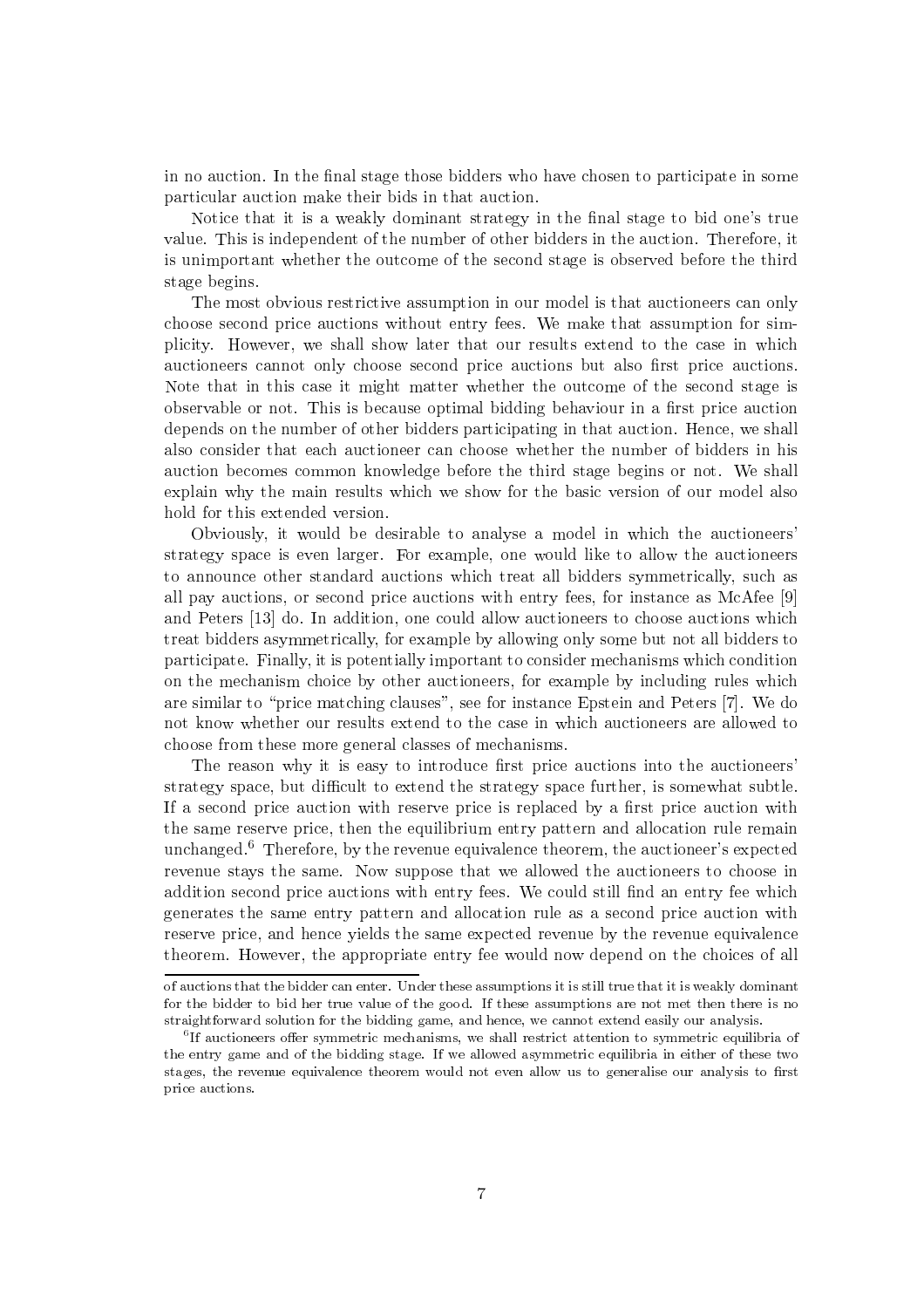other auctioneers. As soon as there is uncertainty about the other auctioneer's choices, for example because of private information about their production costs, we cannot rule out that an auction with entry fee yields higher expected revenue than an auction with reserve price, and thus that the choices which constitute equilibria in the restricted strategy space are no longer equilibria in the extended strategy space. Obviously, asymmetric auctions might generate asymmetric entry patterns or allocation rules. and hence the revenue equivalence theorem does not apply, and we cannot be certain of any relation between the equilibria which we identify here, and the equilibria of a game in which auctioneers are allowed to choose asymmetric auctions.

The fact that we assume that the bidders know their own type at zero cost is also restrictive. With this assumption we disregard situations in which information acquisition is an issue. In a more general model we could distinguish two kinds of information acquisition costs: those due to an external information acquisition technology, and those which the auctioneer can influence. Peters and Severinov [18] analyse a model of competition among auctioneers in which they allow for the latter type of information acquisition cost.

Our assumption that types are known from the beginning of the game implies that each bidder can condition her entry decision on her type. The fact that these types are privately known implies that the entry game is a game of incomplete information. The same entry game has been studied previously under the assumption that it is common knowledge that bidders are identical at the stage of choosing an auction (Peters and Severinov  $[18]$ .

We study the game using backward induction. Since we have restricted the selling mechanisms that can be used in the third stage game to second price auctions, the solution of this game is trivial. We assume that bidders play the unique weakly dominant strategy, to bid their true value. Hence, in equilibrium the bidder with highest valuation among those that have entered the auction and bid above the auctioneers' reserve price, wins the auction and pays a price equal to the maximum of the second highest valuation and the reserve price announced by the auctioneer. This fully determines the bidders' expected utility of participating in an auction given the entry decisions of the other bidders. With these bidders' payoffs we can define the reduced game that bidders play in the second stage, the entry game. We solve this game in the next section.

### 3 The Entry Game

In this section we study the second stage game. In this game, bidders choose the auction that they will attend, if any, after observing the auctioneers' announced reserve prices. We shall show that this game has a unique symmetric Nash equilibrium and that this equilibrium is continuous in the auctioneers' reserve prices. We shall use the first result to define the reduced game that the auctioneers play in the first stage in a straightforward manner and the second result will assure the continuity of the auctioneers' payoffs in this auctioneers' game. We shall also characterise the symmetric equilibrium of the entry game in a way which facilitates the proof of the convergence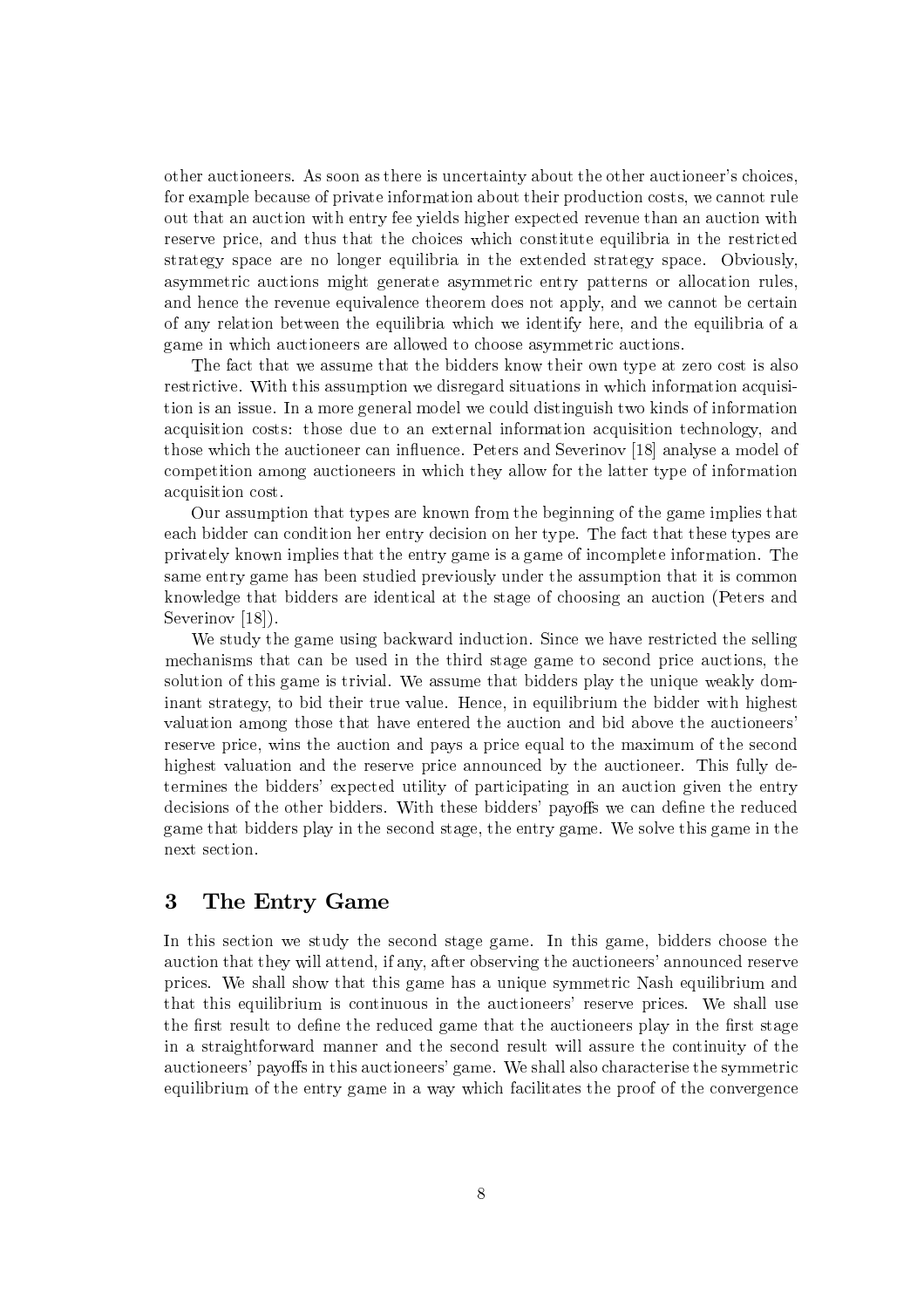result in Section 5.

Bidders take their entry decision conditioning on the vector of reserve prices announced by the auctioneers,  $\vec{r} \in [0,1]^J$ , and on their private types. For notational convenience we shall assume that the elements of the vector of reserve prices are ordered increasingly. The expected utility of entering an auction given the entry decisions of the other bidders are computed assuming that the bidders bid the true value of the good. We restrict attention to equilibria in which all the bidders play the same entry strategy, possibly mixed. This means that two bidders with the same type assign in equilibrium the same probability of entering to a given auction.

Although the restriction to symmetric equilibrium is a standard practice, it is clearly restrictive in this game. To understand these restrictions it is useful to consider the following example. Assume that there are two second price auctions with no reserve price and two bidders both with the same valuation  $x > 0$ . It is trivial to show that this game has three Nash equilibria: a symmetric equilibrium in which each bidder enters each of the auctions with the same probability, and two asymmetric equilibria in which each bidder enters a different auction.

This example shows in particular that the symmetric equilibria of the entry game may be Pareto dominated by the asymmetric equilibria.<sup>7</sup> On the other hand, the asymmetric equilibria seem to require that bidders co-ordinate their entry behaviour. Therefore, by restricting attention to the symmetric equilibria of the entry game we are implicitly assuming that frictions prevent bidders from co-ordinating their entry decisions. This is probably a reasonable assumption for many markets, mainly those in which the numbers of auctions and bidders are large. This assumption has also been made in other papers like those by McAfee [9], Peters and Severinov [18], and Peters [13] that have studied similar models of competition among auctioneers.

We characterise the (possibly random) entry decision of the bidders with a function  $\pi : [0,1] \times [0,1]^J \to [0,1]^J$ . This function gives a vector of probabilities of entering each of the auctions  $\pi(x, \vec{r})$  for a bidder with type x given the announcement of reserve prices  $\vec{r}$ . We denote the j-th component of this vector by  $\pi_j(x, \vec{r})$ . Define the set  $E_j$  to be the closure of the interior of the set  $\{x : \pi_i(x, \vec{r}) > 0\}$ . Moreover, define the cut-off valuation for a given auction j to be equal to  $y_j = \min\{x : x \in E_j\}$ . Then:

**Lemma 1.** A symmetric Nash equilibrium of the entry game must satisfy for all auctions  $i, l$ :

- (a)  $E_i = [y_i, 1].$
- (b) If  $r_l > r_j$ , then  $y_l \ge y_j$  and if  $r_l = r_j$ , then  $y_l = y_j$ .
- (c) If  $r_l \geq r_j$ , then for almost all  $x \geq y_l$ ,  $\pi_j(x, \vec{r}) = \pi_l(x, \vec{r})$ .

*Proof.* See [13, Lemma 2].

 $\overline{\phantom{a}}$ 

 $\sigma$  Peters [13] provide examples of other asymmetric equilibria when there are many bidders with different types and many auctioneers announcing different reserve prices.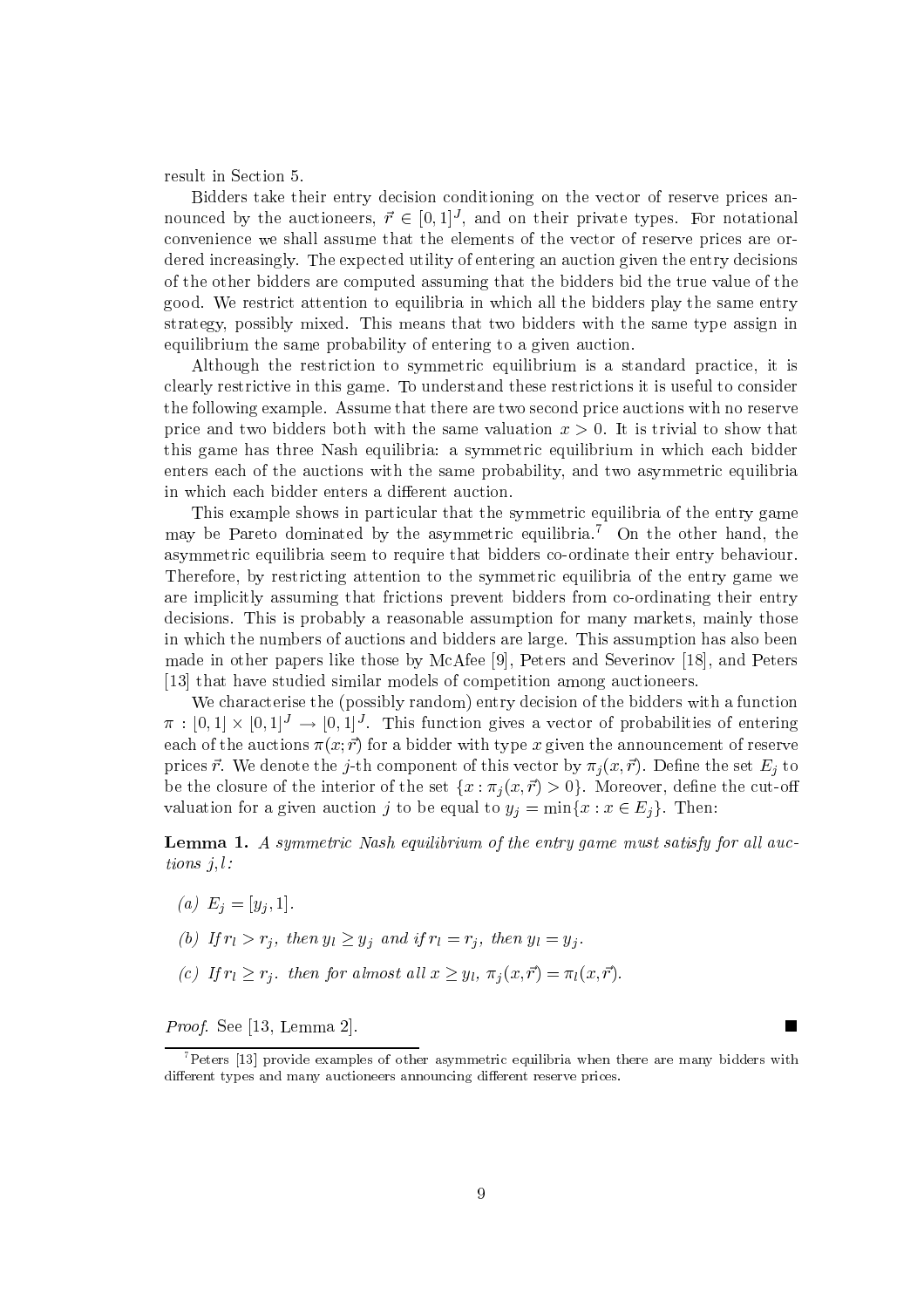In the following, we shall call strategies of the type described in Lemma 1 "cut-off" strategies". Lemma 1 thus says that any symmetric Nash equilibrium of the entry game must be an equilibrium in cut-off strategies. One surprising feature of cut-off strategies is that bidders who enter several auctions with positive probability always randomise uniformly among these auctions. We shall provide some intuition for this feature, later, following Lemma 3.

Our next goal is to derive necessary and sufficient conditions for cut-off strategies to constitute an equilibrium. We begin with the following lemma:

**Lemma 2.** If all the bidders play the same cut-off strategy, the probability that a bidder with type  $x \geq y_j, y_l$  wins if she enters auction j is the same as the probability that this bidder wins if she enters auction l.

*Proof.* A bidder with type x can win in equilibrium a given auction if and only if each of the other bidders either has a valuation below x, or enters any of the other auctions. The first condition is trivially the same in auction l and in auction j. The second condition holds with the same probability for both auctions given that each bidder randomises uniformly among all the auctions that she enters. п

Now recall the following standard result:

**Lemma 3.** The expected utility of a bidder with type x in a second price auction is a continuous convex function (of x) which is almost everywhere differentiable with first derivative equal to the probability of winning that auction for a bidder with type  $x$ .

 $\blacksquare$ 

*Proof.* See [11] and also [13, Lemma 1].

Suppose that all the bidders play the same cut-off strategies. Then, the last two lemmas imply that if a bidder with a type  $x \geq y_i, y_i$  is indifferent between auction j and auction l, she will also be indifferent between auction j and auction l for all types above x. This result depends on the bidders randomising uniformly among all the auctions that they attend. Otherwise, both the probability of winning and the expected utility will differ in auction  $l$  and auction  $j$ . This also explains why in equilibrium if bidders randomise among the auctions that they attend, they must randomise uniformly. Otherwise, bidders will have incentives to deviate.

The above paragraph suggests a way in which the task of checking whether a given cut-off strategy constitutes a symmetric Nash equilibrium can be simplified. One of the conditions which one needs to check for this is that bidders who enter different auctions with positive probability are indifferent between these auctions. The above paragraph indicates that it is sufficient to check this condition for the smallest type which enters two auctions, and that then all bidders with higher type will automatically also be indifferent.

Typically, the smallest type which enters two auctions with positive probability will be a cut-off point. In fact, we shall show in the next Lemma that necessary and sufficient conditions for a cut-off strategy to constitute a symmetric Nash equilibrium can be constructed which refer only to the incentives of bidders with cut-off types.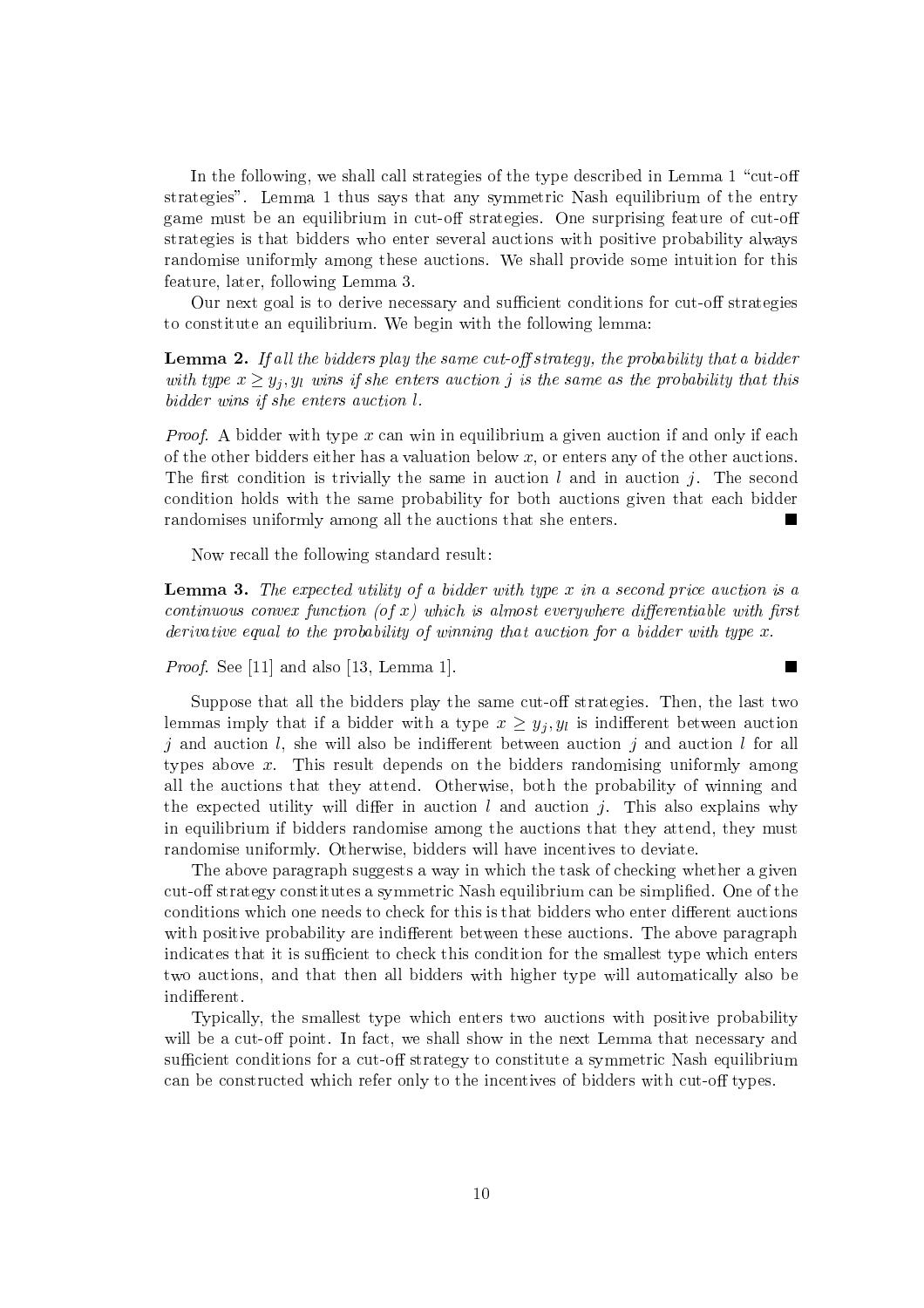Our conditions will compare the expected price paid by a bidder with a type equal to an arbitrary cut-off  $y_i$  conditional on winning in auction j with the same conditional expected price in auction  $j-1$ . Given that Lemma 2 says that the probability of winning is the same in both auctions we are in fact comparing the expected utility of entering auction  $i$  and auction  $i-1$ .

In order to formalise these conditions we first introduce a function  $\Psi_{j-1}$ , where  $\Psi_{j-1}(x, y_{j-1}, y_j, ..., y_J)$  is the expected price paid by a bidder with type x conditional on winning auction  $j-1$ , and given that all the other bidders play some cut-off strategies represented by  $y_1, ..., y_J$ . Note that we only allow  $\Psi_{j-1}$  to depend on the cut-offs  $y_{j-1},...,y_J$ . The reason is that changes in the other cut-offs do not affect entry in auction  $j-1$  and hence, do not affect the expected price in that auction. We shall restrict the domain of  $\Psi_{j-1}$  to  $x \geq y_{j-1}, y_l \geq r_l$  for all  $l \geq j-1$ , and  $y_{j-1} \leq y_j \leq ... \leq$  $y_J$ . Other values do not make sense in an equilibrium in cut-off strategies.

In the following Lemma, the first condition has an obvious meaning. Point (ii) says that a bidder *i* with type  $x_i = y_i$  is indifferent between auction *j* and auction  $j - 1$  if  $y_j$  < 1. Recall, that  $y_j$  is the minimum type that enters auction j. Hence, a bidder with type  $y_j$  only wins auction j if no other bidder enters auction j and then she pays  $r_i$ . Similarly, point (iii) says that a bidder i with type  $x_i = y_i$  weakly prefers auction  $j-1$  to auction j if  $y_j = 1$  this is that bidder i enters with zero probability auction j.

**Lemma 4.** A necessary and sufficient condition for a Nash equilibrium in cut-off strategies is that each cut-off  $y_j$  is greater than or equal to  $r_j$  and satisfies that:

- (i) If  $r_i = r_1$ , then  $y_j = r_1$ .
- (ii) If  $r_j \neq r_1$  and  $y_j < 1$ , then  $r_j = \Psi_{j-1}(y_j, y_{j-1}, y_j, ..., y_J)$ .
- (iii) If  $r_j \neq r_1$  and  $y_j = 1$ , then  $r_j \geq \Psi_{j-1}(y_j, y_{j-1}, y_j, ..., y_J)$ .

*Proof.* We start by showing that our conditions are sufficient. Since we impose that  $y_i \geq r_i$  for all j, all bidders who enter an auction get non-negative expected utility. Hence they do not have incentives to stay out of the market. Point (i) guarantees that the minimum type that participates in any auction is  $r_1$ . Since bidders with types below  $r_1$  cannot profitably trade in the market, point (i) assures that these types do not have incentives to deviate and enter an auction. Hence, we only need to show that points (ii), and (iii), imply that:  $(*)$  a bidder with a given type is indifferent among all the auctions which she enters with positive probability conditional on her type; and  $(**)$ , a bidder with a given type does not gain from entering auctions which she does not enter with positive probability conditional on her type.

By the definition of cut-off strategies (\*) says that bidder i with a type  $x_i \geq y_i$  (if  $y_i$  < 1) must be indifferent between all auctions l such that  $l \leq j$ . Point (ii) implies the indifference of bidder *i* conditional on a type  $x_i = y_i$  between auction *j* and auction  $j-1$ . Lemma 2 and Lemma 3 thus say that bidder i with type  $x_i \geq y_j$  is indifferent between auction j and auction  $j-1$ . We can apply the same argument to show that bidder *i* conditional on type  $x_i \geq y_j$  is indifferent between auction  $j-1$  and auction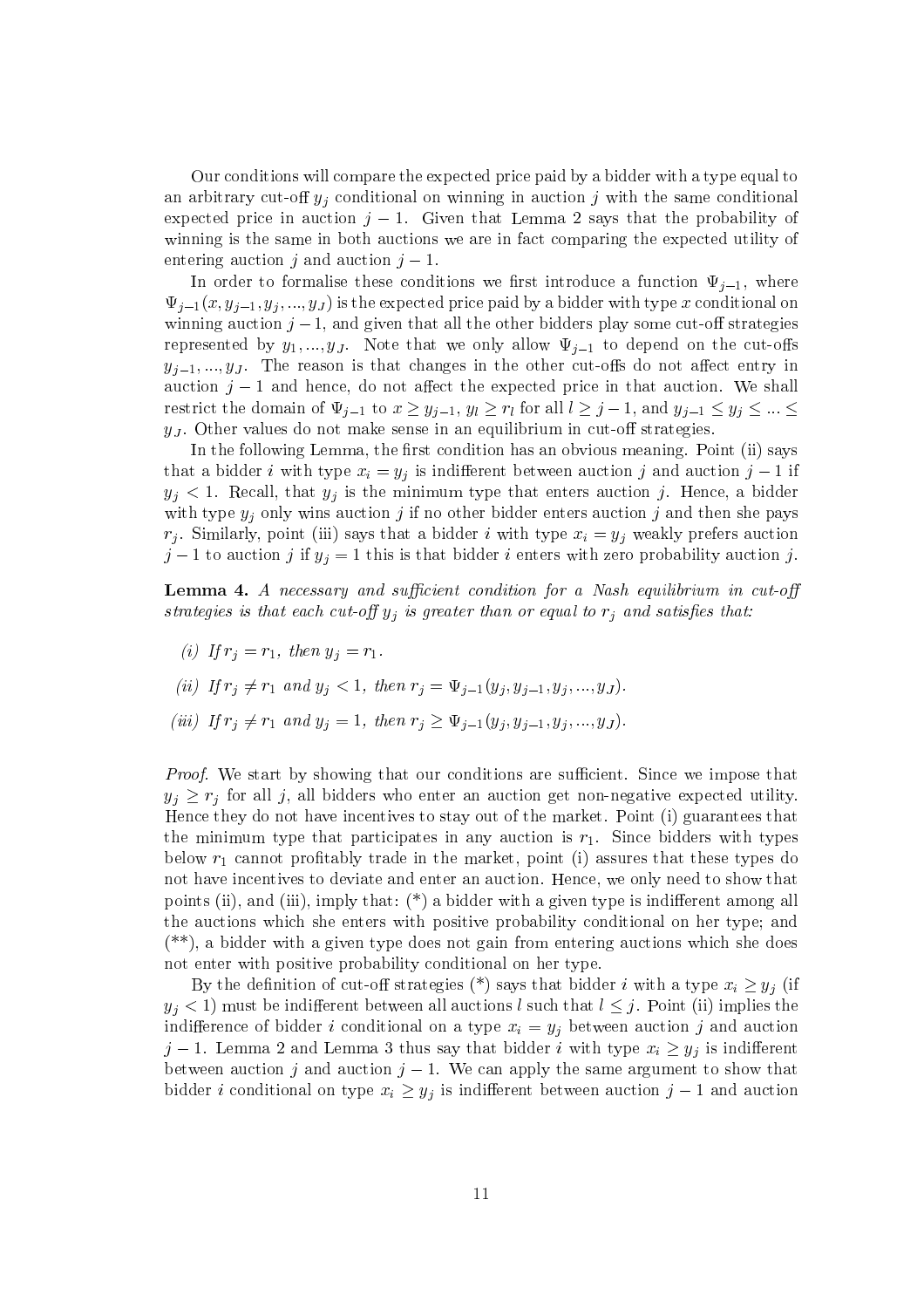$j-2$ . Repeating this argument, we can show that bidder i is indifferent among all the auctions  $l \leq i$ .

If we take account of the definition of cut-off strategies, condition  $(**)$  says that a bidder *i* with type  $x_i \in [y_i, y_j)$  cannot improve by deviating and entering auction *j*. This claim holds trivially if  $x_i \leq r_j$ . Consider the case  $x_i > r_j$ . If  $x_i$  were equal to  $y_j$  and  $y_j < 1$  (the case  $y_j = 1$  is considered below), the expected utility of entering auction  $j$  would be the same as the expected utility of entering auction  $l$  because of  $(*)$ . Hence we only need to prove that the derivative of the expected utility of entering auction  $l$  with respect to the type is not larger than the derivative of the expected utility of entering auction j with respect to the type for bidder i with type  $x_i \lt y_i$ . If bidder *i* deviates and enters auction *j*, she cannot do better than bidding  $x_i$ . In this case, she only wins if no other bidder enters auction  $j$ , and then she pays the reserve price  $r_j$ . This implies that the derivative with respect to the type of the expected utility that bidder  $i$  can achieve in auction  $j$  equals the probability that no other bidder enters auction  $j$ . According to Lemma 2 this probability equals the probability that bidder *i* wins auction *l* if she had type  $x_i = y_j$ . On the other hand, Lemma 3 says that the derivative of the expected utility of entering auction  $l$  is the probability that bidder i wins auction l with her true type  $x_i$ . Since this type is lower than  $y_i$ , the probability of winning is lower with this type. This proves that the derivatives verify the required condition.

If  $y_j = 1$ , then point (iii) implies that a bidder i with type  $x_i = y_j$  weakly prefers auction  $j-1$  to auction j. We can show as in the above paragraph that this implies that bidder i with type  $x_i = y_i$  weakly prefers auction l, for  $l \leq j$ , to auction j. Hence, we can repeat the argument above.

Finally, we show that the points (i)-(iii) are necessary. Point (i) is trivial. Suppose that there is a cut-off  $y_j < 1$  (and  $r_j \neq r_1$ ) for which (ii) does not hold, this is that bidders with type  $y_j$  strictly prefer entering auction  $j-1$  to entering auction j. Then, the continuity of the bidder's expected utility in the bidder's type, implied by Lemma 3, means that there must exist a non-empty interval of types  $[y_i, y')$  that strictly prefer entering auction  $j-1$  to entering auction j. Therefore, these types have incentives to deviate. We can proceed symmetrically in the case that bidders with type  $y_i$   $(y_i < 1$ and  $r_i \neq r_1$ ) strictly prefer entering auction j to entering auction  $j-1$ .

We prove that (iii) is necessary in a similar fashion. Suppose that bidders with type  $y_j = 1$  strictly prefer entering auction j to auction  $j - 1$ . First, note that this can only be if  $y_{j-1} < 1$ , otherwise, types  $y_j = 1$  would prefer auction  $j - 1$  because by assumption  $r_{j-1} < r_j$ . Then, the continuity of the bidders' expected utility guaranties that there exists a set of types  $(y', 1]$ , such that  $y' \geq y_{i-1}$ , that strictly prefer auction j to auction  $j-1$ . Again, these types would have incentives to deviate. ш

In order to solve the condition in Lemma 4 for the cut-offs, we first give an explicit formula for  $\Psi_{i-1}$  and derive some of this function's properties. We begin by introducing the following notation. Consider a bidder i who follows a cut-off strategy  $\pi$ , and a type x with  $x > y_1$ . Let auction l be the auction which has the highest index among all auctions in which a bidder with type  $x$  participates with positive probability. Then we denote by  $z(x; \pi)$  the probability that the bidder *i* either does not submit a bid in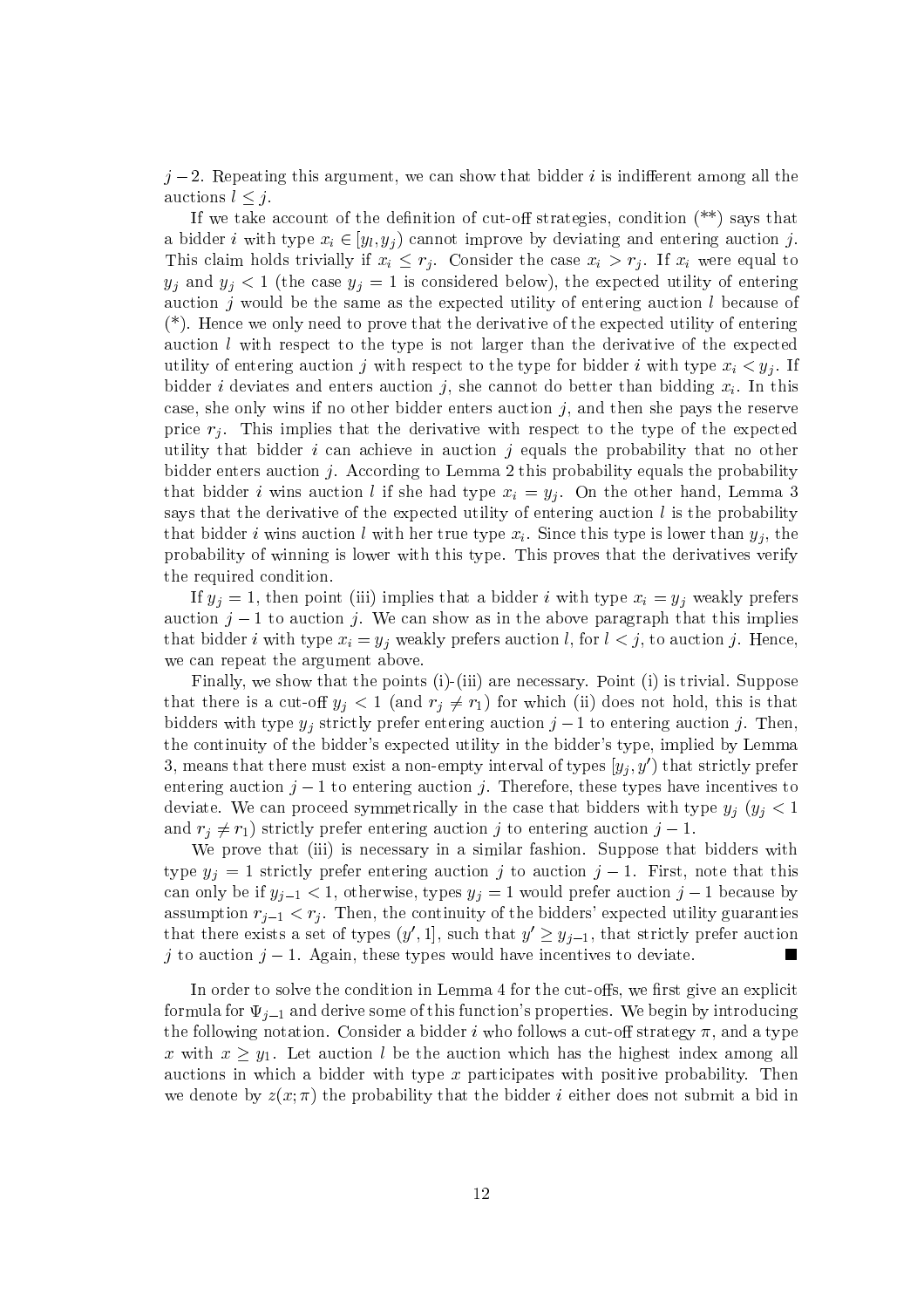auction  $l$  or that she has a type below x. This probability is given by:

$$
z(x; \pi) = 1 - \frac{F(y_{l+1}) - F(x)}{J\bar{G}^{J}(l)} - \sum_{q=l+1}^{J} \frac{F(y_{q+1}) - F(y_q)}{J\bar{G}^{J}(q)} \tag{1}
$$

where  $\bar{G}^{J}(l)$  is the fraction of auctioneers that announce a reserve price equal or below the *l*-th highest reserve price, and where<sup>8</sup>  $y_{J+1} \equiv 1$ .

We can now construct the conditional distribution function of the price paid by bidder *i* with type x conditional on winning in auction  $j-1$ , supposing, of course, that  $x > y_{i-1}$ . If all bidders other than some bidder i follow the same cut-off strategy  $\pi$ , then the probability that bidder *i* with type  $x \ge y_{j-1}$  wins auction  $j-1$  is  $z(x;\pi)^{kJ-1}$ . This implies that for  $x \neq 0$  and weakly above  $y_{j-1}$ , and  $\tilde{x} \in [y_{j-1},x]$  the probability that the price in auction  $j-1$  is below  $\tilde{x}$  given that bidder i with type x wins auction  $j-1$  is  $z(\tilde{x}, \pi)^{kJ-1}/z(x, \pi)^{kJ-1}$ . It also implies that the probability that no other bidder enters auction  $j-1$  conditional on bidder *i* winning that auction equals  $z(y_{j-1}, \pi)^{kJ-1}/z(x, \pi)^{kJ-1}$ . In this last case bidder *i* pays the reserve price  $r_{j-1}$ .

Denote by  $\nu_{i-1}|_x$  the conditional distribution function of the price paid by bidder i with type  $x \neq 0$  conditional on winning in auction  $j-1$ . Then we can summarise the arguments in the preceding paragraph with the following formal description of  $\nu_{i-1}|_x$ .

- If  $\tilde{x} < r_{j-1}$ , then  $\nu_{j-1}|_x(\tilde{x}) = 0$
- If  $r_{j-1} \leq \tilde{x} < y_{j-1}$ , then  $\nu_{j-1}|_x(\tilde{x}) = \frac{z(y_{j-1}:\pi)^{kJ-1}}{z(x:\pi)^{kJ-1}}$
- If  $y_{j-1} \leq \tilde{x} < x$ , then  $\nu_{j-1}|_x(\tilde{x}) = \frac{z(\tilde{x}; \pi)^{kJ-1}}{z(x;\pi)^{kJ-1}}$ .
- Otherwise,  $\nu_{i-1}|_x(\tilde{x})=1$ .

Hence for  $x \geq y_{i-1}$ :

$$
\Psi_{j-1}(x, y_{j-1}, y_j, ..., y_J) = \int_{-\infty}^{+\infty} \tilde{x} \, d\nu_{j-1}|_x(\tilde{x}). \tag{2}
$$

Using this formula, we can now obtain some useful properties of  $\Psi_{j-1}$ .

**Lemma 5.** The function  $\Psi_{j-1}$  is continuous in all its arguments, strictly increasing in x, and in all cut-offs  $y_j$ ,  $y_{j+1}$ , ...,  $y_j$ , and strictly decreasing in  $y_{j-1}$ .

*Proof.* In order to prove the continuity of  $\Psi_{j-1}$  with respect to a parameter that affects the distribution function  $\nu_{i-1}|_x(.)$  we only need to show that this distribution function  $\nu_{i-1}|_x(.)$  changes continuously with respect to the parameter of interest in all the points of continuity of the distribution function  $\nu_{i-1}|_x(.)$  [4, Theorem 25.8, p. 335. The continuity of this distribution function in these parameters follows from the continuity of  $F$ .

 $8$ Note that the formula which we have given has on the right hand side one minus the probability of the event which is complementary to the event described in the text.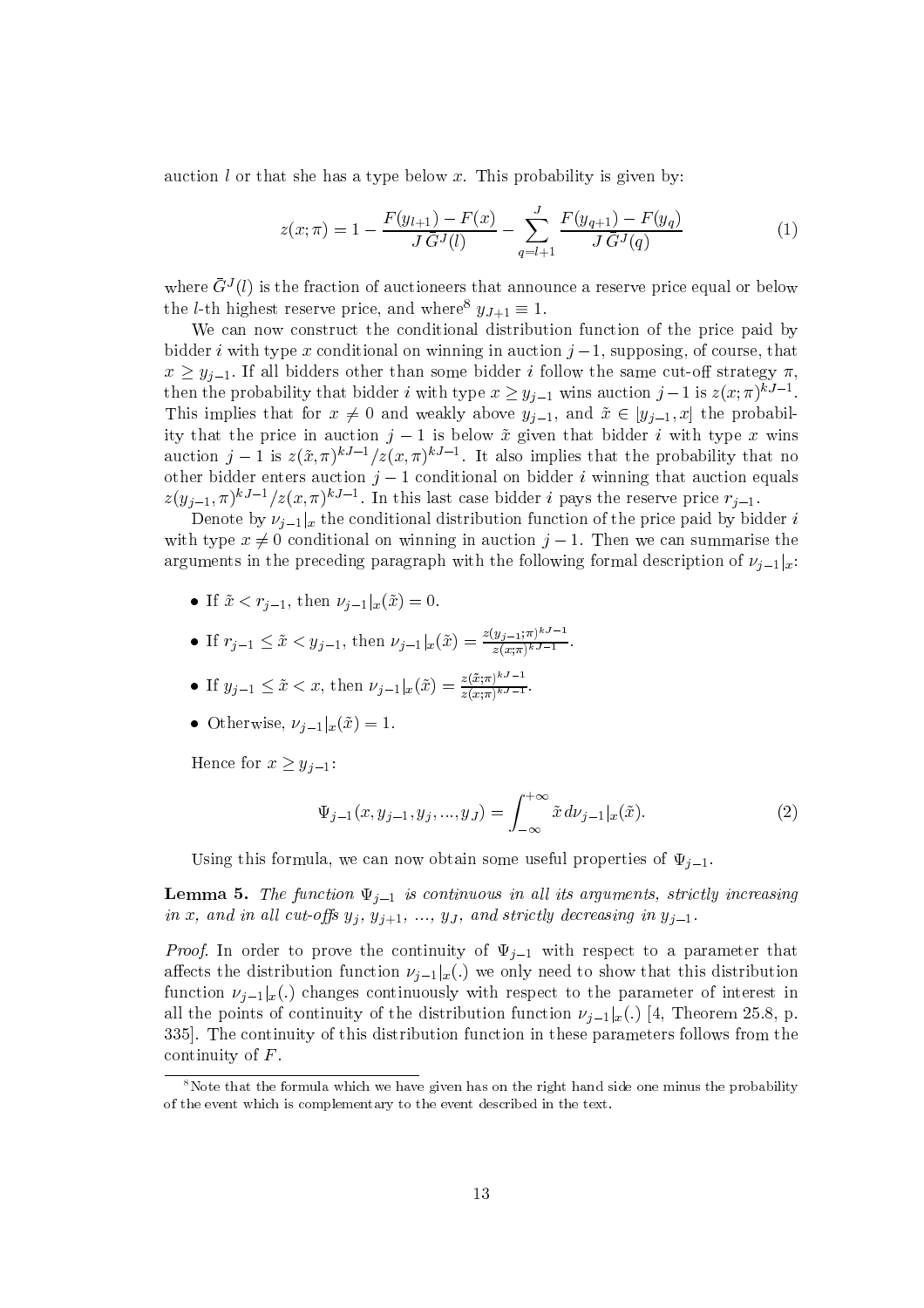We prove that  $\Psi_{i-1}$  is monotonic with respect to the parameters by showing that changes in the parameters produce shifts of the distribution function  $\nu_{i-1}|_x(.)$  in the sense of first order stochastic dominance. It is easy to see that a decrease in  $y_{i-1}$  or an increase in x shifts the distribution function  $\nu_{j-1}|_x(.)$  in the sense of first order stochastic dominance downwards. An increase in  $y_l$  for  $l > j - 1$  decreases the ratio  $z(\tilde{x}; \pi)/z(x;\pi)$ , as one can verify through differentiation, and hence it also shifts the distribution function  $\nu_{i-1} |_{x}$ . in the sense of first order stochastic dominance downwards.

It seems worthwhile to explain the intuition behind the monotonic properties in Lemma 5. That  $\Psi_{j-1}$  is increasing in x is self-explanatory. Next, Lemma 5 says that an increase in the minimum type that enters auction  $j-1$ , say from  $y_{j-1}$  to  $y'_{j-1}$ , keeping other things constant, decreases the price that a bidder i with type x expects to pay conditional on winning auction  $j-1$ . To understand this result note that the price that  $i$  pays only changes if the maximum type of the other bidders that enters auction  $j-1$  with cut-off  $y_{j-1}$  is between  $y_{j-1}$  and  $y'_{j-1}$ . If the cut-off is  $y'_{j-1}$ , then the price is fixed by this maximum type of the other bidders whereas, if the cut-off is  $y'_{j-1}$ , the price equals the reserve price  $r_{j-1}$ . Since  $y'_{j-1}$  is strictly above  $r_{j-1}$ , it explains the decrease in the expected price.

The effect of an increase in a cut-off associated to another auction  $l$  to which bidders with type x enters, say  $y_l < x$  to  $y'_l$ , is slightly different. Then, the only difference in the price that bidder  $i$  with type  $x$  pays when she wins occurs under the following event: a bidder with type  $\tilde{x} \in (y_l, y_l')$  is the bidder with maximum type among those bidders that enter auction  $j-1$  when the cut-off is  $y'_i$ , and this bidder enters auction l when the cut-off is  $y_l$ . This means that the price that i pays when the cut-off is  $y'_l$  is  ${x}$ , and the price that i pays when the cut-off is  $y_l$  is below  ${x}$ .

More subtle is the effect of an increase in a cut-off associated to another auction l to which bidders with type x do not enter, say  $y_l$   $(y_l \geq x)$  to  $y'_l$ . A bidder i with type x does not win auction  $j-1$  under the event that there is another bidder with type between  $y_l$  and  $y'_l$  that enters auction  $j-1$ . But, the probability of this event is higher when the cut-off is  $y'_l$  than when the cut-off is  $y_l$ . The reason is that bidders with these types enter with higher probability to auction  $j-1$  when the cut-off is  $y'_l$ than when the cut-off is  $y_l$  because in the latter case these types also enter auction l. As a consequence, the probability that the other bidders have a type between  $y_l$  and  $y'_l$ conditional on the event that bidder i wins with a type x is lower when the cut-off is  $y_l'$ than when the cut-off is  $y_l$ . Hence, the probability that the other bidders have types between  $y_{i-1}$  and x conditional on the event that i wins with a type x is higher when the cut-off is  $y'_l$  than when the cut-off is  $y_l$ . This implies that moving  $y_l$  to  $y'_l$  should produce a downwards shift in the sense of first order dominance to the distribution of number of entrants in auction  $j-1$  conditional on bidder i wins with a type x. This increase of entry explains why the expected price that  $i$  pays increases.

We apply the results of last lemma to show that there is a unique solution to the conditions of Lemma 4. We start by proving the existence of an implicit function that relates  $y_j$  and  $y_{j-1}$ .

**Lemma 6.** If  $r_j > r_1$ , then for each  $y_{j-1} \in [r_{j-1}, 1]$ , there exists a unique func-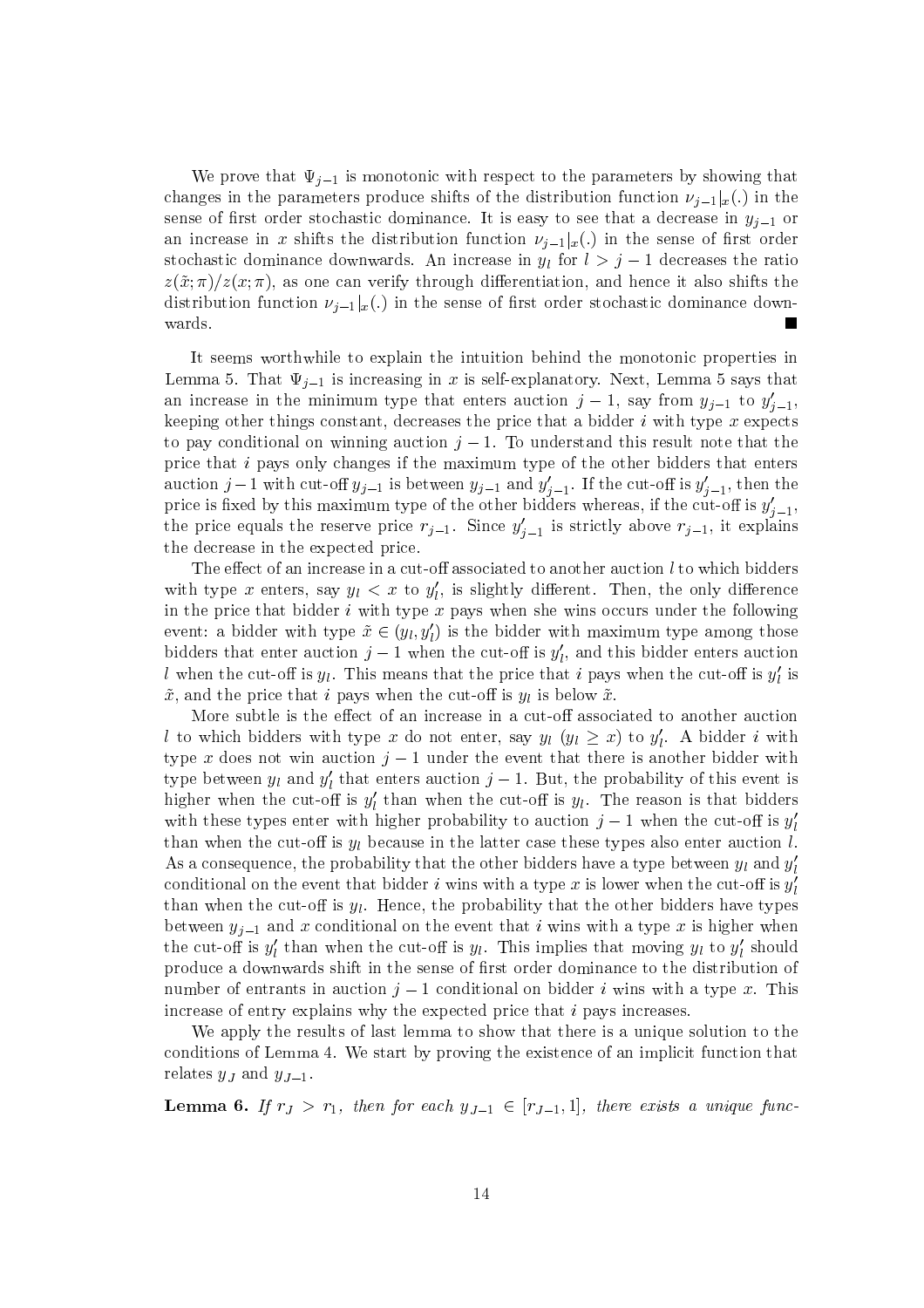tion  $\psi_J(y_{J-1}) \in [y_{J-1}, 1]$  such that  $y_J = \psi_J(y_{J-1})$  satisfies condition (ii) and (iii). Moreover,  $\psi_J(y_{J-1})$  is continuous and strictly increasing if  $\psi_J < 1$ , and satisfies  $\psi_J(y_{J-1}) = y_{J-1}, \text{ if } r_{J-1} = r_J.$ 

*Proof.* Define the function  $\Delta(y_J) \equiv \Psi_{J-1}(y_J, y_{J-1}, y_J) - r_{J-1}$  for a given value  $y_{J-1} \in$  $[r_{J-1}, 1]$ . Lemma 5 says that  $\Psi_J(x, y_{J-1}, y_J)$  is continuous and strictly increasing in x and in  $y_J$ . This implies that  $\Delta(.)$  must be continuous and strictly increasing. Since  $\Psi_{J-1}(y_{J-1}, y_{J-1}, y_{J-1}) = r_{J-1} \leq r_J$ , then  $\Delta(y_{J-1}) \leq 0$ , with equality when  $r_{J-1} = r_J$ . Hence, either: (\*)  $\Delta(1) > 0$  and then there exists a unique  $\psi_J(y_{J-1}) \in [y_{J-1}, 1)$  such that  $\Delta(\psi_J(y_{J-1})) = 0$ ; or (\*\*)  $\Delta(1) \leq 0$ . In case (\*),  $y_J = \psi_J(y_{J-1})$  satisfies condition (ii), and in case (\*\*) let  $\psi_J(y_{J-1}) \equiv 1$ , then  $y_J = \psi_J(y_{J-1})$  verifies condition (iii). Note also that if  $r_{J-1} = r_J$ , then  $\psi_J(y_{J-1}) = y_{J-1}$ . The monotonic properties of  $\Psi_{J-1}$ stated in Lemma 5 also imply that  $\psi_J$  is strictly increasing under case (\*), this is when  $\psi_J < 1.$ 

Now, assume that there exist some functions  $\{\psi_l\}_{l=j+1}^J$  where  $y_l = \psi_l(y_{l-1})$  and that have the same properties as  $\psi_J$ . The next lemma shows that then there exists a function  $\psi_j$  such that  $y_j = \psi_j(y_{j-1})$  that relates  $y_j$  with  $y_{j-1}$  with the same properties.

**Lemma 7.** SUPPOSE that there exist some functions  $\{\psi_l\}_{l=j+1}^J$  such that  $\psi_l : [r_{l-1},1]$  $\rightarrow$  [y<sub>1-1</sub>, 1] and that each function  $\psi_l$  gives y<sub>l</sub> as a function of y<sub>1-1</sub>. Assume also that these functions are continuous, and strictly increasing if  $\psi_l < 1$ .

THEN, if  $r_j > r_1$ , for each  $y_{j-1} \in [r_{j-1}, 1]$ , there exists a unique function  $\psi_j(y_{j-1}) \in$  $[y_{i-1}, 1]$  such that  $y_i = \psi_i(y_{i-1})$  satisfies condition (ii) and (iii). Moreover,  $\psi_i(y_{i-1})$  is continuous and strictly increasing if  $\psi_i < 1$ , and satisfies  $\psi_i(y_{i-1}) = y_{i-1}$ , if  $r_{i-1} = r_i$ .

*Proof.* The sequence of functions  $\{\psi_l\}_{l=j+1}^J$  defines each  $y_l$  (1>j) as a continuous and increasing function  $\omega : [r_j, 1] \to [r_l, 1]$  of  $y_j$  where  $\omega_l(y_j) \equiv \psi_l \circ \psi_{l-1} \circ ... \circ \psi_{j+1}(y_j)$ . The properties of each function  $\psi_l$  assure that  $y_j \geq y_{j-1} \geq ... \geq y_i$ . Then, we can substitute these functions  $\omega_l$  in the conditions (ii) and (iii), and we get the following two conditions:

- If  $r_j \neq r_1$  and  $y_j < 1$ , then  $r_j = \Psi_{j-1}(y_j, y_{j-1}, \omega_{j+1}(y_j), ..., \omega_J(y_j)).$
- If  $r_j \neq r_1$  and  $y_j = 1$ , then  $r_i \geq \Psi_{j-1}(y_j, y_{j-1}, y_j, \omega_{j+1}(y_j), ..., \omega_J(y_j)).$

We can apply the arguments in the proof of Lemma 6 to show that these conditions define the required function with the properties stated in the lemma.

**Corollary 1.** The equilibrium cut-off strategy computed in the lemma above is invariant to changes in the indexes of the reserve prices of the vector  $\vec{r}$ .

One direct implication of Lemmas 6 and 7 is that we can prove by induction that there exists a set of increasing functions  $\psi_2, ..., \psi_J$  that give  $y_j$  as a function of  $y_{j-1}$  for all  $j > 1$ . Hence, according to Lemma 4, the first part of the next proposition follows (and so we omit the proof). The second part proves continuity of the equilibrium with respect to the auctioneers' reserve prices.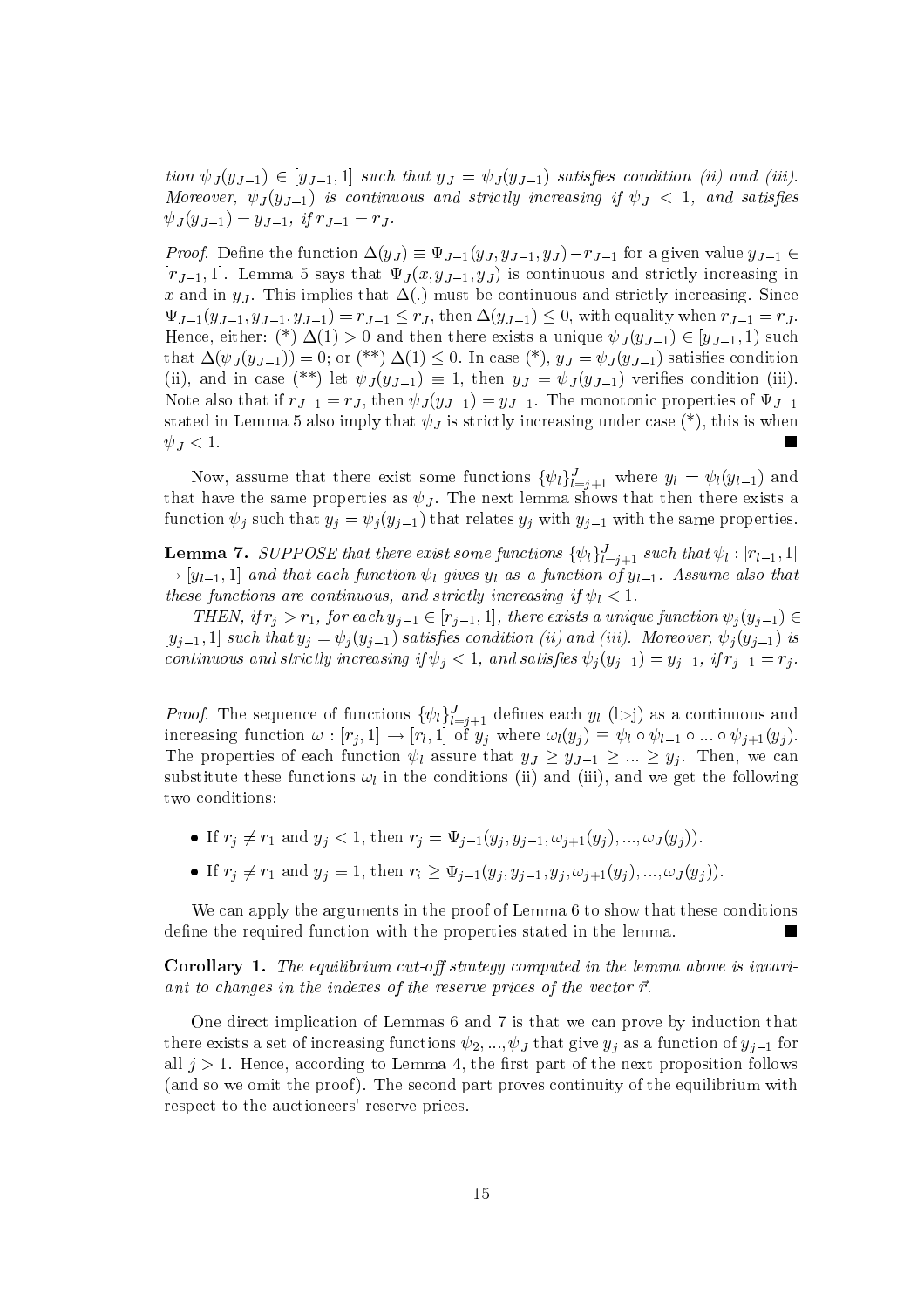**Proposition 1.** There exists a unique symmetric Nash equilibrium of the entry game. The associated cut-offs of this equilibrium are defined by  $y_i = \psi_i \circ \psi_{i-1} \circ ... \circ \psi_2(r_1)$ . These equilibrium cut-offs change continuously with respect to the vector of announced reserve prices  $\vec{r}$ .

*Proof.* The equilibrium cut-offs are the unique solution of a set-of equations (conditions (i), (ii), and (iii)). The functions that form these equations (i), (ii), and (iii) are continuous and have some monotonic properties (see Lemma 5). Moreover, these functions change continuously with respect to changes of the reserve prices. These continuity and monotonic properties of the equations that define the equilibrium cutoffs imply that the map from reserve prices to equilibrium cut-offs is invertible. Since these map is also unique, this implies that we can prove that the map is continuous. We provide this proof in Appendix A. We show that if we take a sequence of vectors of reserve prices  $\{\vec{r}^n\}_{n=1}^{\infty}$  that converges to vector of reserve prices  $\vec{r}$ , then the sequence of equilibrium cut-offs associated to  $\{\bar{r}^n\}_{n=1}^{\infty}$  converges to the equilibrium cut-offs associated to  $\vec{r}$ . This result implies continuity of the equilibrium cut-offs with respect to the vector of reserve prices.

The importance of this result is that shows that the continuation game that the bidders play after the auctioneers announce their reserve prices is well behaved. This point is crucial to obtain continuous auctioneers' payoff functions. This result shows that the worries expressed by Peters [13] that the equilibrium selection of the entry game could have discontinuities when the number of agents is finite when auctioneers offer mechanisms from a wider class does not hold if we restrict to second price auctions with reserve prices.

Note that the continuity of the equilibrium bidders' entry behaviour can seem paradoxical if we think of our model as an extension of the Bertrand model. In the standard Bertrand model, buyers attend with probability one to the seller with minimum price. This produces a discontinuity in the buyers' equilibrium entry decision when we decrease one sellers' price slightly below the minimum price offered by the other sellers. The difference of our model with the entry game that it is induced by the standard Bertrand competition is that in our model it is not obvious that the bidder should enter the auction with minimum reserve price. The reason is that low reserve prices can be associated with a higher probability of rationing or even with a higher expected price. In fact, Peters [12] has shown that once we modify the Bertrand game introducing capacity constraints and restricted mobility in a similar fashion to our model, the entry decisions of buyers are continuous with respect to the sellers price offers.

To understand the originality of our result is important to remark that both uniqueness and continuity can be deduced from the analysis of Peters and Severinov [18] in two cases, when the vector of reserve prices  $\vec{r}$  is restricted to have no more than two different reserve prices and when all the bidders are identical at the stage of choosing auction. We generalise this result in some sense by eliminating these restrictions and considering general heterogeneity in both market sides.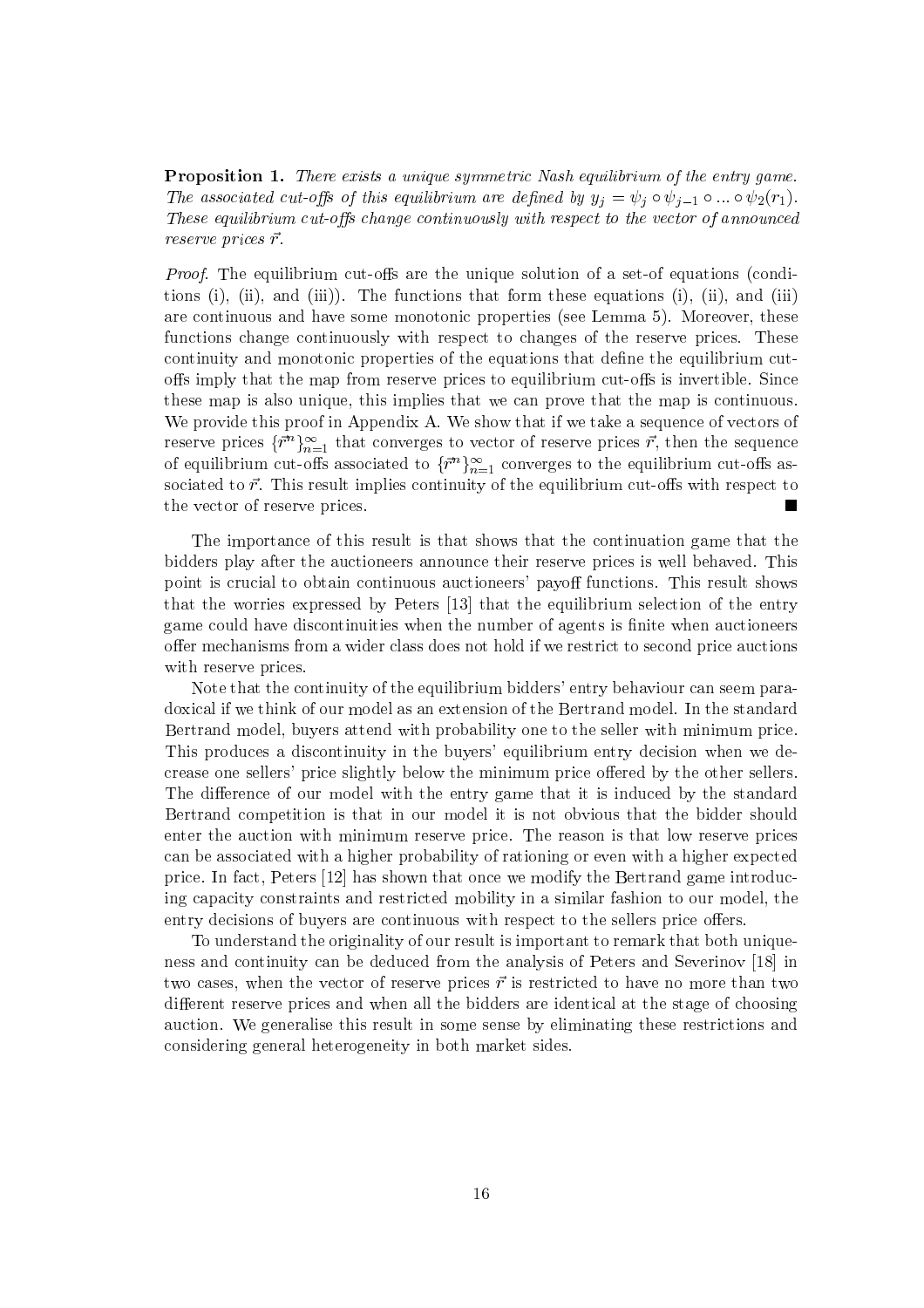#### $3.1$ **First Price Auctions**

In the main text of this section we have assumed that each of the auctioneers uses a second price auction to allocate the good among those buyers that match with him. We relax this assumption in this subsection and we study entry games in which some or all of the auctioneers conduct a first price auction and the other auctioneers a second price auction. Note that in the case of a first price auction, it is relevant whether the number of bidders that enters the auction is observable or not. The reason is that the bidder's optimal behaviour depends on the number of other bidders.

We shall show that from the point of view of both the bidders and the auctioneers, the second price auction and the first price auction, with or without observable entry, are equivalent. In order to prove this, we proceed in two steps. First, we verify that for a given entry strategy bidders get in the equilibrium associated to each auction format the same expected utility. Next, we show that the set of symmetric equilibria of the entry game is invariant to changes in the auction format of some of the auctions.

We shall refer to the different auction formats with a set  $\mathcal{F} \equiv \{$  second price auction, first price auction with observable entry, first price auction with unobservable entry. Let  $f_j \in \mathcal{F}$  be the auction format of a generic auction j, and  $\vec{f} \in \mathcal{F}^J$ , the vector of auction formats of all the auctions.

Conditional on an entry strategy  $\pi$  that it is used by all the bidders,<sup>9</sup> each auction format specifies a continuation game, that we call bidding game. The strategy for a bidder when auction  $j$ 's format is a first price auction with unobservable entry is a bid function that maps types that enter auction j according to  $\pi$  into bids. If the auction format is a first price auction with observable entry, then the strategy is a bid function that maps types that enter auction j according to  $\pi$ , and number of bidders that enter auction  $j$  into bids. For the second price auction we shall assume that each bidder bids her true value of the good. Note that this is the unique symmetric equilibrium of a second price auction.

**Lemma 8.** Consider the different bidding games generated in an auction  $\eta$  for a fixed entry strategy  $\pi$ , a fixed reserve price  $r_i$ , and for each  $f_i \in \mathcal{F}$ . Then:

- $\bullet$  There exists a unique symmetric equilibrium for the induced bidding game associated to each auction format  $f_j \in \mathcal{F}$ . These equilibria are in strictly increasing strategies. They are such that the bidder with highest type that enters auction j wins auction j if her type is weakly above  $r_i$ . Otherwise, the auctioneer keeps the good.
- Suppose that all the bidders follow the unique symmetric equilibrium of each bidding game. Then, the bidder's expected utility of participating in auction  $j$ , conditional on a type  $x$  that enters with positive probability auction j according to  $\pi$ , is independent of j's auction format.

 $\rm{P}^9$  Note that we do not study continuation games induced by asymmetric entry strategies, i.e. when not all the bidders use the same entry strategy. They are technically complex since they imply asymmetric first price auctions.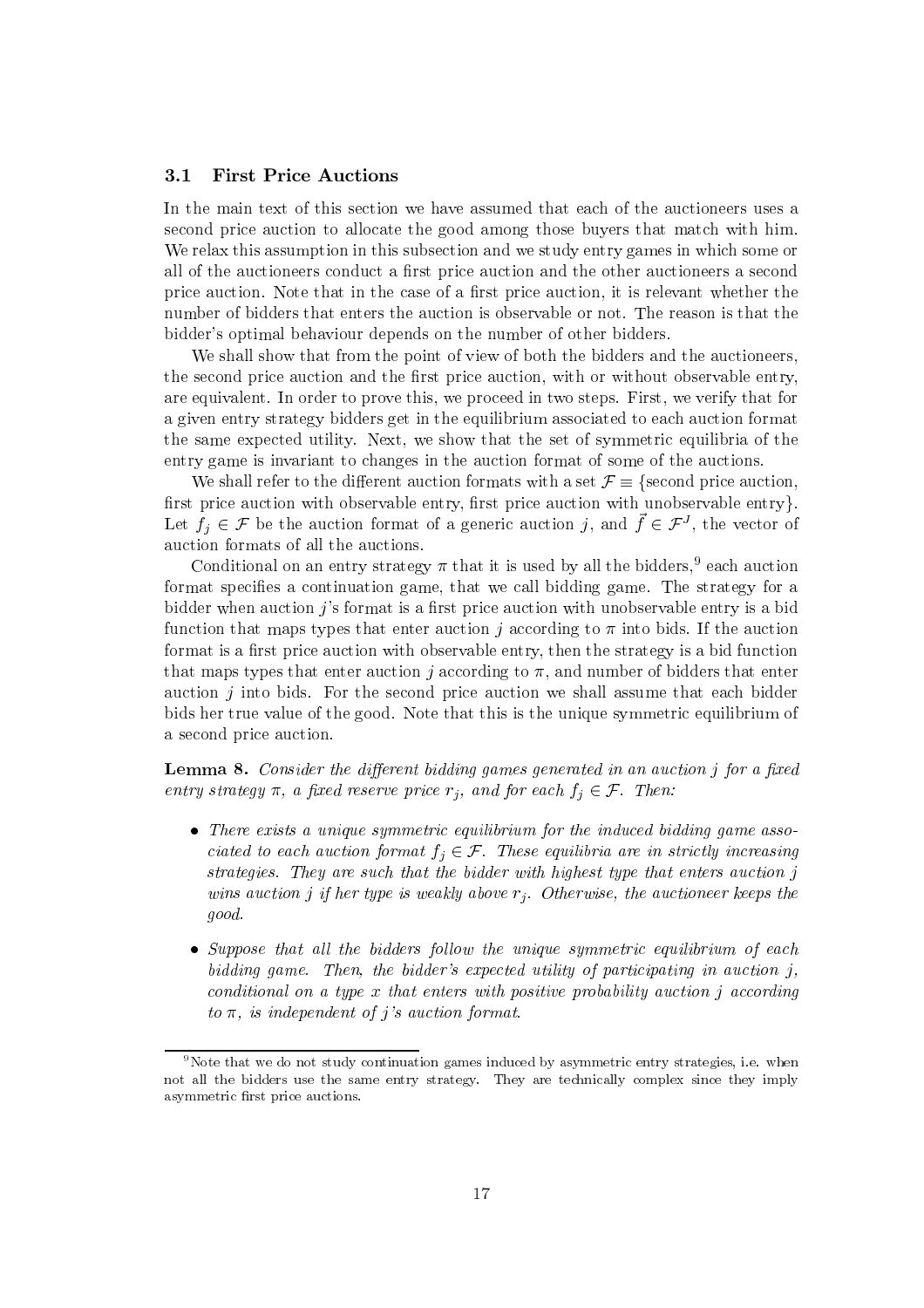*Proof.* The first of the points can be proved with an adaptation of the proofs given by Matthews  $[8, Section 6]$  to our model.

We prove the second point starting with a bidder with type  $y_i$ , i.e. the infimum of the closure of the set of types that enters with positive probability auction  $j$  according to  $\pi$ . If  $y_j$  is less than  $r_j$ , independently of the auction format, the bidder will bid below  $r_j$  and hence, will get zero expected utility. Suppose now that  $y_j \geq r_j$ . As stated in point one of this lemma, the unique symmetric equilibrium associated to each auction format is such that a bidder with type  $y_j$  only wins if no other bidder enters auction j. We next show that a bidder with type  $y_i$  pays price  $r_i$  conditional on winning in each of the auction formats. This remark is obvious for the second price auction and also for the first price auction with observable entry. In the case of the first price auction with unobservable entry, the result follows because the equilibrium bid of a type  $y_i$  in auction j is  $r_i$ . This is a consequence of the parallel analysis to [8] that we suggested above. This result follows for other types because given the results above, the revenue equivalence theorem implies that the second price auction and the first price auction with observable entry are equivalent in terms of expected utility for bidders conditional on types and conditional on the number of bidders that enter the auction. The same implication holds but unconditional on the level of entry for the second price auction and the first price auction with unobservable entry. Hence, the three auctions are equivalent for the bidders unconditional on the level of entry.

We next show that a given entry strategy  $\pi$  is a symmetric equilibrium for a given vector  $\vec{r}$  that describes the auctioneers' reserve prices, independently of the auction format that it is used by each auctioneer.

**Lemma 9.** Consider a family of entry games defined by  $\{\vec{r}, \vec{f}^l\}_{\vec{f}^l \in \mathcal{F}^J}$ , and the associated bidding games. Assume that bidders play the unique symmetric equilibrium associated to each auction when all the bidders play the same entry strategy. Then, the set of symmetric equilibrium of the entry game is invariant with respect to the auction format of each auction, *i.e.* with respect to  $\vec{f}^l$ .

*Proof.* Lemma 8 says that the bidders' expected utility is invariant across auction formats if the bidders play a symmetric entry strategy. Hence, we only need to show the following. Consider a given entry strategy  $\pi$  and the symmetric equilibrium of the induced bidding games. If one bidder conditional on a type  $x_i$  deviates and enters an auction j that she does not enter according to  $\pi$ , the maximum payoffs in auction j that the bidder can get are independent of the auction format  $f_i \in \mathcal{F}$ .

The case in which  $x_i < r_j$  is trivial. For the other cases, note that in a first price auction, the incentives to increase the bid for a type  $x_i$  are weakly below the incentives to increase the bid for types above  $x_i$ . Similarly, the incentives to increase the bid for a type  $x_i$  are weakly above the incentives to increase the bid for types below  $x_i$ . Hence, if  $x_i \in [r_i, y_i]$ , the optimal bid for the bidder must be between  $r_i$  and the optimal bid of  $y_j$ . The same reasoning that we use in the proof of Lemma 8 for a bidder with type  $y_j$ can be used here to show that the optimal bid gives the same expected utility in auction j across auction formats. Finally, if  $x_i > y_i$ , the consequence of the above argument is that  $x_i$ 's optimal bid must lie between the equilibrium bid of the maximum type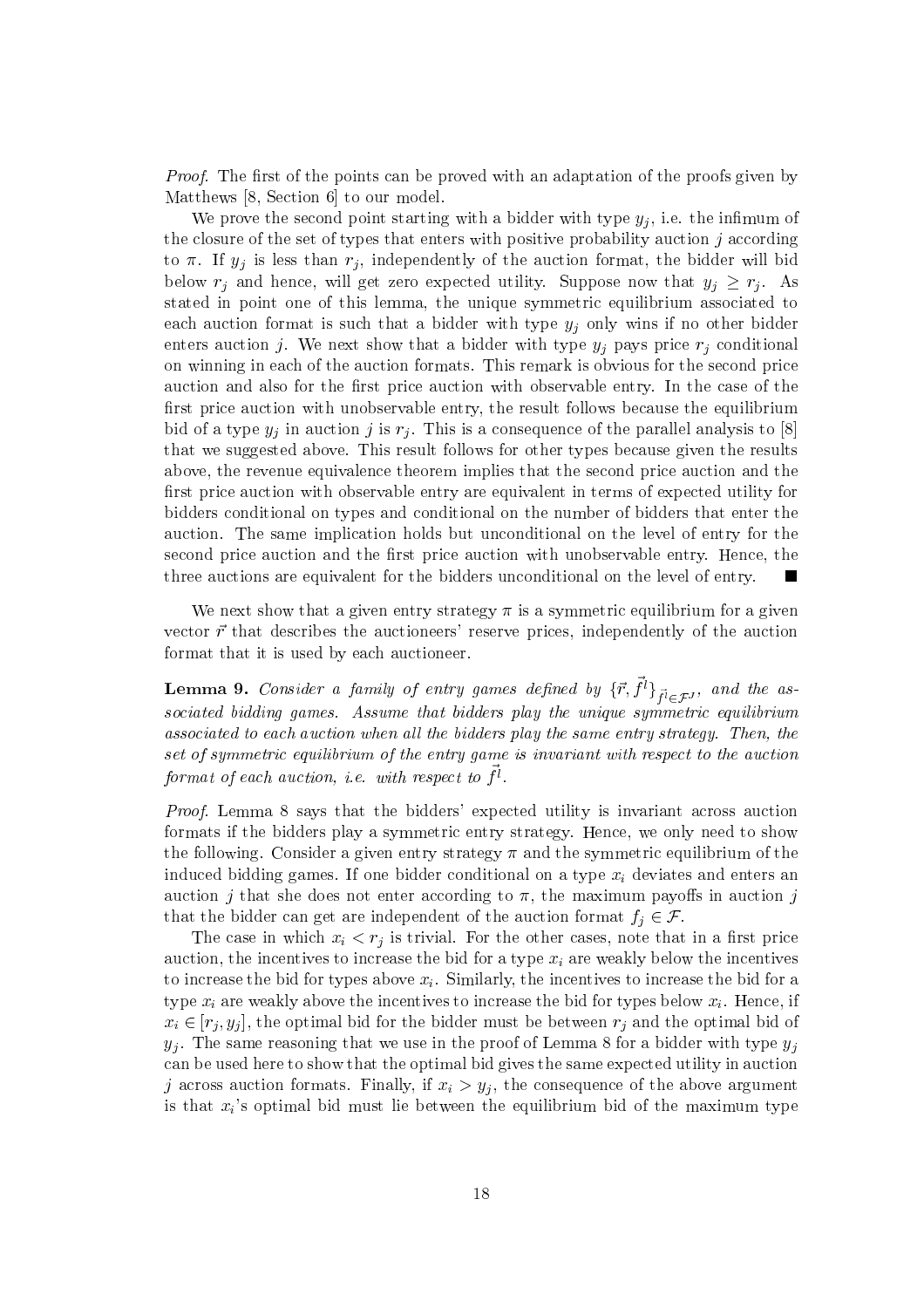below  $x_i$  that enters auction j with positive probability, say  $x_$ , and the equilibrium bid of the minimum type above  $x_i$  that enters auction j with positive probability if defined, say  $x_{+}$ . If the auction is a first price auction, it is clear that a bidder with type  $x_+$  will submit the same bid as a bidder with type  $x_-$ . The reason is that if  $x_+$ 's bid were above  $x_{-}$ 's bid, a bidder with type  $x_{+}$  would have incentives to deviate and decrease her bid. This implies that  $x_i$ 's optimal bid in auction j must be  $x_i$ 's bid in a first price auction. If the auction format is a second price auction  $x_i$ 's optimal bid is  $x_i$ . But note that bidding  $x_i$  in a second price auction gives the same expected utility as bidding  $x_{-}$ . The reason is that in a second price auction a bid  $x_i$  wins under the same circumstances than a bid  $x_{-}$ . Since the revenue equivalence theorem we proof in Lemma 8 implies that a bidder with type  $x_{-}$  pays the same expected price and wins with the same probability in the three auction formats, the maximum expected utility that a bidder with type  $x_i$  can get in the three auction formats is the same. If  $x_+$  is not defined the proof is similar. Note only that in a first price auction, a bidder with type  $x_i$  does not have incentives to bid above  $x_i$ 's bid if  $x_+$  is not defined.

**Corollary 2.** Consider a family of entry games defined by  $\{\vec{r}, \vec{f}^l\}_{\vec{f}^l \in \mathcal{F}^J}$ , and the con $tinuation$  bidding games. Suppose that bidders play the unique symmetric equilibrium associated to each auction when all the bidders play the same entry strategy. Then, bidders' expected utility conditional on the type and the auctioneers' expected profit. are independent of  $\vec{f}^l$  in the unique symmetric equilibrium of the entry game.

### The Auctioneers' Game  $\overline{\mathcal{A}}$

In this section, we study the reduced game of competition among auctioneers. This reduced game is defined by the auctioneers' payoffs evaluated at the unique symmetric Nash equilibrium of the entry game. This equilibrium was characterised in the previous section.

We first describe the expected profit of a generic auctioneer  $j$ . For this, we assume that the auctioneer j announces a reserve price  $r_i$ , the other auctioneers announce  $\vec{r}_{-j} \in [0,1]^{J-1}$ , and these announcements of reserve prices generate an equilibrium  $\pi$ in the entry game characterised by the cut-offs  $\{y_j\}_{j=1}^J$ .

We compute the auctioneer's expected profit as the expected price that the bidder that wins the auction pays minus the production cost  $w_i$  whenever there is a sale. The probability that at least one bidder enters auction j equals  $1 - z(y_j; \pi)^{kJ}$ . Conditional on the former event, the probability that the bidder that wins has a type below  $x$ , for  $x \in [y_j, 1]$ , equals  $z(x; \pi)^{kJ}/(1-z(y_j; \pi)^{kJ})$ . Hence, the auctioneer's expected profit equals:

$$
\int_{y_j}^1 (\Psi_j(x; y_{j-1}, y_j, ..., y_J) - w_j) dz(x; \pi)^{kJ}.
$$
 (3)

**Lemma 10.** The auctioneer's payoff function is continuous in  $w_j$ ,  $r_j$ , and  $r_{-j}$ .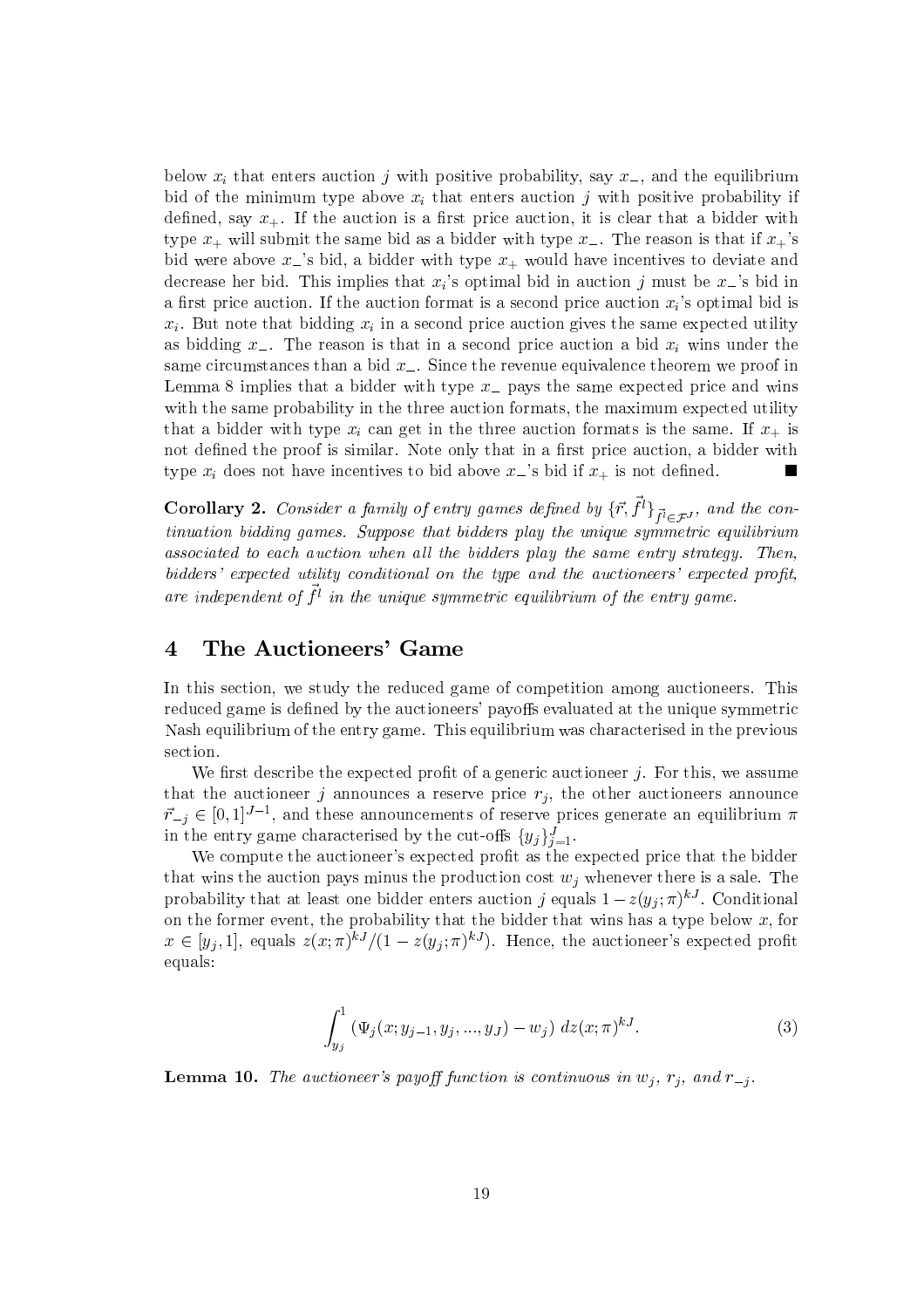*Proof.* The continuity with respect to  $w_i$  is trivial. In order to prove continuity with respect to the vector of reserve prices, let  $\Psi'_j : [0,1] \to [0,1]$  be a function such that  $\Psi'_j(x) = \Psi_j(x; y_{j-1}, y_j, ..., y_J)$  if  $x \ge y_j$ , and  $\Psi'_j(x) = \Psi_j(y_j; y_{j-1}, y_j, ..., y_J)$  otherwise.<br>Let also z' be a measure defined on the measurab of Borel sets, and generated by a function equal to  $z(x;\pi)^{kJ}$  if  $x \in [y_j,1]$ , and equal to  $z(y_j; \pi)^{kJ}$  if  $x \in [0, y_j]$ . Hence, the auctioneer j's expected profits equal  $\int_0^1 \Psi'_j dz'$ .<br>Next, note that the function  $z(x; \pi)$  for a fix x changes continuously with respect to changes in the cut-offs. Moreover, the equilibrium cut-offs change continuously with respect to changes in the vector of reserve prices, see Proposition 1. Hence, the function  $z(x;\pi)$  for a fix x changes continuously with respect to the vector of reserve prices. This is sufficient for set-wise continuity of the measure  $z'$  with respect to the vector of reserve prices. We have also shown that the function  $\Psi_i$  is continuous with respect to the cut-offs, see Lemma 5, hence,  $\Psi'_{i}$  changes continuously with respect to the vector of reserve prices. As a consequence, we can apply the generalised Lebesgue bounded convergence theorem (see [19, Proposition 18, p. 270]) to prove the continuity of the integral with respect to the vector of reserve prices. П

The reader can find this result surprising because other papers that study similar models have suggested that the auctioneers' payoff functions could be discontinuous. Peters [13] argues that in a game in which auctioneers are allowed to choose auctions from a wider class of mechanisms the equilibrium selection of the entry game could be discontinuous in the reserve prices. We have already discussed in the previous section why this is not the case in our model. Peters and Severinov [18] proves that the auctioneers' payoffs are discontinuous in the limit game with infinite numbers of auctioneers and bidders. But, the discontinuity that they prove depends crucially on the assumption of infinite number of agents. In this case, even if the bidder's individual behaviour is continuous in the auctioneers' reserve prices, the aggregate behaviour can produce a discontinuity on the level of entry to the auctions. This will be the case when an infinite number of bidders change their entry behaviour with respect to a finite number of auctions.

The continuity result given above allows us to use standard theorems to prove existence of an equilibrium. For this, we consider the mixed extension of the strategy space of the auctioneers. We use Milgrom and Weber's [10] notion of *distributional* strategy. Milgrom and Weber shows that a distributional strategy is simply another way of representing mixed strategies.<sup>10</sup> Let  $\Pi_H$  be the support of the distribution of auctioneers' types H, then j's distributional strategy is a probability measure  $\mu_i$  on the set  $\Pi_H \times [0,1]$ , such that the marginal distribution on  $\Pi_H$  is the distribution of the auctioneers' types  $H$ .

**Proposition 2.** The auctioneers' reduced game has at least one Nash equilibrium in distributional strategies.

 $10$  More precisely, Aumann [2] shows that there is a many-to-one mapping from mixed to behavioral strategies that preserves the players' expected payoffs, and Milgrom and Weber [10] show that there is another many-to-one payoff-preserving mapping from behavioral strategies to distributional strategies.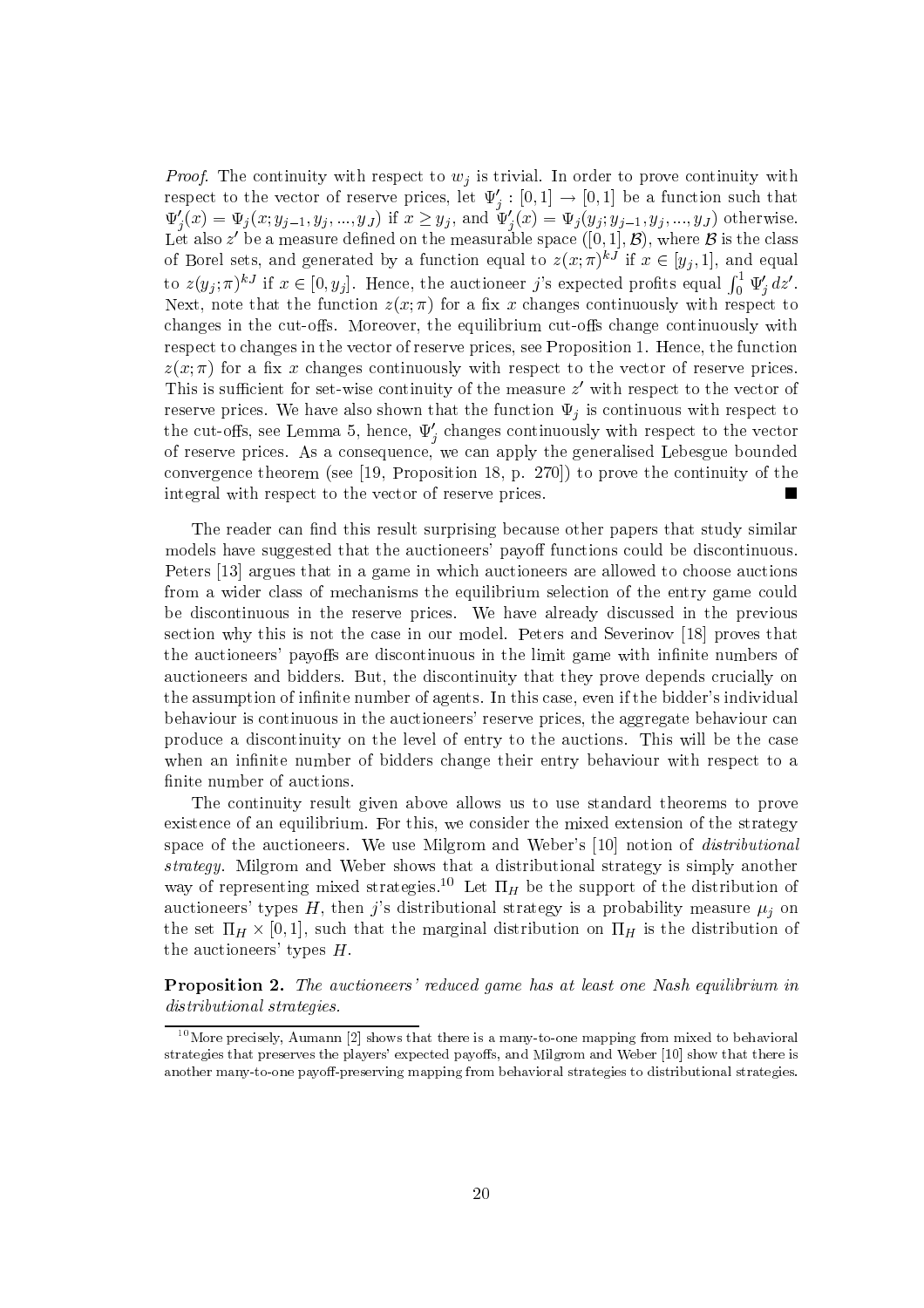*Proof.* We use Milgrom and Weber's (1985) existence theorem (Theorem 1). This theorem can be used because the set of actions (reserve prices) and types (production costs) are compact metric spaces, auctioneers' types are statistically independent across auctioneers, and the auctioneer's payoff function is continuous in the auctioneer's production cost and the vector of reserve prices (Lemma 10). П

With this proposition we complete the analysis of the finite game.

#### 5 Limit Results

In this section we study the convergence properties of the equilibrium set of the reduced game of competition among auctioneers when the numbers of auctioneers and bidders go to infinity. As we explained in the last section, this reduced game is obtained by substituting into the auctioneers' payoff functions the unique symmetric equilibrium strategies of the bidders' game.

We shall proceed in four steps. First, we compute the limit of the cut-offs that characterise the unique symmetric equilibrium of the entry game. Second, we shall use these limits to compute the limit of the auctioneers' payoff functions. Third, we show that in the limit game defined by these payoff functions, for each auctioneer the unique best response to most of the other auctioneers' announcements of reserve prices is to set a reserve price equal to the auctioneer's production cost. In fact, we shall show that this is the unique weakly dominant strategy in the game defined with the limit payoff functions. More importantly, we show that the limit payoff functions allow for strict payoff comparisons. We use this limit strict payoff comparisons to deduce that we can rule out certain strategies in the finite game, provided that  $J$  is large enough. We then show that this process gives a precise equilibrium prediction: as  $J$  tends to infinity, almost all auctioneers with production costs low enough to get positive surplus from trade announce a reserve price equal to their production cost with probability arbitrary close to one.

Note that by working with the limit payoffs we avoid dealing with the more complex payoff functions of the finite game. Payoffs in the finite game are complex because the change of an auctioneer's reserve price produces not only a direct effect on the cut-off associated to this auction but also a complex indirect effect on the other cut-offs. To see why note the following argument. When an auctioneer changes his reserve price he affects the entry decisions of some types of the bidders. This change will be associated to a change in the entry decisions of the same types with respect to some other auctions. These are all the auctions with reserve prices below our auction reserve price. This has an impact on the expected price in such auctions, but it does not affect the expected price in the other auctions. Remember that a feature of the equilibrium is that bidders are indifferent among all the auctions in which they participate. Hence, if a bidder was indifferent between the auctions that have been affected by the change in our auction reserve price and the other auctions, she will no longer be indifferent between both groups of auctions after the change in the reserve price. The indifference conditions required by the equilibrium of the entry game are restored through a complex change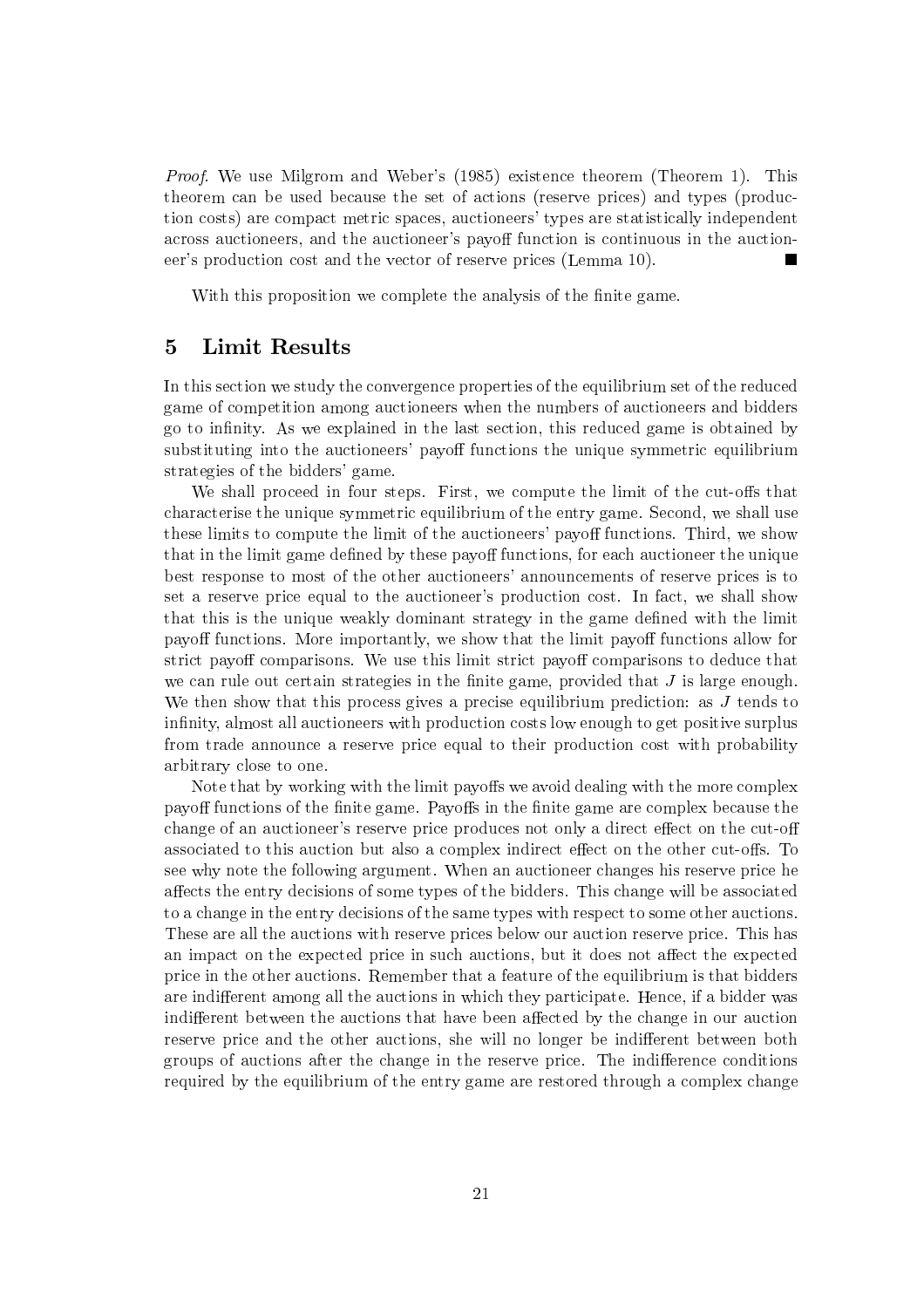in the level of entry to the different auctions, this is, a change in all the equilibrium  $cut-offs.$ 

In the limit game, with infinite numbers of auctioneers and bidders, the indirect effect that we pointed out in the last paragraph should be negligible. The change in the entry decisions of types with respect to one single auction should have no effect on the level of entry in each of the other auctions. In other words, in the limit, changes of the reserve price of one single auctioneer should not affect to the expected utility that bidders could get in other auctions.<sup>11</sup>

In order to simplify the characterisation of the limit of the equilibrium cut-offs when the numbers of auctioneers and bidders go to infinity we shall discretise the auctioneer's strategy space. Under this assumption, we guarantee that in the limit when the numbers of auctioneers and bidders go to infinity there is only a finite number of different reserve prices. We can thus use a finite number of conditions similar to conditions (i), (ii), and (iii) in Section 3 to characterise the limit of the equilibrium cutoff associated to each reserve price. In fact, we can show that these limit conditions are the limit of a reformulation of the original conditions (i), (ii), and (iii). This approach is more complex when we allow for a continuum of different reserve prices. Since our conditions compare the expected price in two auctions with two adjacent reserve prices, in the limit they typically turn into a complicated differential equation.

In the following we thus assume that the auctioneers choose the reserve price from a given finite subset  $\Pi$  of  $[0, 1]$ . We also assume that the distribution of the auctioneers production cost H has support  $\Pi_H$  contained in the set  $\Pi$ . Under this assumption, we can prove that in the limit of the equilibrium of the game, the auctioneers announce reserve prices equal to their production costs with probability one. Otherwise we could only prove that the auctioneers' equilibrium randomisation puts positive probability on the two reserve prices closest to their production costs.

### STEP 1: Convergence of the Equilibrium Cut-offs

Our first aim is to prove that the equilibrium cut-offs converge when  $J$  goes to infinity under some conditions and to characterise their limits. For this, we consider a sequence of entry games in which  $J$  is the number of auctioneers and  $kJ$  is the number of bidders. Along the sequence we keep  $k > 0$  fixed and let J take values in an infinite subset of the natural numbers,  $\mathbb{N}^*$ , such that if  $J \in \mathbb{N}^*$  then kJ is a natural number. Then we let  $J$  tend to infinity, and consider the limit behaviour of the equilibrium strategies.

To formalise this approach we need additional notation. Instead of referring explicitly to the vector of reserve prices chosen by  $J$  auctioneers, it is sufficient to refer to the frequency distribution of reserve prices. Lemma 1 shows that this frequency distribution alone determines bidders' equilibrium entry behaviour. For every  $J \in \mathbb{N}^*$ , we thus denote by  $G<sup>J</sup>$  the set of probability distributions that can describe the announcement of reserve prices of J auctioneers. A probability distribution  $G^{J} \in \mathcal{G}^{J}$  must satisfy the following conditions:

 $^{11}$ This result was originally conjectured by McAfee [9]. See after Lemma 15.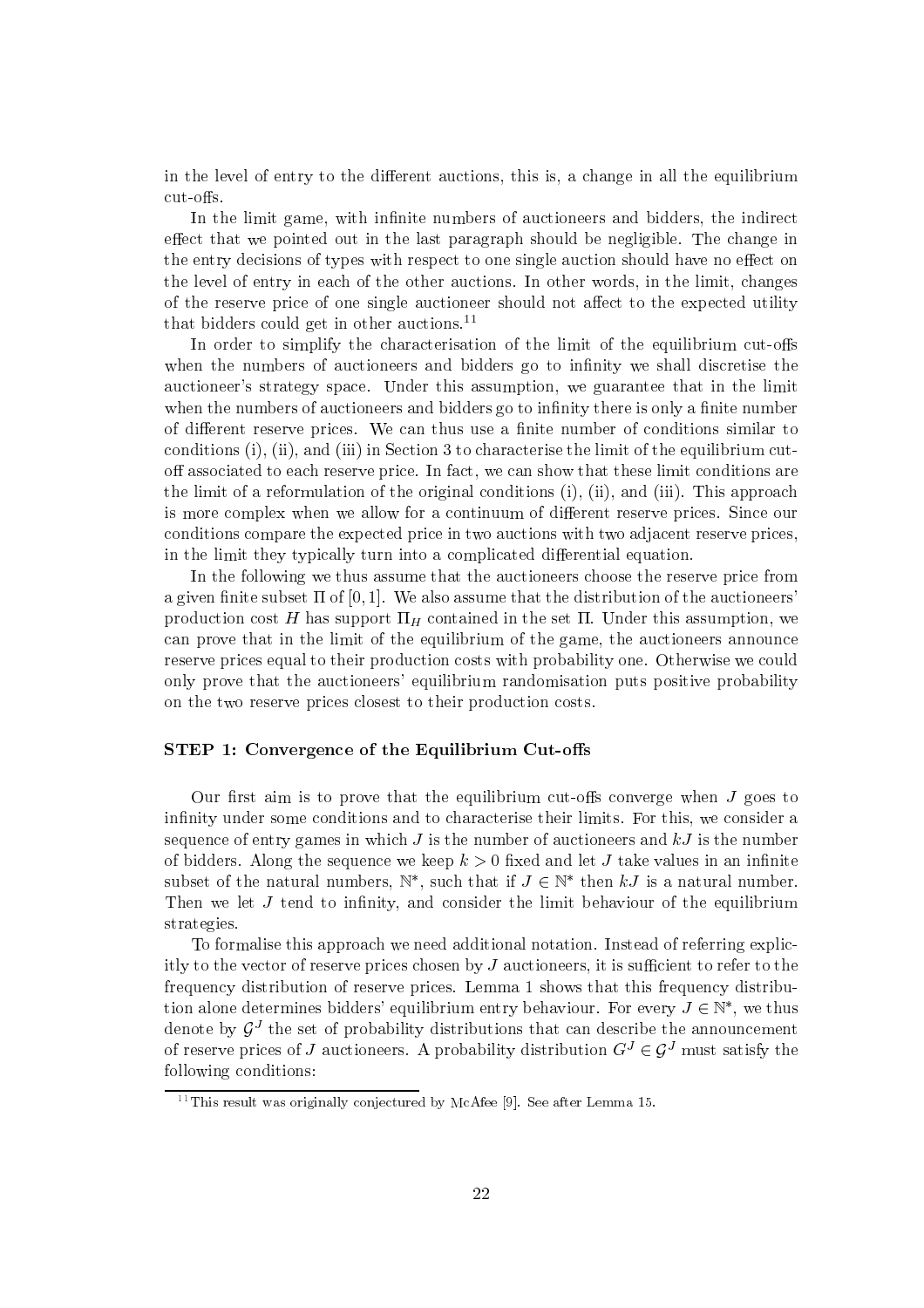- supp  $G^J \subset \Pi$ , # supp  $G^J \leq J$ ; and
- for all  $x \in [0,1], G^{J}(x) = j/J$  for some  $j = 0,1,...J$ .

We also denote by  $\mathcal G$  the set of probability distributions with support contained in II. Note that each set  $\mathcal{G}^{J}$  is a compact subset of  $\mathcal G$  which is itself compact.

For the sake of clarity, we shall concentrate in the main text of the paper on sequences of entry games such that in each entry game each of the reserve prices in  $\Pi$ is announced by at least one auctioneer. These are games in which the support of the associated distribution function  $G<sup>J</sup>$  is  $\Pi$ . We define some functions for each of these games. Next, we use these functions to re-formulate in the notation of this section conditions (i), (ii), and (iii) in Lemma 4. Remember that these are the conditions that characterise the set of equilibrium cut-offs. We shall show in the Appendix that the re-formulated conditions converge in an appropriate sense when  $J$  tends to infinity to some limit conditions. These limit conditions will be used to prove that the equilibrium cut-offs converge and to characterise their limits. We show in the Appendix (see the proof of Lemma 12) how to extend our analysis to general convergence sequences of entry games, i.e. sequences whose elements do not have necessarily support  $\Pi$ .

In the following we denote by R the number of elements of  $\Pi$  and by  $\{\hat{r}_l\}_{l=1}^R$  and increasing sequence that describes  $\Pi$  itself. As we mention above, we shall focus on distributions  $G^J \in \mathcal{G}^J$  that have support  $\{\hat{r}_l\}_{l=1}^R$ . According to Lemma 1, in order to describe a given cut-off strategy  $\pi$  for a given entry game we only need to specify two things: an increasing sequence of cut-offs  $\hat{\pi} \equiv {\hat{y}_l}_{l=1}^R$ , where  $\hat{y}_l$  is the cut-off associated to auctions with reserve price  $\hat{\mathbf{r}}_l$ ; and the distribution of reserve prices  $G^J$ . We shall denote with  $P$  the set of increasing sequences of R elements in the interval [0, 1]. Note that  $P$  is a compact set.

Hence, for all  $\hat{\pi} \in \mathcal{P}$  and  $x \geq \hat{y}_1$ , we can define the function  $\tilde{z}^J(x; \hat{\pi}, G^J) \equiv z(x; \pi)$ for a given entry game described by  $G<sup>J</sup>$ . Remember that this function specifies the probability that a given bidder either has a type below  $x$ , or that she does not submit a bid in a given auction with associated cut-off  $\hat{y}_l \leq x$ . Hence, let  $\hat{r}_l$  be the maximum reserve price of the auctions which type x enters and  $\hat{y}_l$  its associated cut-off, then:

$$
\tilde{z}^{J}(x; \hat{\pi}, G^{J}) = 1 - \frac{F(\hat{y}_{l+1}) - F(x)}{J G^{J}(\hat{r}_{l})} - \sum_{q=l+1}^{R} \frac{F(\hat{y}_{q+1}) - F(\hat{y}_{q})}{J G^{J}(\hat{r}_{q})},
$$
\n(4)

where  $\hat{y}_{R+1} \equiv 1$ .

We also provide a new function for the expected price that a bidder pays in an auction  $l-1$  conditional on winning with a type  $x \geq \hat{y}_{l-1}$ . We define this function as  $\tilde{\Psi}_{l-1}^J(x; \hat{y}_{l-1}, \hat{y}_l, ..., \hat{y}_R, G^J) \equiv \Psi_{j-1}(x; y_{j-1}, y_j, ..., y_J)$ , where  $\hat{r}_{l-1} = r_{j-1}$  and hence  $\hat{y}_{l-1}, \hat{y}_l, ..., \hat{y}_R$  and  $G^J$  are sufficient to describe  $y_{j-1}, y_j, ..., y_J$ . This function can also be computed as the integral:

$$
\tilde{\Psi}_{l-1}^{J}(x;\hat{y}_{l-1},\hat{y}_{l},...,\hat{y}_{R},G^{J}) = \int_{-\infty}^{+\infty} \tilde{x}d\hat{\nu}_{l-1}^{J}|_{x},
$$
\n(5)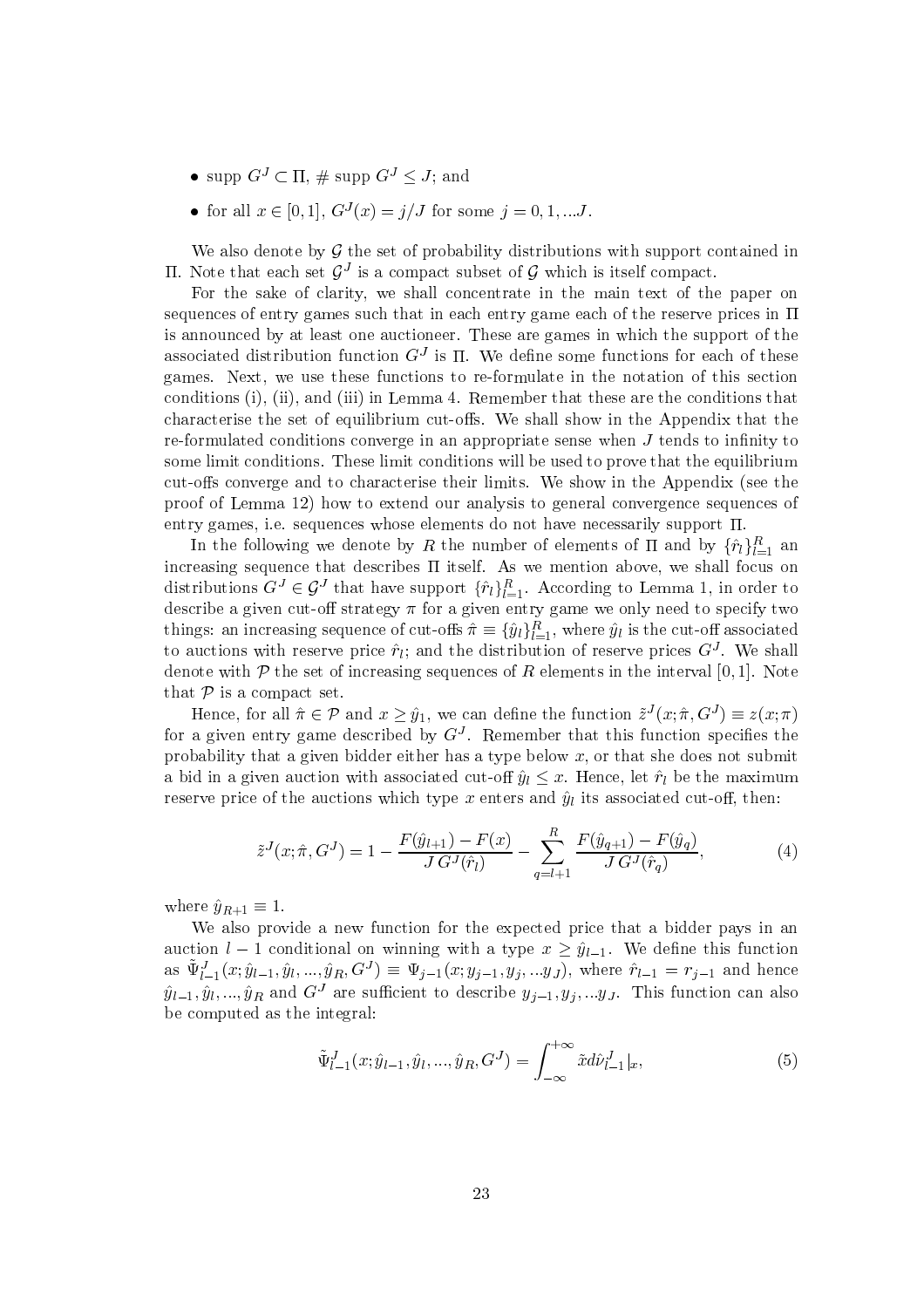where  $\hat{\nu}_{l-1}^J|x(.)$  is a different way of referring to the measure  $\nu_{l-1}|x(.)$ , i.e. using the new notation:

$$
\hat{\nu}_{l-1}^{J}|_{x}(\tilde{x}) \equiv \begin{cases}\n0 & \text{if } \tilde{x} < \hat{r}_{l-1} \\
\frac{\tilde{z}^{J}(\hat{y}_{l-1};\hat{\pi},G^{J})^{kJ-1}}{\tilde{z}^{J}(\tilde{x};\hat{\pi},G^{J})^{kJ-1}} & \text{if } \hat{r}_{l-1} \le \tilde{x} < \hat{y}_{l-1} \\
\frac{\tilde{z}^{J}(\tilde{x};\hat{\pi},G^{J})^{kJ-1}}{\tilde{z}^{J}(\tilde{x};\hat{\pi},G^{J})^{kJ-1}} & \text{if } \hat{y}_{l-1} \le \tilde{x} < x \\
1 & \text{otherwise.} \n\end{cases}
$$
\n(6)

We use the above functions to re-formulate the conditions that characterise the equilibrium cut-offs in Lemma 4. The unique symmetric equilibrium strategy of an entry game  $G^J \in \mathcal{G}^J$  where  $G^J$  has support  $\Pi$  is characterised by the unique sequence of cut-offs  $\hat{\pi}$  such that for all  $\hat{y}_l \in \hat{\pi}$ :

(I) If  $\hat{r}_1 = \hat{r}_1$ , then  $\hat{y}_l = \hat{r}_1$ .

(II) If 
$$
\hat{r}_l \neq \hat{r}_1
$$
 and  $\hat{y}_l < 1$ , then  $\hat{r}_l = \Psi_{l-1}^J(\hat{y}_l, \hat{y}_{l-1}, \hat{y}_l, ..., \hat{y}_R, G^J)$ .

(III) If  $\hat{r}_l \neq \hat{r}_1$  and  $\hat{y}_l = 1$ , then  $\hat{r}_l > \tilde{\Psi}_{l-1}^J(\hat{y}_l, \hat{y}_{l-1}, \hat{y}_l, ..., \hat{y}_R, G^J)$ .

Note that these conditions in general imply less restrictions than those imposed by conditions (i), (ii), and (iii) in Lemma 4. The reason is that we have eliminated those conditions that relate auctions with the same reserve prices. We can do so, because as Lemma 1 says, auctions with the same reserve price have the same equilibrium cut-off.

Next, we compute the limit of these conditions when  $J$  tends to infinity. For this, we consider a sequence of entry games described by a sequence of distributions of reserve prices  $\{G^{J}\}_{J\in\mathbb{N}^*}$   $(G^{J} \in \mathcal{G}^{J})$  that converges to a limit distribution of reserve prices  $G \in \mathcal{G}$ . This will give us some limit conditions that we shall use to prove convergence of the equilibrium cut-offs and to characterise their limit. In order to state the limit of conditions  $(I)$ ,  $(II)$ , and  $(III)$  we first define three functions. We show in the proof of Lemma 12 in the Appendix that these functions are the limit of the functions  $\tilde{z}^{J}$ ,  $\tilde{\Psi}_{l-1}^{J}$ , and  $\hat{\nu}_{l-1}^{J}|_{x}$  in an appropriate sense.

We denote with  $\underline{r}(G)$  the minimum reserve price in the support of a given distribution  $G \in \mathcal{G}$ . Note that we need to define the lower bound of the support of G because we do not restrict  $G$  to have support  $\Pi$ . We also denote with  $y$  the cut-off associated to a reserve price  $\underline{r}(G)$ . Then, we define the function  $\overline{z}$  for a given increasing sequence  $\hat{\pi}$  with R elements in [0, 1] (i.e.  $\hat{\pi} \in \mathcal{P}$ ), and a type  $x \in [\hat{y}_l, \hat{y}_{l+1}]$  and  $x \geq y$ , as follows:

$$
\bar{z}(x;\hat{\pi},G) \equiv e^{-k\left[\frac{F(\hat{y}_{l+1}) - F(x)}{G(\hat{r}_l)} + \sum_{q=l+1}^R \frac{F(\hat{y}_{q+1}) - F(\hat{y}_q)}{G(\hat{r}_q)}\right]}
$$

where recall that  $\hat{y}_{R+1} \equiv 1$ . We also define the function  $\bar{z}$  to be equal to zero for  $x\in[\hat{y}_1,y).$ 

We define the function  $\bar{\Psi}_{l-1}$  for a sequence  $\hat{\pi} \in \mathcal{P}$ , and  $x \geq \hat{y}_{l-1}$ , as follows,

$$
\bar{\Psi}_{l-1}(x,\hat{y}_{l-1},\hat{y}_l,...,\hat{y}_R,G) \equiv \int_{-\infty}^{\infty} \tilde{x} \, d\bar{\nu}_{l-1} |_{x}(\tilde{x}),
$$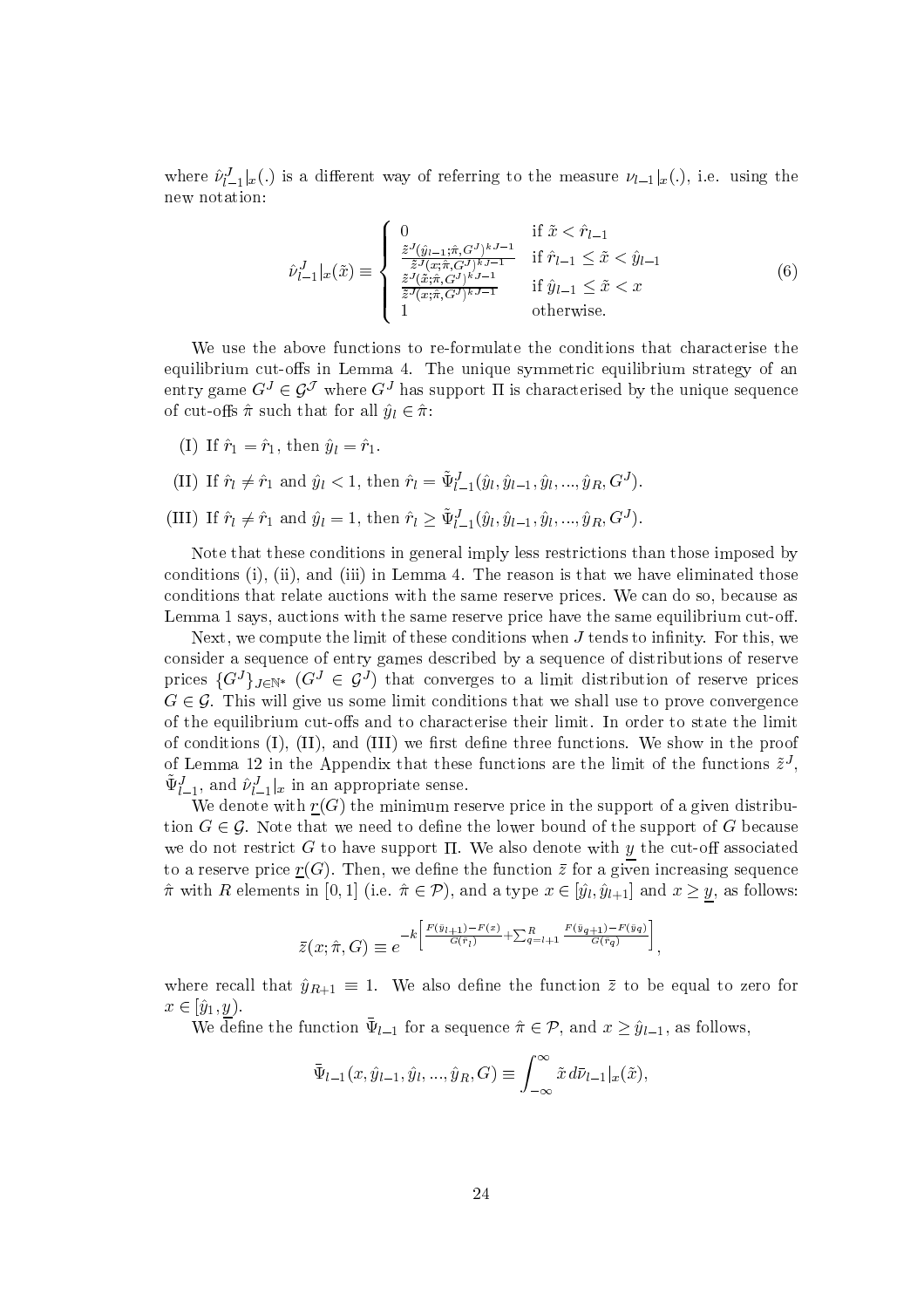where the probability measure  $\bar{\nu}_{l-1}|_x(.)$  is defined below:

$$
\bar{\nu}_{l-1}|_x(\tilde{x}) \equiv \begin{cases}\n0 & \text{if } \tilde{x} < \hat{r}_{l-1} \\
\frac{\bar{z}(\hat{y}_{l-1}; \hat{\pi}, G)}{\bar{z}(x; \hat{\pi}, G)} & \text{if } \hat{r}_{l-1} \le \tilde{x} < \hat{y}_{l-1} \\
\frac{\bar{z}(\tilde{x}; \hat{\pi}, G)}{\bar{z}(x; \hat{\pi}, G)} & \text{if } \hat{y}_{l-1} \le \tilde{x} < x \\
1 & \text{otherwise,} \n\end{cases} \tag{7}
$$

if  $x \ge y$ , and it is defined by a single point with mass one at x for all  $x < y$ .

With these equations we can define the following set of conditions, similar in spirit to conditions (i), (ii), and (iii) but defined for a limit game  $G$ .

- (i') If  $\hat{r}_l \leq \underline{r}(G)$ , then  $\hat{y}_l = \hat{r}_l$ .
- (ii) If  $\hat{r}_l > \underline{r}(G)$  and  $\hat{y}_l < 1$ , then  $\hat{r}_l = \bar{\Psi}_{l-1}(\hat{y}_l, \hat{y}_{l-1}, \hat{y}_l, ..., \hat{y}_R, G)$ .
- (iii) If  $\hat{r}_l > \underline{r}(G)$  and  $\hat{y}_l = 1$ , then  $\hat{r}_l \ge \bar{\Psi}_{l-1}(\hat{y}_l, \hat{y}_{l-1}, \hat{y}_l, ..., \hat{y}_R, G)$ .

**Lemma 11.** There is a unique sequence of values  $\{\hat{y}_l\}_{l=1}^R \in \mathcal{P}$  that satisfies conditions  $(i)$ ,  $(ii)$ , and  $(iii')$ .

*Proof.* We could show with a similar approach to Lemma 5 that the functions  $\bar{\Psi}_{l-1}$  are continuous in  $x, \hat{y}_{l-1}, \hat{y}_l, ..., \hat{y}_R$ , and that verify some monotonocities similar to those proved in Lemma 5 for  $\Psi_{l-1}$ . Hence, we can use the same method as in Section 3 to show that conditions (i'), (ii'), and (iii') define implicitly a unique sequence  $\hat{\pi} \in \mathcal{P}$ .

We next provide the central result of this step that we prove in the Appendix. The proof of this lemma involves some technical steps to show that the conditions  $(I)$ ,  $(II)$ , and (III) converge in some sense to the conditions  $(i')$ ,  $(ii')$ , and  $(iii')$ . Then, we use the same arguments as in the proof of Proposition 1 to show that the unique solution of conditions (I), (II), and (III) also converges to the unique solution of conditions  $(i')$ ,  $(ii')$ , and  $(iii')$ . It is important to note that we do not restrict in this lemma to sequences of distribution functions that have support  $\Pi$ .

**Lemma 12.** Consider a reserve price  $\hat{r}_l \in \Pi$  that it is announced infinitely often in a sequence of entry games  $\{G^J\}_{J \in \mathbb{N}^*}$   $(G^J \in \mathcal{G}^J)$  that converges to  $G \in \mathcal{G}$  when J tends to infinity. Then, the equilibrium cut-off associated to this reserve price converges when  $J$  tends to infinity and its limit is the l-th entry of the R-dimensional solution of conditions  $(i')$ ,  $(ii')$ , and  $(iii')$ .

**Corollary 3.** Consider two sequences of entry games whose associated sequences of distributions of reserve prices converge to the same limit distribution function  $G \in \mathcal{G}$ when J tends to infinity. If the reserve price  $\hat{r}_l \in \Pi$  is announced infinitely often in both sequences, then, the equilibrium cut-off associated to  $\hat{r}_l$  converges when J tends to infinity to the same value for the two sequences.

### STEP 2: The Limit Auctioneers' Payoff Function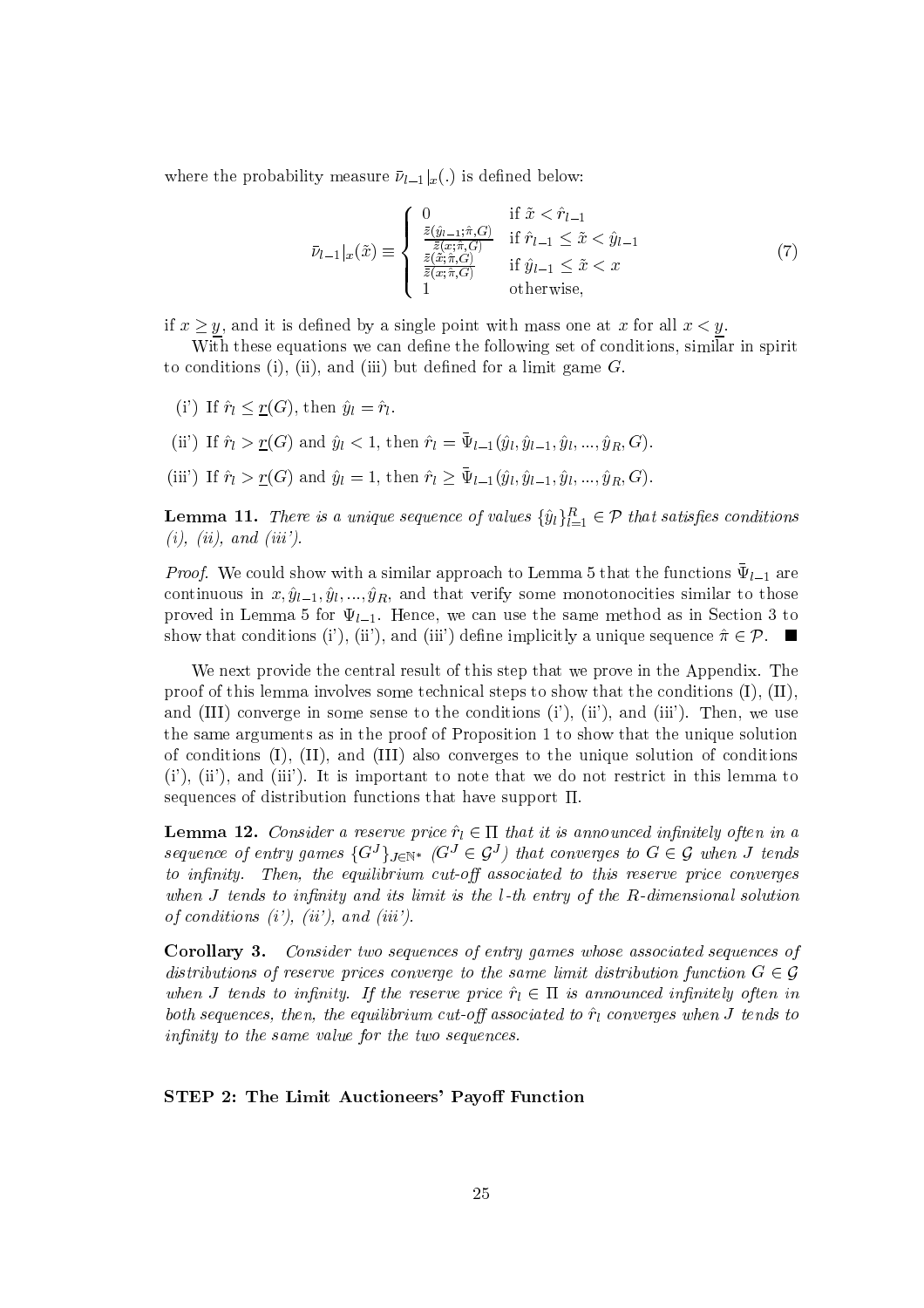The next step is to use the limits of the equilibrium cut-offs to compute the limit of the auctioneer's expected profit. In what follows we shall denote by  $\hat{\pi}^J \equiv {\{\hat{y}_l^J\}_{l=1}^R}$ the unique solution of conditions (I), (II), and (III) for a given entry game  $G^J \in \mathcal{G}^J$ . Although in the main text these conditions are defined only for distribution functions with support  $\Pi$ , the reader can find in the Appendix (proof of Lemma 12) how to generalise these conditions to general distribution functions in  $G<sup>J</sup>$ . According to this extension, conditions (I), (II), and (III) define a value associated to each reserve price in II. This value play no role but when the reserve price, say  $\hat{r}_j$ , is announced by at least one auctioneer. In this case, the element  $\hat{y}_j^J$  denotes the equilibrium cut-off associated<br>to auctions with a reserve price  $\hat{r}_j$ , where  $\hat{r}_j$  denotes without loss of generality the j-th lowest reserve price in  $\Pi$ . We also denote with  $\hat{\pi}^*$  the limit of  $\hat{\pi}^J$  when  $J$  tends to infinity. Let also  $\hat{y}^J_{R+1} \equiv 1$  and  $\hat{y}^*_{R+1} \equiv 1.$ 

Using this new notation we can write the expected profit of an auctioneer with production cost  $w_j$  and that announces a reserve price  $\hat{r}_j \in \Pi$ , given that the auctioneers announcements are described by  $G^J \in \mathcal{G}^J$  as:

$$
\tilde{\Phi}^{J}(\hat{r}_{j}, G^{J}|w_{j}) \equiv \int_{\hat{y}_{j}^{J}}^{1} \left( \tilde{\Psi}_{j}^{J}(x; \hat{y}_{j-1}^{J}, \hat{y}_{j}^{J}, ..., \hat{y}_{R}^{J}, G^{J}) - w_{j} \right) dz^{J}(x; \hat{\pi}^{J}, G^{J})^{kJ}.
$$
 (8)

The next result gives us the limit of the auctioneer's expected profit in terms of a function  $\bar{\Phi}$ . This function is defined for  $w_j \in \Pi_H$ ,  $\hat{r}_j \in \Pi$ , and  $G \in \mathcal{G}$ , if  $\hat{r}_j \geq \underline{r}(G)$ , then:

$$
\bar{\Phi}(\hat{r}_j, G|w_j) \equiv \int_{\hat{y}_j^*}^1 (\bar{\Psi}_j(x; \hat{y}_{j-1}^*, \hat{y}_j^*, ..., \hat{y}_R^*, G) - w_j) \ d\bar{z}(x; \hat{\pi}^*, G).
$$

and if  $\hat{r}_j < \underline{r}(G)$ :

$$
\bar{\Phi}(\hat{r}_j, G|w_j) \equiv
$$
\n
$$
\int_{\underline{r}(G)}^1 (\bar{\Psi}_j(x; \hat{y}_{j-1}^*, \hat{y}_j^*, ..., \hat{y}_R^*, G) - w_j) \ d\bar{z}(x; \hat{\pi}^*, G) + (\underline{r}(G) - w_j) \bar{z}(\underline{r}(G); \hat{\pi}^*, G).
$$

Note that this definition implies that if  $\hat{y}_i^* = 1$ , the above limit expected profit equals zero. This means that the auctioneer's expected profit converges to zero when the associated cut-off converges to one. Intuitively this means that the auctioneer gets no expected profit when in the limit he attracts no bidder with probability one.

**Lemma 13.** Consider a sequence of distribution functions  $\{G^J\}_{J \in \mathbb{N}^*}$ , where  $G^J \in \mathcal{G}^J$ for all  $J \in \mathbb{N}^*$ , that converges to  $G \in \mathcal{G}$  when J tends to infinity. Then, for  $w_j \in \Pi_H$ , and  $\hat{r}_j \in \Pi$ ,

$$
\tilde{\Phi}^{J}(\hat{r}_j, G^{J}|w_j) \xrightarrow{J \to \infty} \bar{\Phi}(\hat{r}_j, G|w_j).
$$

See the proof in the Appendix.

STEP 3: Properties of the Limit of the Auctioneers' Payoffs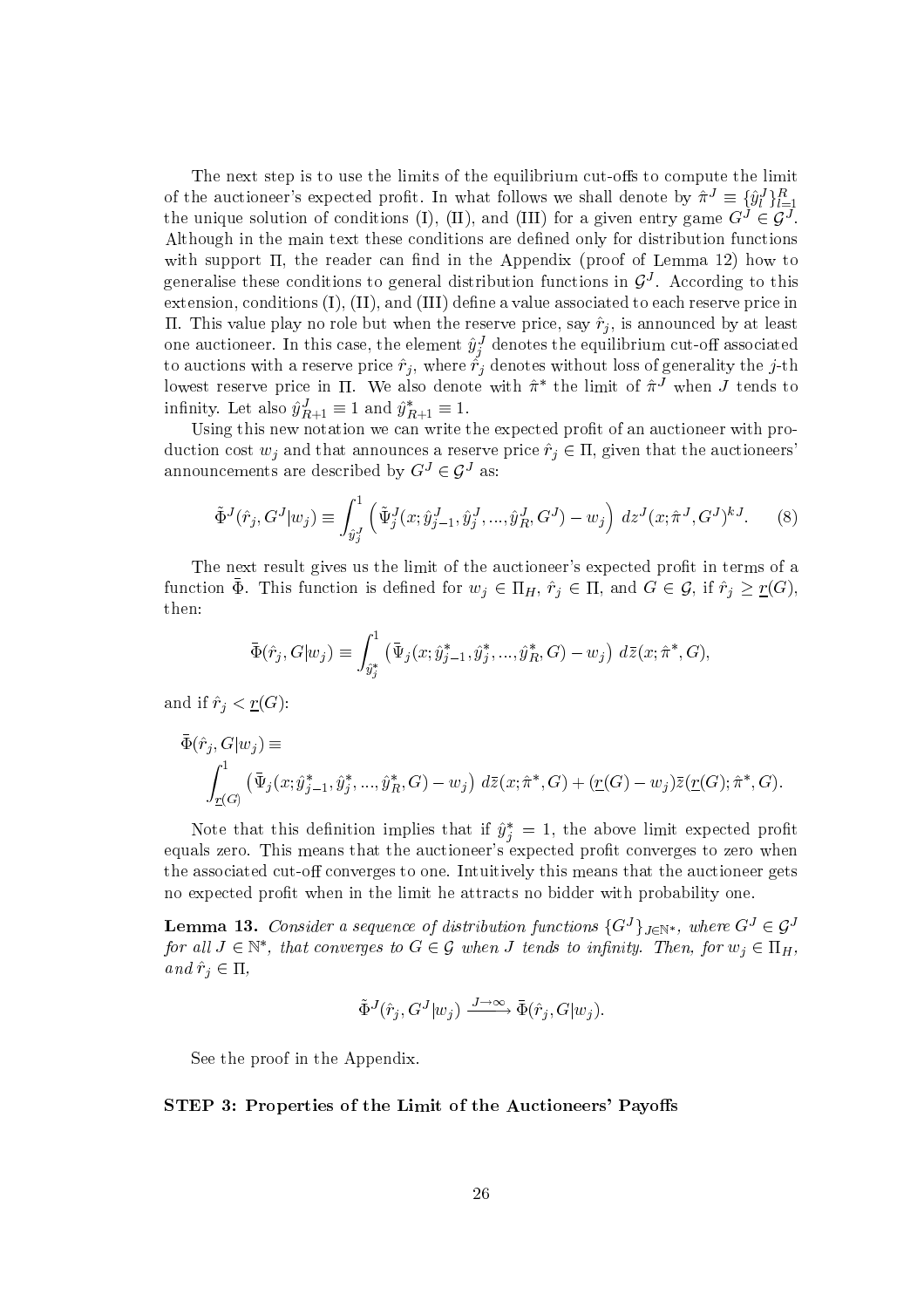Let  $\overline{r}(G)$  be the minimum reserve price in  $\Pi$  that has an associated limit equilibrium cut-off one. Then, we can state the following result:

**Lemma 14.** The limit of the auctioneers' expected profit verifies.

$$
\bar{\Phi}(w_j, G|w_j) \ge \bar{\Phi}(r_j, G|w_j),\tag{9}
$$

for all  $r_j \in \Pi \setminus \{w_j\}$ . Moreover, the inequality is strict but in the following cases:

- (1) When  $r_i < \underline{r}(G)$  and  $w_i \leq \underline{r}(G)$ .
- (2) When  $r_i, w_i \geq \overline{r}(G)$ .

*Proof.* Corollary 3 says that changes in the reserve price  $r_j$  do not affect to the limit of the equilibrium cut-offs associated to the other auctions. Hence, the sequence  $\hat{\pi}^*$  =  $\{\hat{y}_i^*\}_{i=1}^R$  is invariant with respect to changes in one single reserve price. This means that the change in the reserve price only changes the lower bound of the integral that constitutes the auctioneer's limit expected profits. The function that we integrate is strictly increasing in x, and equals zero at the limit equilibrium cut-off that corresponds to the reserve price  $w_i$ . This implies our first result. It is a bit tedious, but mechanical, to show using the results in Lemma 13 that the inequality is strict but in the cases that we mention. Г

**Corollary 4.** In the limit game defined by the limit payoff functions  $\bar{\Phi}$ , each auctioneer has a unique weakly dominant strategy to announce a reserve price equal to his production cost.

As we explain in the introduction the intuition underlying this result is based on two properties of the entry game. The first one is a direct conclusion from the fact that bidders randomise entry among a set of auctions: the bidders must be indifferent among entering any of these auctions. The second property is that in the limit when the number of auctioneers and bidders go to infinity changes in one auction's reserve price should not affect to the expected utility that bidders can get in other auctions. This is shown in the next Lemma, see the Appendix for the proof.

**Lemma 15.** Consider a family S of convergent sequences of entry games such that each of them only differs from the others in the reserve price announced by a given auctioneer j. Then, the expected utility that a generic bidder i with type  $x_i$  gets in an auction  $l \neq j$  converges to the same value for all the sequences in S when the numbers of auctioneers and bidders go to infinity.

This lemma proves a property of the limit game that was conjectured by McAfee [9] to solve his pioneer model. McAfee assumed that each auctioneer computes the payoffs of changing the design of his auction assuming that the expected utility that bidders can get in the mechanisms offered by the other auctioneers is unaffected by the change in his auction design. McAfee admits that in general this assumption is not consistent with the Nash equilibrium analysis of the entry game of bidders when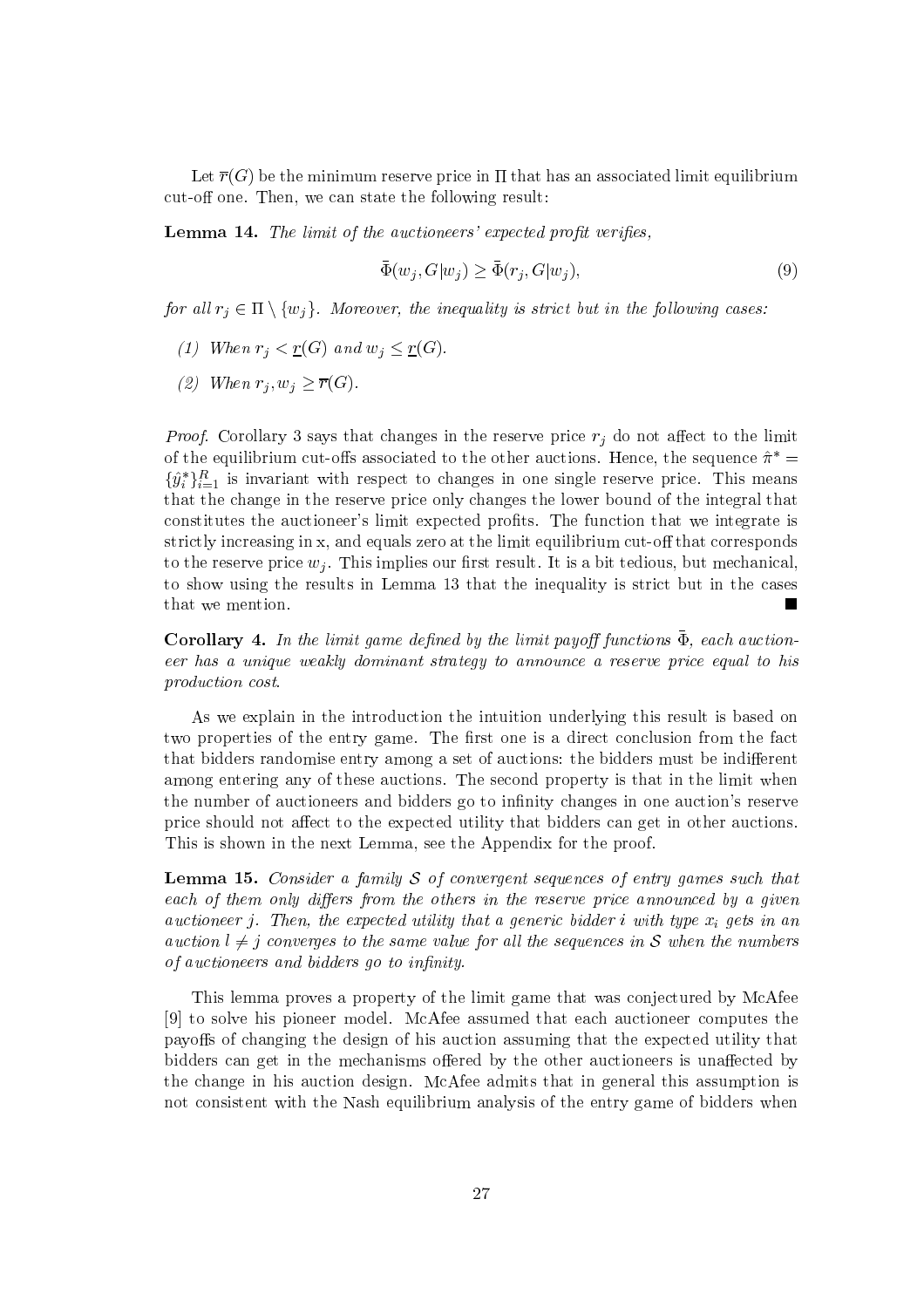the numbers of auctioneers and bidders are finite. However, McAfee conjectures that it should be true when there are infinite numbers of auctioneers and bidders.

Peters and Severinov [18] have proved this claim when auctioneers offer second price auctions and when there are no more than two different reserve prices announced by the auctioneers. They have proved McAfee's conjecture as we do. They look to the unique equilibrium of the entry game with finite number of auctioneers and bidders and compute its limit when the numbers of auctioneers and bidders go to infinity. Then, they show that the limit of the unique equilibrium verifies McAfee's conjecture. Our result supersedes Peters and Severinov analysis in the sense that we study entry games in which there are more than two different reserve prices announced by the auctioneers.

Peters [13] also proves McAfee's conjecture for more than two reserve prices, but his analysis is quite different. Peters considers a non generic sequence of entry games and a sequence of equilibria associated to that sequence of entry games. Then, Peters shows that in the limit of this sequence of equilibria when the numbers of auctioneers and bidders go to infinity McAfee's conjecture holds. Our analysis improves Peters' approach in the sense that we show that McAfee's conjecture holds for the limit of the equilibrium of the entry game for all sequences of entry games that converge to a given limit entry game. On the other hand, Peters' analysis is more general than us in the sense that he allows for a continuum of different reserve prices in the limit, whereas we only consider entry games with finitely many different reserve prices. Moreover, Peters proves McAfee's conjecture when we allow our auctioneer to choose from a wider set of mechanisms than second price auctions with reserve price. Although Peters also restricts to the case in which the other auctioneers offer second price auctions with reserve price.

### STEP 4: Properties of the Limit of the Equilibria Set

In order to study the limit properties of the equilibria set we use the limit payoff comparisons in Lemma 14. With these payoff comparisons we eliminate certain strategies that cannot belong to the equilibrium set when  $J$  is large enough. This procedure allows us to determine the equilibrium strategies up to a negligible fraction of auctioneers when  $J$  goes to infinity. Note that although the payoffs comparisons in Lemma 14 are for the limit game we can use them for payoff comparisons in the finite game. The reason is that they provide strict comparisons. Since the payoff functions of the limit game are the limit of payoff functions of the finite game (see the convergence results in Lemma 13, and Lemma 20 in the Appendix) the strict payoff comparisons in the limit game should also hold for the finite game for  $J$  large enough.

This procedure differs from the method by McAfee [9], by Peters [13], and by Peters and Severinov  $[18]$ . They instead compute the equilibrium of the limit game. Peters and Severinov [18] suggest that a similar method to ours implies that if there exists an equilibrium in the finite game in which all the auctioneers announce the same reserve price for  $J$  finite but large, it must be closed to the equilibrium of the limit game that they propose. However, since it is not clear that such equilibria exists, they cannot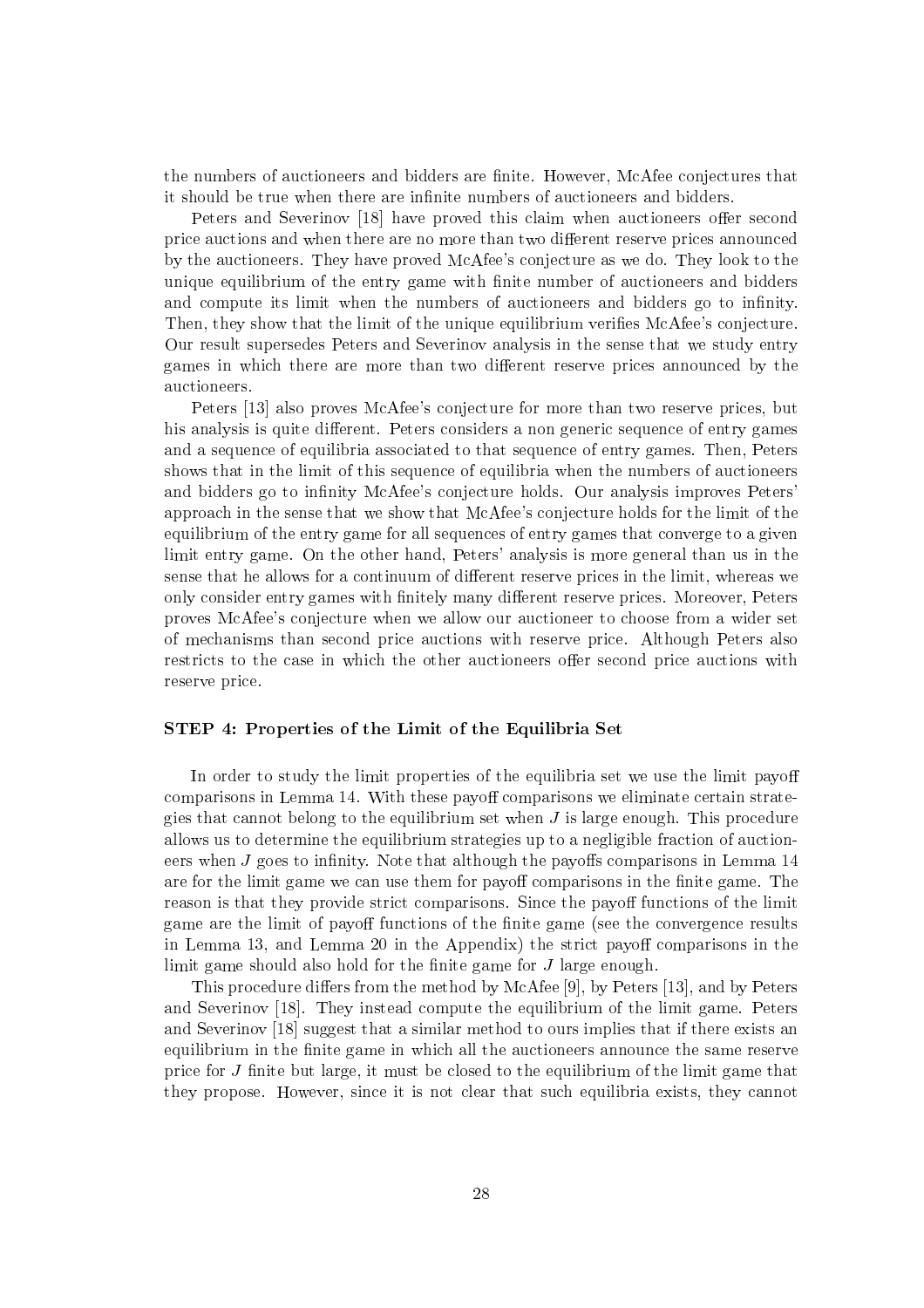provide any limit result as we do.

Note that the strict payoff comparisons in Lemma 14 extend only up to the thresholds  $\underline{r}(G)$  and  $\overline{r}(G)$ . We next explain why we cannot extend our strict payoff comparisons out of these bounds.

The boundary  $\overline{r}(G)$  specifies the minimum reserve price that has a limit equilibrium cut-off equal to one. All reserve prices above  $\overline{r}(G)$  will have an equilibrium cut-off equal to one, thus they will attract bidders with probability zero in the limit and give zero limit payoffs. The auctioneer achieves his maximum expected revenue in the limit fixing a reserve price equal to his production cost (Lemma 14). This means that if the production cost is weakly above  $\overline{r}(G)$ , then the maximum limit payoff of the auctioneer is zero. Moreover, the auctioneer can achieve this maximum payoff with all the reserve prices weakly above  $\overline{r}(G)$ . Since we do not have strict payoff comparisons in the limit for reserve prices weakly above  $\overline{r}(G)$ , we cannot use the limit payoffs to get a single equilibrium strategy in the finite game.

Note, however, that the limit payoffs establishes that an auctioneer with production cost weakly above  $\overline{r}(G)$  gets strictly higher expected utility with reserve prices weakly above  $\overline{r}(G)$  than with reserve prices strictly below  $\overline{r}(G)$ . Hence, the limit payoffs can be used to rule out such strategies in the finite game. This means that although we cannot determine the announcement of auctioneers with production costs weakly above  $\overline{r}(G)$ , we can assure that in equilibrium they announce reserve prices weakly above  $\overline{r}(G)$  when J is large enough, and hence trade with probability zero in the limit.

Next definition determines the set of types of the auctioneers that we are going to be able to determine their limit equilibrium reserve price.

**Definition:** Consider an arbitrary auctioneer j and an infinite sequence of reduced games in which all the auctioneers but  $j$  announce a reserve price equal to their production cost. We say that a given production cost  $w_j$  in the support of the distribution of the auctioneers' types is *tradable in the limit* if and only if the probability that auctioneer j attracts no bidder announcing  $w_j$  is bounded away from zero when the numbers of auctioneers and bidders tend to infinity, i.e. all types  $w_i < \overline{r}(H)$ , where H is the auctioneers' distribution of types.

### Lemma 16. There exist a unique set of production costs tradable in the limit.

*Proof.* The Lemma follows because the value  $\overline{r}(H)$  is uniquely defined according to Lemma 11. п

The other important boundary is  $\underline{r}(G)$ . This is the minimum reserve price that is announced by a strictly positive fraction of auctioneers in the limit when  $J$  goes to infinity. The limit auctioneers' payoff function in Lemma 14 is flat for types strictly below  $\underline{r}(G)$ . The reason is that an auction with a reserve price strictly below  $\underline{r}(G)$ attracts an infinite number of bidders with the valuation immediately below  $r(G)$ . This fixes the minimum price in such auction to the valuation immediately below  $r(G)$ , producing the same effect in the limit auctioneer's payoffs as if the auctioneer announces a reserve price equal to this valuation.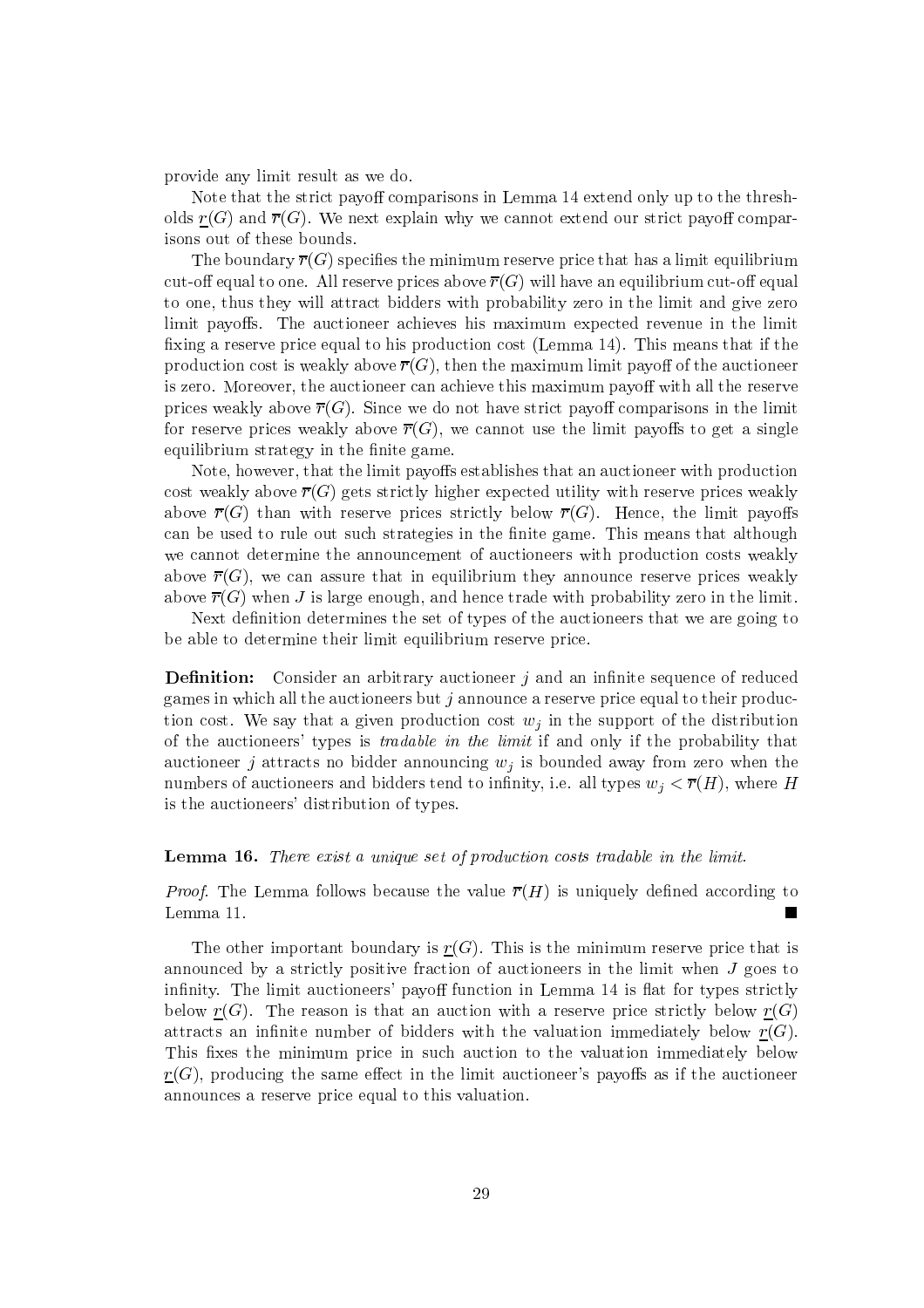This last problem makes the task of computing the limit of the equilibrium of the auctioneers' game more tedious. Moreover, it limits the reach of our results. We shall not be able to show that the minimum of the support of the equilibrium auctioneers' randomisation converges to the minimum of the support of the auctioneers' production costs.

We can now state our main limit result that it is proved in the Appendix.

**Proposition 3.** For all  $\epsilon > 0$ , the fraction of auctioneers that announce in equilibrium a reserve price different to his production cost with probability greater than  $\epsilon$  and conditional on having a production cost tradable in the limit goes to zero as J tends to *infinity.* 

### 6 Conclusions

In this paper we have analysed a multistage game of competition among auctioneers with a finite number of auctioneers and bidders. First, we have proved that the second stage game, the bidder's entry game, has a unique symmetric Nash equilibrium and we have provided a characterisation of the solution. With the unique solution of the entry game we have been able to compute the auctioneers' reduced game. We have shown that this reduced game is nice behaved and hence, we have used standard game theory theorems to show that the game always has an equilibrium (possibly in mixed strategies).

The originality of our approach is that we have been able to provide these results allowing for heterogeneity in both market sides. Similar models to ours have faced technical difficulties in dealing with this extension. In this sense, we think that our method to prove the existence of an equilibrium of the game can have two implications. First, it can give light on how to solve similar models of decentralised trade with heterogeneity in both market sizes. Second, it can suggest either how to construct models or how to modify existing models in order to assure the existence of equilibrium even under heterogeneity in both market sides.

We have also connected our results for the finite version of the game with the limit model in which there is a continuum of auctioneers and bidders. In this sense, we have given a result in the spirit of upper-hemicontinuity of the equilibrium correspondence. More precisely, we have shown a kind of convergence of the equilibrium set when the numbers of auctioneers and bidders go to infinity to the equilibrium already computed for limit versions of our model by Peters and Severinov [18], and Peters [13]. But, our result is more than a mere upper-hemicontinuity proof, it also shows that in the limit the equilibrium set contains an almost unique prediction.

The convergence that we have proved connects the results of imperfect competition by Burguet and Sákovics [6] for two auctioneers with the competitive results provided by McAfee [9], Peters [13], and Peters and Severinov [18], for the limit with infinite numbers of auctioneers and bidders. It proves the intuitive idea that the larger is the market the less monopolistic distortions will exist. Nevertheless, our convergence result has been provided only for a given class of equilibria of the entry game, the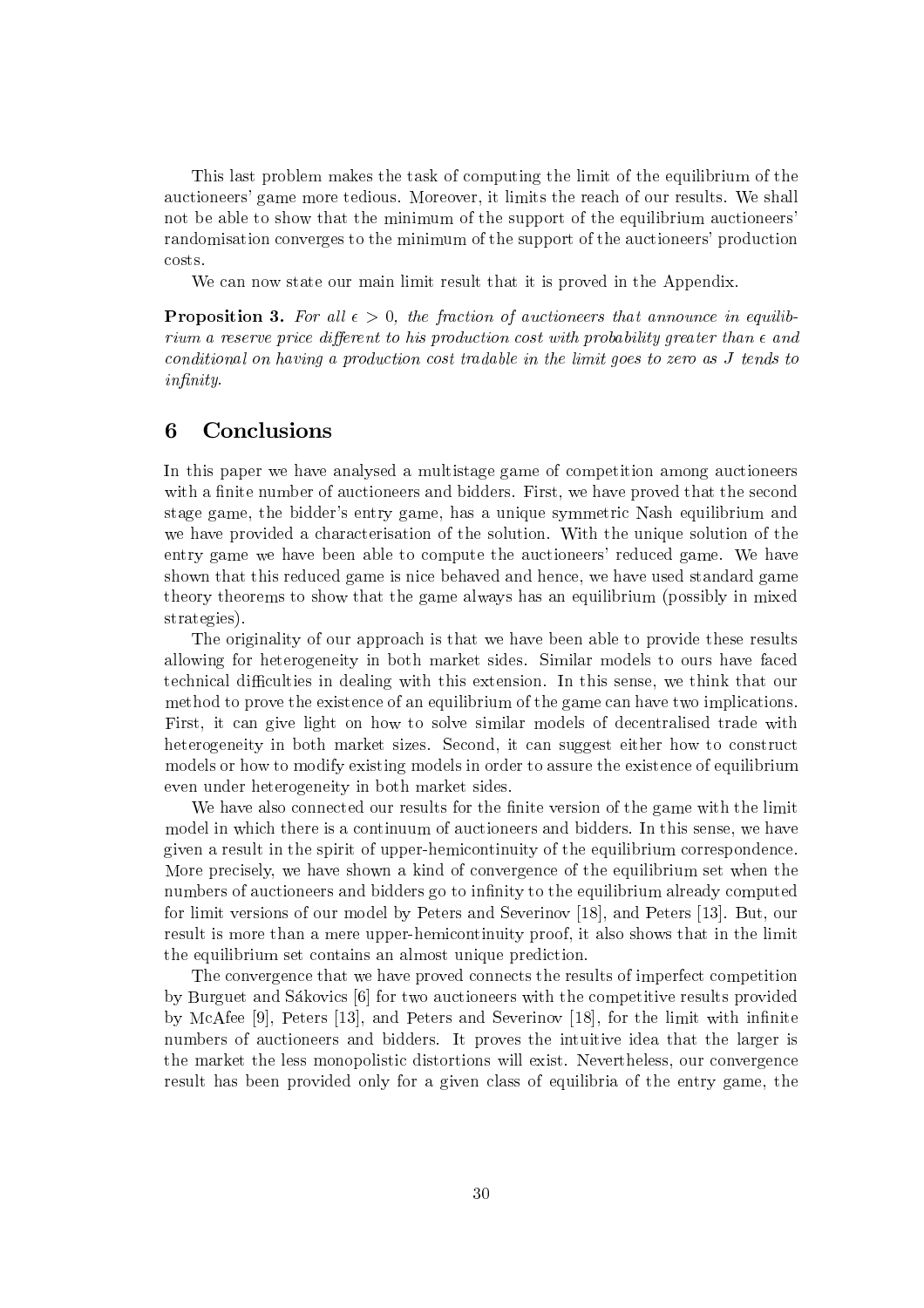symmetric equilibria. It still remains unclear whether our results are robust when we allow for asymmetric equilibria of the entry game.

Our paper has one technical inconsistency. We proof the first result, existence of an equilibrium of the whole game, assuming that the auctioneers' strategy space is continuous, whereas in the second result, convergence of the equilibrium set, we assume that the auctioneers' strategy space is discrete. We believe that the existence result is more interesting when we allow for a continuous strategy space. Restricting to the case of a discrete strategy space would not clear up whether the existence result is a consequence of the finiteness of the game, or a consequence of the internal consistency of the game. On the other hand, the study of the convergence properties of the game assuming a discrete auctioneers' strategy space allows us to extend naturally the analysis of the game with a finite number of auctioneers and bidders to the limit game.

Had we wanted to prove our convergence result under the assumption that auctioneers' strategy space is a continuum, the main difficulty would be to prove the convergence of the equilibrium cut-offs and to characterise their limit. We could follow at least two approaches. The first one is to prove the convergence of the conditions that we provide to characterise the equilibrium cut-off in this more general set-up. The second one could be to use an approach similar to Peter's [13]. He studies the map from equilibrium cut-offs to reserve prices instead of the map from reserve prices to equilibrium cut-offs. The former map is more simple, and hence, allow for more simple proofs. The only difficulty is that this map is not in general a 1-1 map, mainly due to the fact that all high reserve prices have the same associated equilibrium cut-off, i.e. maximum cut-off. Moreover, it would imply to use a method completely different to the one we use to prove existence of an equilibrium.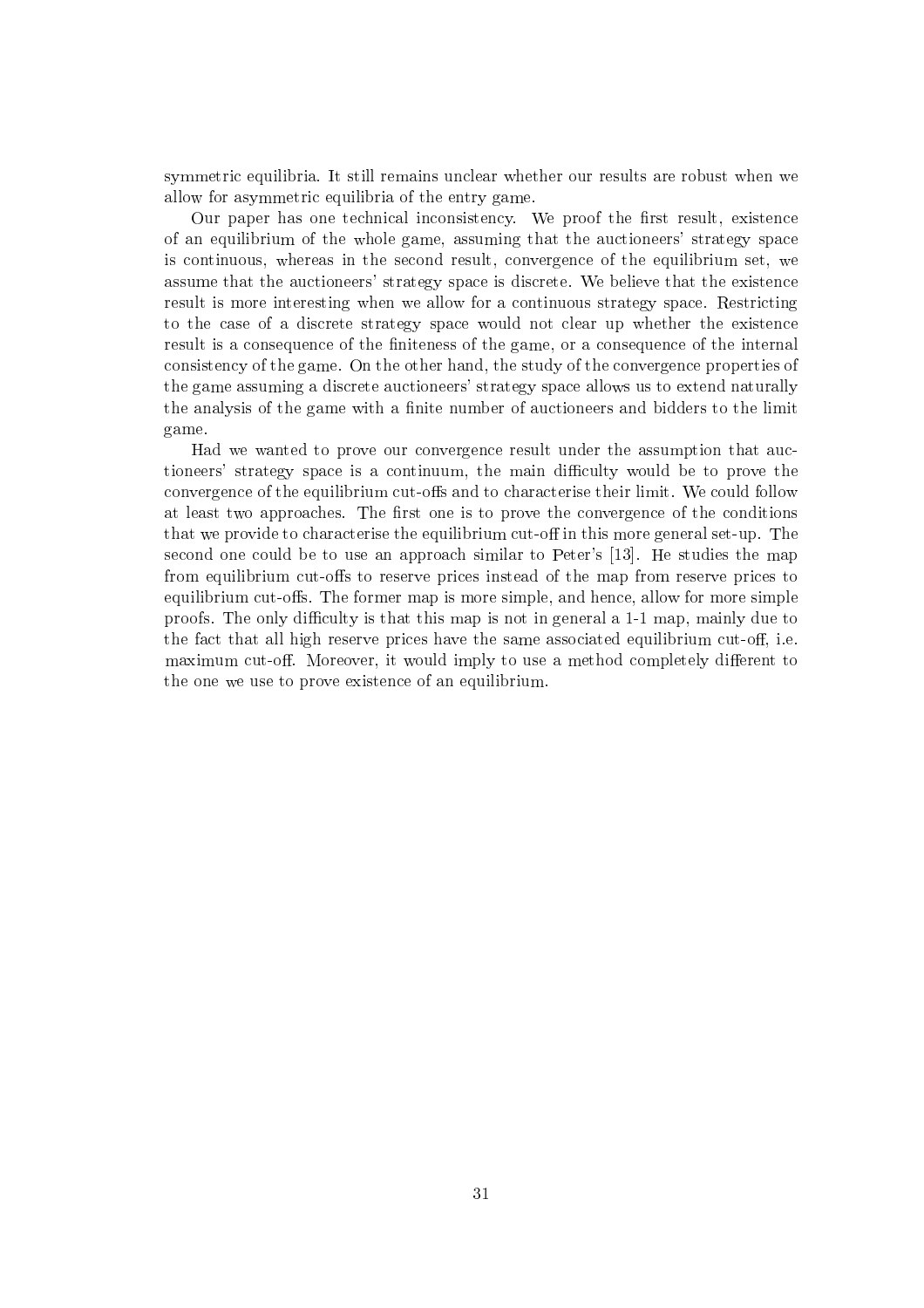# Appendix

### **Proof of Proposition 1**  $\mathbf A$

In order to study continuity of the equilibrium cut-offs we consider a sequence of vectors of reserve prices  $\{\vec{r}^n\}_{n=1}^{\infty}$  that converges to a given limit vector of reserve prices  $\vec{r}$ . We assume without loss of generality that the elements of each of these vectors are ordered increasingly. We shall show that the sequence of equilibrium cut-offs associated to the sequence of vectors of reserve prices always converges to the equilibrium cut-offs associated to the limit vector of reserve prices.

To simplify the notation we shall only consider the case in which all the equilibrium cut-offs are interior, i.e. strictly less than one. In this case, the equilibrium cut-offs are defined by condition (ii) plus condition (i). The proof can be generalised to the case in which there are some equilibrium cut-offs that equal one, i.e. when condition (iii) also matters.

The equilibrium cut-offs  $\{y_j^n\}_{j=1}^J$  associated to a given vector of reserve prices  $\vec{r}^n$ are the unique solution of the following set of equations:

$$
\Psi_{J-1}^{n}(y_{J}^{n}, y_{J-1}^{n}, y_{J}^{n}) - r_{J}^{n} = 0
$$
\n
$$
\Psi_{J-2}^{n}(y_{J-1}^{n}, y_{J-2}^{n}, y_{J-1}^{n}, y_{J}^{n}) - r_{J-1}^{n} = 0
$$
\n...\n
$$
\Psi_{1}^{n}(y_{2}^{n}, y_{1}^{n}, y_{2}^{n}, ..., y_{J}^{n}) - r_{2}^{n} = 0
$$
\n
$$
y_{1}^{n} = r_{1}^{n},
$$
\n(10)

where that  $\Psi_j^n$   $(j \in \{2,3,...,J\})$  plays the same role as  $\Psi_j$  in the main text, but associated to the vector of reserve prices  $\vec{r}^n$ . Recall that each of the functions  $\Psi_i^n$  have compact domain and each is continuous in all the arguments, strictly increasing in the first argument, strictly decreasing in the second argument, and strictly increasing in the other arguments (see Lemma 5).

We can use a recursive argument similar to that in Lemmas 6 and 7 to show that the above equations define implicitly some functions  $\psi_j^n$  such that  $y_j^n = \psi_j^n \circ \psi_{j-1}^n \circ ... \psi_2^n(r_1^n)$ for all  $j \in \{2, 3, ..., J\}$ .

Similarly, the equilibrium cut-offs associated to the limit vector of reserve prices  $\vec{r}$ are the unique solution of:

$$
\Psi_{J-1}(y_J, y_{J-1}, y_J) - r_J = 0
$$
  
\n
$$
\Psi_{J-2}(y_{J-1}, y_{J-2}, y_{J-1}, y_J) - r_{J-1} = 0
$$
  
\n...  
\n
$$
\Psi_1(y_2, y_1, y_2, ..., y_J) - r_2 = 0
$$
  
\n
$$
y_1 = r_1,
$$
\n(11)

or applying again the recursive argument of Lemmas 6 and 7,  $y_j = \psi_j \circ \psi_{j-1} \circ ... \psi_2(r_1)$ for all  $j \in \{2, 3, ..., J\}$ .

It is easy to see that the sequence of functions  $\Psi_j^n$  associated to the sequence of  $\vec{r}^n$ converges point-wise to the function  $\Psi_j$  associated to the limit vector of reserve prices  $\vec{r}$ , when  $\vec{r}^n$  tends to  $\vec{r}$ . Hence, we can apply recursively Lemma 17 (see below) starting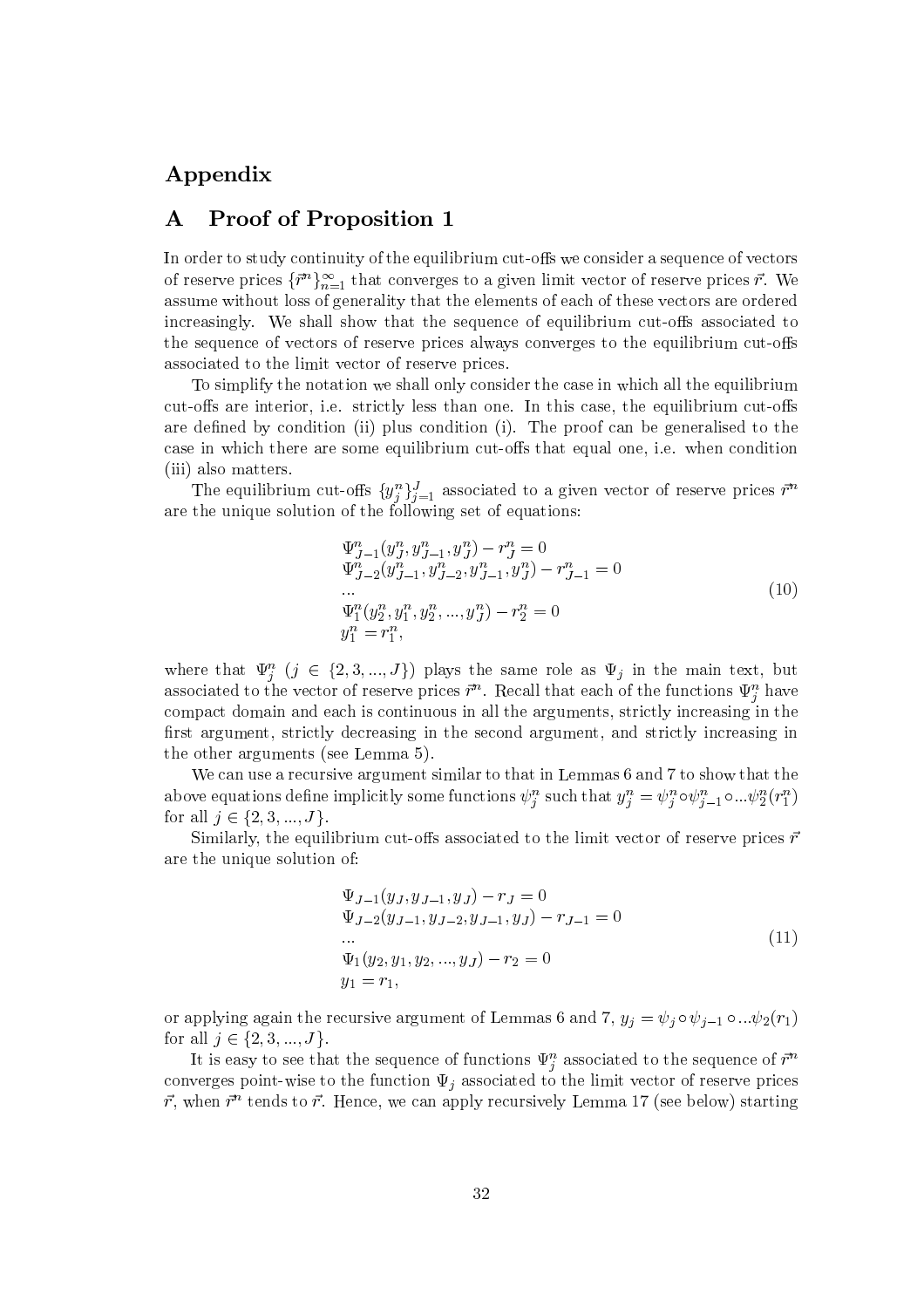from the top equation of equations (10) to show that each function  $\psi_i^n$  converges uniformly to  $\psi_i$ . This implies that the sequence of equilibrium cut-offs associated to the sequence of vectors of reserve prices  $\vec{r}^n$  converges to the equilibrium cut-offs associated to the vector of reserve prices  $\vec{r}$ .

Finally, we state and prove the lemma that we have used above to prove the convergence of the solution of equations (10). Basically, the next lemma says that the sequence of implicit functions defined by a convergence sequence of equations converges to the implicit function defined by the limit equation if some continuity properties hold and our equations are invertible. Note that we can show that the convergence is in fact uniform because the domain of our functions is compact.

**Lemma 17.** Let  ${Y_n}_{n=1}^{\infty}$  be a sequence of continuous functions with compact domain in  $\mathbb{R}^2$  that converges point-wise to a function Y. If each of the functions  $Y_n$  and Y are increasing in the first argument and decreasing in the second argument, then the sequence of functions  $y_n$  uniquely defined by  $Y_n(y_n(x),x) = 0$  converges uniformly to the function y uniquely defined by  $Y(y(x), x) = 0$ .

*Proof.* We start taking an  $\epsilon > 0$ . Note next that the monotonic properties and continuity of Y imply that y must be continuous. Hence, for each x in the domain of y, there exists a  $\delta(x) > 0$  such that if  $x' \in (x - \delta(x), x + \delta(x))$ , then  $y(x') \in (y(x) - \frac{\epsilon}{4}, y(x) + \frac{\epsilon}{4})$ . We denote by  $J(x)$  the set of such x', i.e.  $J(x) \equiv (x - \delta(x), x + \delta(x))$ . Since by definition  $Y(y(x'), x') = 0$ , and  $y(x) - \frac{\epsilon}{2} < y(x) - \frac{\epsilon}{4} < y(x')$  and  $y(x) + \frac{\epsilon}{2} > y(x) - \frac{\epsilon}{4} > y(x')$ , the monotonic properties of Y imply that for all  $x' \in J(x)$ ,  $Y(y(x) - \frac{\epsilon}{2}, x')^2 < 0$ , and  $Y(y(x) + \frac{\epsilon}{2}, x') > 0.$ 

Point-wise convergence of  $Y_n$  to Y implies that there exists a  $n_0(x) \in \mathbb{N}$  such that if  $n \geq n_0(x)$ , then  $Y_n(y(x) - \frac{\epsilon}{2}, x') < 0$ , and  $Y_n(y(x) + \frac{\epsilon}{2}, x') > 0$ , for all  $x' \in J(x)$ . Hence, the continuity of  $Y_n$  implies that for all  $x' \in J(x)$  and  $n \geq n_0(x)$ ,

$$
y_n(x') \in \left(y(x) - \frac{\epsilon}{2}, y(x) + \frac{\epsilon}{2}\right) \subset \left(y(x') - \epsilon, y(x') + \epsilon\right).
$$

Note that  $x \in J(x)$ , thus the domain of y, say D, is a subset of  $\bigcup_{x \in D} J(x)$ . Since D is compact, the Heine-Borel theorem (see [19, Theorem 15, p. 44]) implies that there exists a finite collection of sets in  $\{J(x)\}_{x\in D}$  that covers D, i.e.  $D \subset \bigcup_{m=1}^{M} J(x_m)$ , for M finite. Take  $n_0 = \max\{n_0(x_1), n_0(x_2), ..., n_0(x_M)\}\$ , then for all  $n \ge n_0$ ,

$$
y_n(x') \in (y(x') - \epsilon, y(x') + \epsilon),
$$

for all  $x' \in D$ , this is for all  $x'$  in the domain of y. This proves uniform convergence of  $y_n$  to  $y$ .

#### Proofs of the Results in Section 5 B

Proof of Lemma 12.

We first prove the statement of the Lemma assuming that the distribution functions  $\{G^{J}\}_{J\in\mathbb{N}^*}$  have support  $\Pi$  for all J. For this, we start with the next result.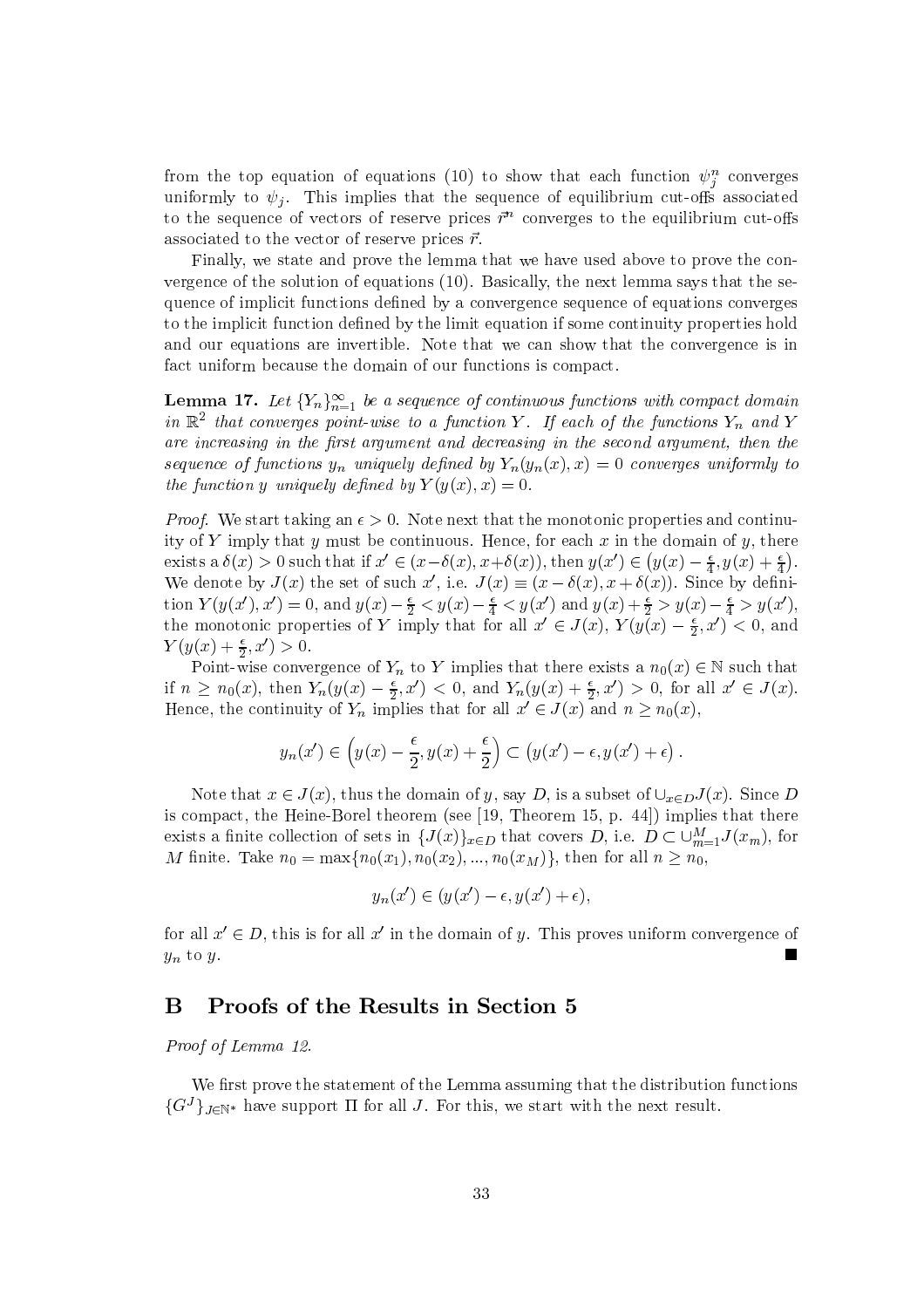**Lemma 18.** Consider a sequence of entry games described by a sequence of distribution functions  $\{G^J\}_{J\in\mathbb{N}^*}$  that converges to  $G\in\mathcal{G}$ , and where  $G^J$  belongs to  $\mathcal{G}^J$  and has support  $\Pi$  for all  $J \in \mathbb{N}^*$ . Then, for any  $\hat{\pi} \in \mathcal{P}$  and  $x \in [\hat{y}_1, 1]$ :

- $\tilde{z}^{J}(x;\hat{\pi},G^{J})^{kJ-1} \xrightarrow{J\to\infty} \bar{z}(x;\hat{\pi},G)$ , where recall that for  $x < y$ ,  $\bar{z}(x;\hat{\pi},G) = 0$ .
- $\hat{\nu}_{l-1}^J|_x(\tilde{x}) \xrightarrow{J \to \infty} \bar{\nu}_{l-1}|_x(\tilde{x})$ , for all  $\tilde{x} \in \mathbb{R}$ . Recall that if  $\tilde{x} < x < \underline{y}$ ,  $\bar{\nu}_{l-1}|_x(\tilde{x}) = 0$ .
- if  $x > \hat{y}_{l-1}$ , then:

$$
\tilde{\Psi}_{l-1}^J(x;\hat{y}_{l-1},\hat{y}_l,...,\hat{y}_R,G^J) \xrightarrow{J\to\infty} \bar{\Psi}_{l-1}(x,\hat{y}_{l-1},\hat{y}_l,...,\hat{y}_R,G).
$$

Where remember that y is the cut-off associated to the reserve price  $\underline{r}(G)$ .

*Proof.* We start with the following mathematical result:<sup>12</sup> for any sequence  $a_J \xrightarrow{J \to \infty} a$ , then  $(1 + a_J/J)^J \xrightarrow{J \to \infty} e^a$ . Thus, for any sequence of cut-offs  $\hat{\pi} \in \mathcal{P}$  and x such that  $x \in [\hat{y}_l, \hat{y}_{l+1})$  and  $x \geq y$ .

$$
\left(1 - \frac{\frac{F(\hat{y}_{l+1}) - F(x)}{G^J(\hat{r}_l)} + \sum_{q=l+1}^R \frac{F(\hat{y}_{q+1}) - F(\hat{y}_q)}{G^J(\hat{r}_q)}}{J}\right)^{kJ-1} \xrightarrow{J \to \infty} \frac{J \to \infty}{\longrightarrow}
$$
\n
$$
e^{-k \left[ \frac{F(\hat{y}_{l+1}) - F(x)}{G(\hat{r}_l)} + \sum_{q=l+1}^R \frac{F(\hat{y}_{q+1}) - F(\hat{y}_q)}{G(\hat{r}_q)} \right]}, \quad (12)
$$

where recall that  $\hat{y}_{R+1} = 1$ .<br>
If  $x \in [\hat{y}_1, \underline{y})$ , then  $1 - \frac{\frac{F(\hat{y}_{l+1}) - F(x)}{G^J(\hat{r}_l)} + \sum_{q=l+1}^R \frac{F(\hat{y}_{q+1}) - F(\hat{y}_q)}{G^J(\hat{r}_q)}}{J}$  is bounded away from one.<br>
This is because for all  $\hat{r}_q < \underline{r}(G)$ ,  $\lim_{J \to \$ 

$$
\left(1 - \frac{\frac{F(\hat{y}_{l+1}) - F(x)}{G^J(\hat{r}_l)} + \sum_{q=l+1}^R \frac{F(\hat{y}_{q+1}) - F(\hat{y}_q)}{G^J(\hat{r}_q)}}{J}\right)^{kJ-1} \xrightarrow{J \to \infty} 0.
$$
 (13)

The second convergence result in the lemma follows directly from the first result but in the case in which  $x < y$ . In this last case, note that for  $\tilde{x} < x$ , the quotient  $\tilde{z}^{J}(\tilde{x},\hat{\pi},G^{J})/\tilde{z}^{J}(x,\hat{\pi},G^{J})$  is bounded away from one. As a consequent,  $\hat{\nu}_{l-1}^{J}|_{x}(\tilde{x})$  goes to zero when  $J$  tends to infinity.

The last convergence result of the lemma follows because the second result proves convergence of the probability distribution function with respect to which we integrate. Convergence in probability distribution is sufficient for convergence in expectations (see [4, Theorem 25.8, p. 335]). ш

<sup>&</sup>lt;sup>12</sup>This result can be proved using  $\left(1+\frac{a-\epsilon}{l}\right)^J \leq \left(1+\frac{a}{l}\right)^J \leq \left(1+\frac{a+\epsilon}{l}\right)^J$ , for J large enough, and  $\left(1+\frac{a}{I}\right)^J \xrightarrow{J\to\infty} e^a$  for a rational. The last result is provided for instance by White [24, Exercise 14, p. 93]. Continuity assures that the last convergence result is valid for all  $a \in \mathbb{R}$ .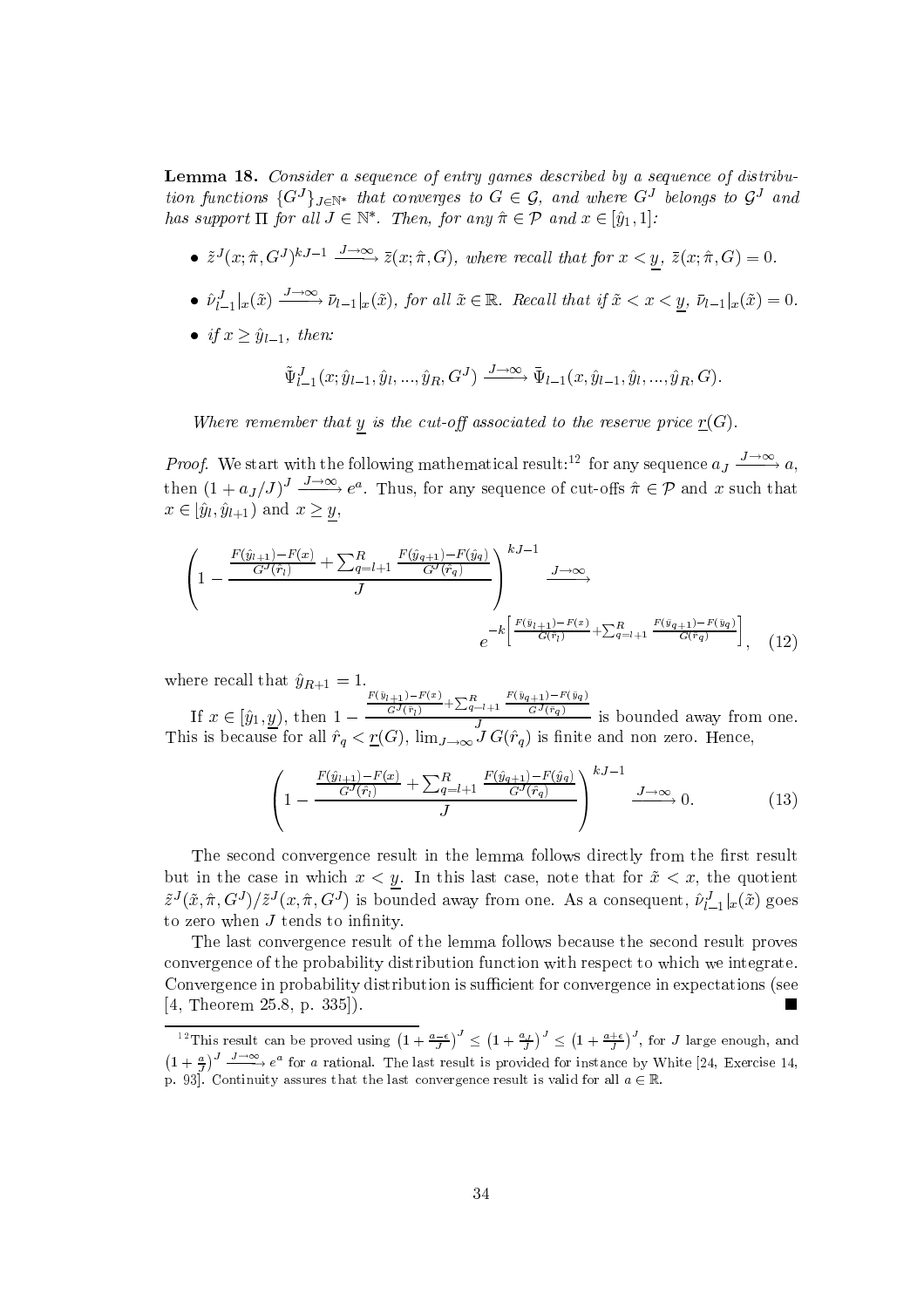This lemma states a kind of point-wise convergence of the conditions  $(I), (II),$  and (III) to conditions (i'), (ii'), and (iii') for a sequence of entry games. Note also that the limit functions  $\bar{\Psi}_j$  are also continuous with respect to the cut-offs values, and they have similar monotonistic properties to the functions  $\Psi_i$  in Section 3. Hence, we can use a similar proof to that of Proposition 1 (see Appendix A) to show that the equilibrium cut-offs converge when J goes to infinity and that their limit is characterised by the unique solution of conditions  $(i')$ ,  $(ii')$ , and  $(iii')$ . Note that in this case, the vector of different reserve prices is fixed, but the functions  $\tilde{\Psi}_{l-1}^{J}$  change because the distribution of reserve prices changes.

We next show how to modify the above proof to allow for general sequences of distribution of reserve prices. We can extend in a trivial way the method above to characterise the equilibrium cut-offs of an arbitrary entry game  $G^J \in \mathcal{G}^J$ . In fact, if the support of  $G<sup>J</sup>$  is constant with respect to J, we can generalise in a trivial way the method above to prove convergence of the associated equilibrium cut-offs. The problem is that in general the support of  $G<sup>J</sup>$  will change with respect to J. In this case, our method does not work because of two reasons. First, it is based on the convergence of some functions  $\tilde{\Psi}_{l-1}^{J}$ , and these functions have the same domain along J with generality only if the support of  $G<sup>J</sup>$  is constant with respect to J. Second, the number of such functions changes if the support of  $G<sup>J</sup>$  changes.

Our approach in this case is to introduce some conditions similar to  $(I)$ ,  $(II)$ , and (III), defined with respect to some functions similar to  $\tilde{\Psi}_{l-1}^{J}$ , but with two important differences. The first one is that we shall introduce a condition associated to each of the reserve prices in  $\Pi$  and not only to the reserve prices in the support of  $G<sup>J</sup>$ . The second is that the functions  $\tilde{\Psi}_{l-1}^{J}$  will depend on a number of parameters independent of the support of  $G^J$ .

The solution of these conditions will give us a value associated to each reserve price in  $\Pi$ . These values will be such that the equilibrium cut-off associated to a reserve price  $\hat{r}_l \in \Pi$  that belongs to the support of  $G^J$  is the *l*-th entry of the *R*-dimensional solution of our conditions, where recall that  $R$  is the cardinality of  $\Pi$ . We shall also show that these new conditions converge to conditions  $(i')$ ,  $(ii')$ , and  $(iii')$ . Hence, these conditions will also characterise the limit of the associated cut-offs.

Basically, we extend the definition of the functions  $\bar{\Psi}_{l-1}^J(x; \hat{\pi}, G^J)$  for distribution functions  $G^J \in \mathcal{G}^J$  that do not have support  $\Pi$ . In order to do so, we first extend the definition of the function  $\tilde{z}^J$ . Note that for  $x \geq \hat{y}_j$ , where  $\hat{y}_j$  is the cut-off associated to the minimum reserve price in the support of  $G<sup>J</sup>$ , the definition given above for  $\tilde{z}<sup>J</sup>$ does not depend on the fact that  $G<sup>J</sup>$  has support II. We thus use this definition to extend the domain of  $\tilde{z}^J$  to all  $G^J \in \mathcal{G}^J$ , and for  $x \in [\hat{y}_j, 1]$ . With the new definition of  $\tilde{z}^J$  we define the measure  $\hat{\nu}_{l-1}|_x(.)$  as above and we use this measure to extend the definition of  $\tilde{\Psi}_{l-1}$  to all  $G^J$ . Note that we can only extend the domain of  $\tilde{\Psi}_{l-1}$  with such an approach if  $l-1 \geq j$ . For  $l-1 < j$  we need to evaluate  $\tilde{z}^{J}(x; \hat{\pi}, G^{J})$  at  $x < \hat{y}_{j}$  in order to construct  $\tilde{\Psi}_{l-1}^{J}$ , and we have not defined this function for such points. We thus complete the extension of the definition of  $\tilde{\Psi}_{l-1}^J$  by letting  $\tilde{\Psi}_{l-1}(x; \hat{\pi}, G^J) \equiv x$ for all  $l-1 < j$ . This extension makes condition (II)  $(\hat{r}_l = \tilde{\Psi}_{l-1}^J(\hat{y}_l; \hat{y}_{l-1}, \hat{y}_l, ..., \hat{y}_R))$ <br>consistent with condition (i)  $(y_1 = r_1)$  for the cut-off  $\hat{y}_j$ . Remember that  $\hat{y}_j$  is the cut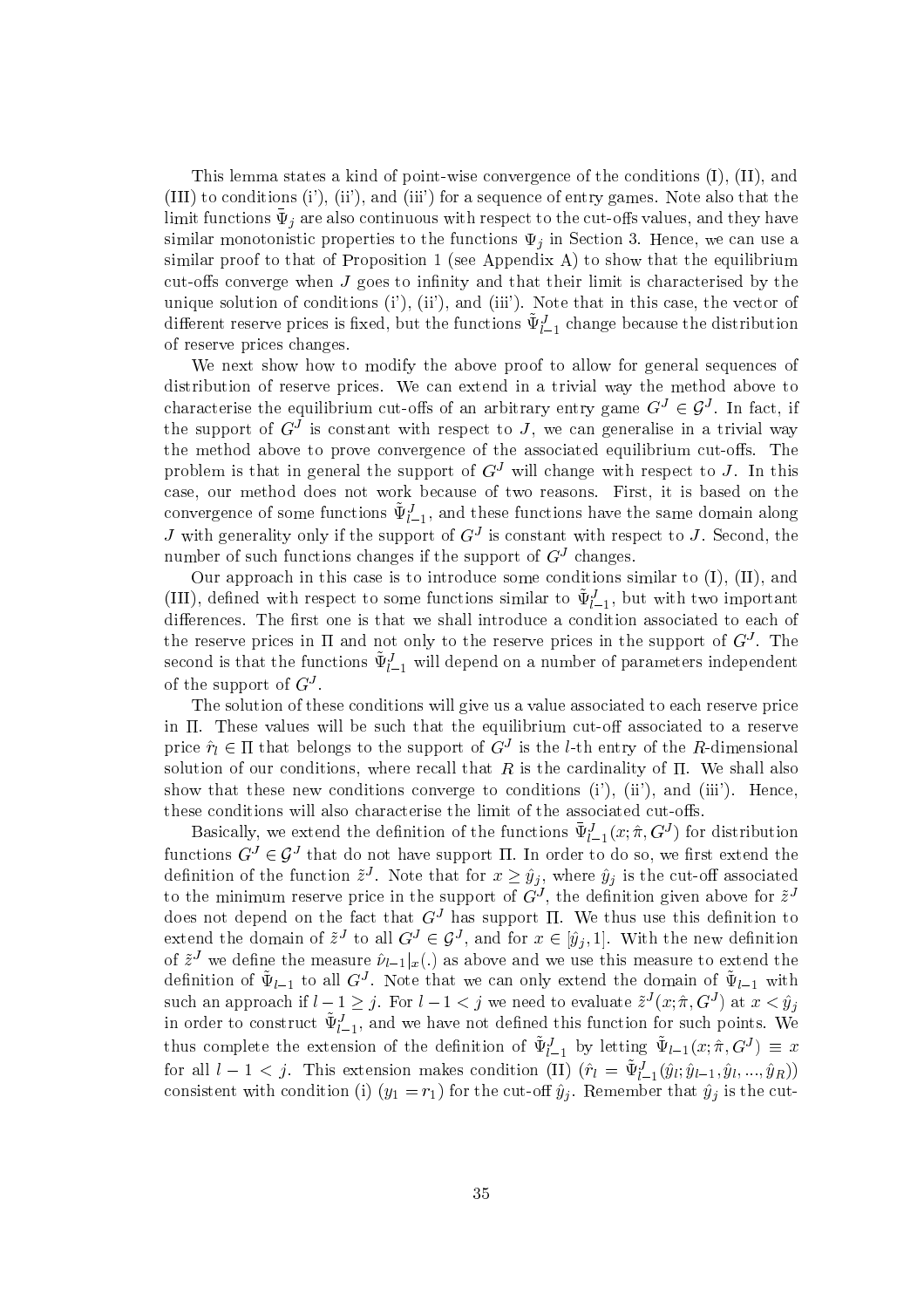off associated to the minimum reserve price in the support of  $G<sup>J</sup>$ , this is the cut-off  $y_1$ according to the notation in Section 3. For other values, note that for finite J they do not represent any cut-off, and for the limit, they are consistent with condition (i').

We can now apply conditions (I), (II), and (III) to an arbitrary entry game described by  $G^J \in \mathcal{G}^J$ . We next argue that these conditions define a unique sequence  $\hat{\pi} \in \mathcal{P}$ , and that this sequence is such that the elements that correspond to reserve prices in the support of  $G<sup>J</sup>$  are in fact the equilibrium cut-offs associated to these reserve prices.

The uniqueness proof is quite similar to that of conditions (i), (ii), and (iii) given in Section 3. The only difference is that we only need to apply the inductive argument to construct the solution for reserve prices above  $\hat{r}_j$ , this is the minimum reserve price in the support of  $G<sup>J</sup>$ , instead of reserve prices above  $r_1$  as in Section 3. Note that we can repeat the arguments in Section 3 because for  $l-1 > j$ ,  $\tilde{\Psi}_{l-1}(x, \hat{y}_{l-1}, \hat{y}_l, ..., \hat{y}_R)$  is continuous in all the variables, strictly increasing in x, strictly decreasing in  $\hat{y}_{l-1}$  and weakly increasing in all the other variables.

In order to prove that conditions  $(I)$ ,  $(II)$ , and  $(III)$  applied to an arbitrary distribution function  $G^J \in \mathcal{G}^J$  define the actual equilibrium cut-offs, we deduce from these conditions new conditions. We shall show that these conditions are essentially equivalent to conditions  $(i)$ ,  $(ii)$ , and  $(iii)$  in Lemma 4, i.e. the conditions that characterise the equilibrium cut-offs.

Conditions (I), and (II) imply that with generality  $\hat{y}_i = \hat{r}_i$ , this is that the cut-off associated to auctions with the minimum reserve price in the support of  $G<sup>J</sup>$  equals this minimum reserve price. Note that with different notation, this condition is essentially the same as condition (i).

Consider next two consecutive reserve prices in the support of  $G<sup>J</sup>$  that are also consecutive in the increasing sequence  $\{\hat{r}_l\}_{l=1}^R$  that describes  $\Pi$ . Then condition (II), and condition (III) applied to these reserve prices are essentially the same as conditions (ii) and (iii), respectively. The only difference is that in conditions (II) and (III) the functions  $\tilde{\Psi}_{l-1}^{J}$  depend on values associated to all the reserve prices in  $\Pi$ , whereas conditions (ii) and (iii) only depend on cut-offs associated to reserve prices in the support of  $G<sup>J</sup>$ . This does not imply any difference because the functions  $\tilde{\Psi}_{l-1}$  are actually invariant with respect to changes in the values  $\hat{y}_{l-1} \in \hat{\pi}$  that are associated to reserve prices out of the support of  $G^J$ . This is clear from the definition of  $\tilde{z}^J$ , see  $Eq.(4).$ 

Finally, consider two consecutive reserve prices in the support of  $G<sup>J</sup>$  such that there are other reserve prices between them in the increasing sequence  $\{\hat{r}_l\}_{l=1}^R$  that describes II. Then, we can substitute recursively conditions (II) and (III) for the reserve prices that are in between and get some new conditions that relate directly the two reserve prices in the support of  $G<sup>J</sup>$  and their corresponding cut-offs. These conditions are essentially the same as conditions (ii) and (iii), respectively. This completes the proof that Conditions  $(I)$ ,  $(II)$ , and  $(III)$  with an appropriate extension of the definition of  $\Psi_{l-1}$  define the equilibrium cut-offs associated to an arbitrary distribution function  $G^J \in \mathcal{G}^J$ .

The final step is to prove convergence of conditions  $(I)$ ,  $(II)$  and  $(III)$  in this extended version to the limit conditions  $(i')$ ,  $(ii')$ , and  $(iii')$ , when J tends to infinity. This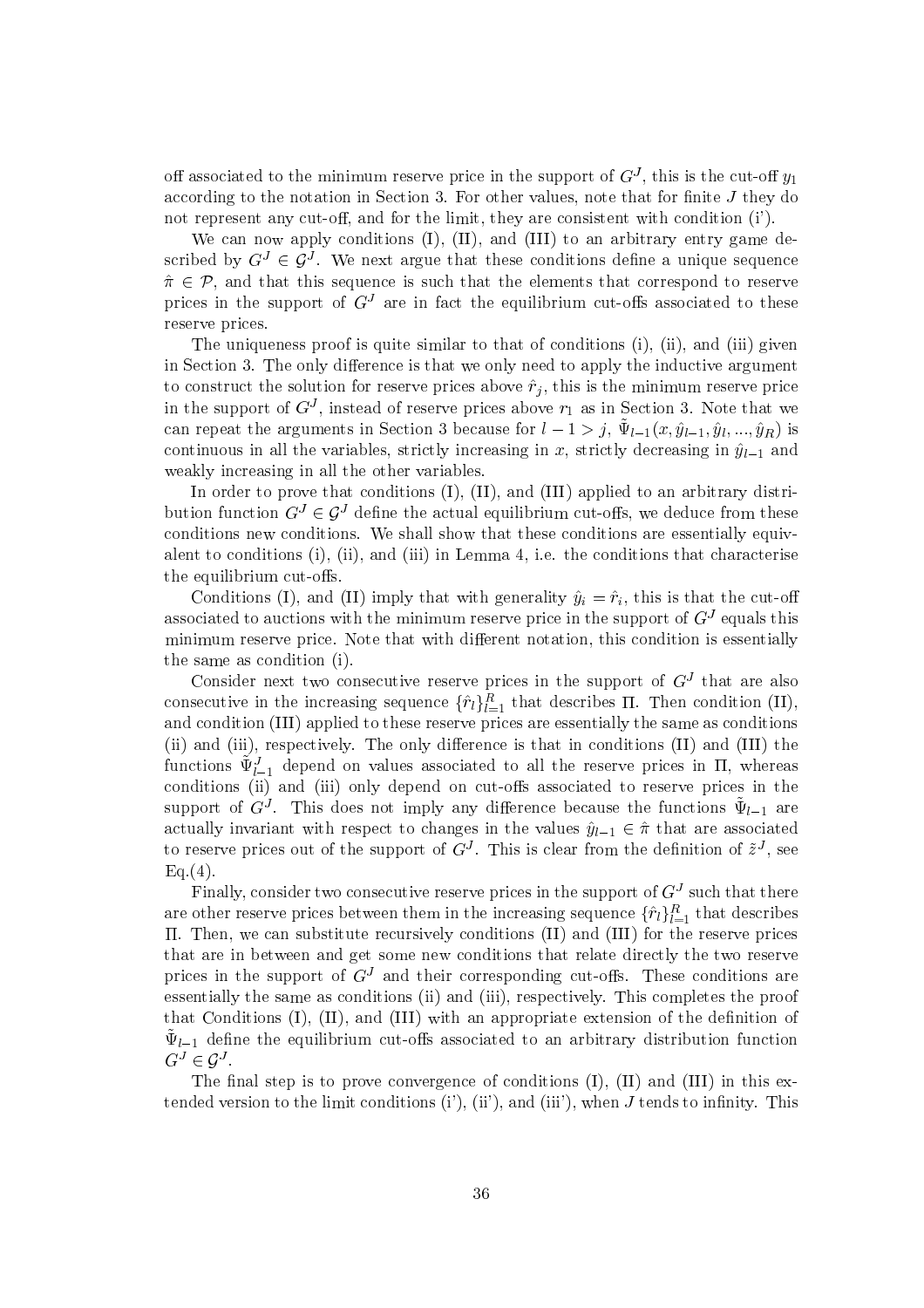proof is quite similar to the proof that we provide for sequences of distribution functions  $G^J$  with support II. Again, this proof assures convergence of the values  $\{\hat{y}_l^J\}_{l=1}^R$ , and that their limit is in fact the solution of conditions (i'), (ii'), and (iii').

### Proof of Lemma 13.

We start the proof with the following result.

**Lemma 19.** Consider a given sequence of distributions of reserve prices  $\{G^J\}_{J \in \mathbb{N}^*}$  $(G^J \in \mathcal{G}^J)$  that converges to  $G \in \mathcal{G}$ , and a type  $x \in [\hat{y}_1^*, 1]$ , then:

(a) For all  $x \notin \hat{\pi}^*$ :

$$
\tilde{z}^J(x; \hat{\pi}^J, G^J)^{kJ} \xrightarrow{J \to \infty} \bar{z}(x; \hat{\pi}^*, G).
$$

(b) For all  $x \notin \hat{\pi}^*$ , and  $x > \hat{y}_i^*$ :

$$
\Psi_j^J(x; \hat{\pi}^J, G^J) \xrightarrow{J \to \infty} \bar{\Psi}_j(x; \hat{\pi}^*, G)
$$

(c) For all  $j \in \{1, 2, ..., R\}$ :

$$
\tilde{z}^{J}(\hat{y}_j^{J}; \hat{\pi}^{J}, G^{J})^{kJ} \xrightarrow{J \to \infty} \bar{z}(\hat{y}_j^*; \hat{\pi}^*, G).
$$

(d) For all  $x < \underline{r}(G)$ :

$$
kJ\,\tilde{z}^{J}(x;\hat{\pi}^{J},G^{J})^{kJ-1} \xrightarrow{J\to\infty} 0.
$$

Remember that for  $x < r(G)$ ,  $\overline{z}(x; \hat{\pi}^*, G) = 0$ .

*Proof.* The first result (a) is direct for  $x = 1$ . Consider now,  $x \in (r(G), 1)$ . It can be deduced from conditions (i'), and (ii') that  $\hat{y}_l^* < \hat{y}_{l+1}^*$  for all  $\hat{y}_l^* < 1$ . Hence,<sup>13</sup> if  $x \in (\hat{y}_l^*, \hat{y}_{l+1}^*)$ , for an  $l \in \{1, 2, ..., R\}$ , remember that  $\hat{y}_{R+1}^* = 1$ :

$$
\lim_{J \to \infty} \tilde{z}^{J}(x; \hat{\pi}^{J}, G^{J})^{kJ} =
$$
\n
$$
\lim_{J \to \infty} \left( 1 - \frac{F(\hat{y}_{l+1}^{J}) - F(x)}{JG^{J}(\hat{r}_{l})} - \sum_{q=l+1}^{R} \frac{F(\hat{y}_{q+1}^{J}) - F(\hat{y}_{q}^{J})}{JG^{J}(\hat{r}_{q})} \right)^{kJ} =
$$
\n
$$
\lim_{J \to \infty} \left( 1 - \frac{\frac{F(\hat{y}_{l+1}^{J}) - F(x)}{G^{J}(\hat{r}_{l})} + \sum_{q=l+1}^{R} \frac{F(\hat{y}_{q+1}^{J}) - F(\hat{y}_{q}^{J})}{G^{J}(\hat{r}_{q})}}{J} \right)^{kJ} =
$$
\n
$$
e^{-k \left[ \frac{F(\hat{y}_{l+1}^{*}) - F(x)}{G(\hat{r}_{l})} + \sum_{q=l+1}^{R} \frac{F(\hat{y}_{q+1}^{*}) - F(\hat{y}_{q}^{*})}{G(\hat{r}_{q})} \right]} = \tilde{z}(x, \hat{\pi}^{*}, G).
$$

 $13$ See Footnote 12 for the computation of the limit.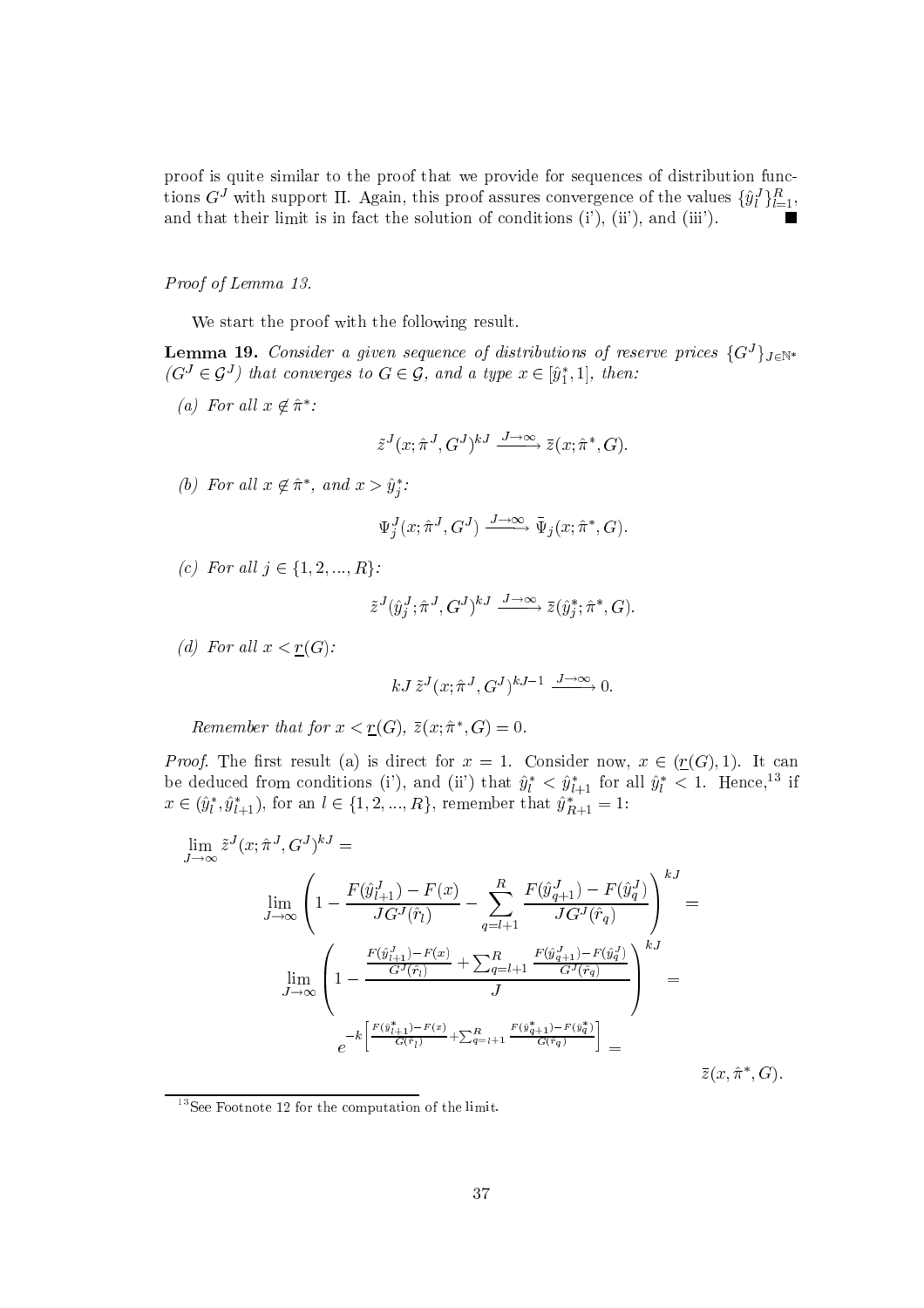Consider next the case  $x \in (y_1^*, \underline{r}(G))$ . In this case,  $\tilde{z}_J(x; \hat{\pi}^J, G^J)$  is bounded away from 1. Then, there exists an  $\eta > 0$ , such that,  $\lim_{J\to\infty} \tilde{z}^{J}(x; \hat{\pi}^{J}, G^{J})^{kJ} \leq$  $\lim_{J\to\infty}(1-\eta)^{kJ}=0.$ 

We can proof (b) following similar steps to those followed in the proof of Lemma 18. The proof of  $(c)$  can be done in a similar way to the proof of  $(a)$ . In order to prove (d) we note again that for all  $x \in (y_1^*, \underline{r}(G)), \tilde{z}_J(x; \hat{\pi}^J, G^J)$  is bounded away from 1. Then, there exists an  $\eta > 0$ , such that,

$$
\lim_{J \to \infty} kJ(1 - \tilde{z}^{J}(x; \hat{\pi}^{J}, G^{J})) \tilde{z}^{J}(x; \hat{\pi}^{J}, G^{J})^{kJ-1} \le \lim_{J \to \infty} kJ(1 - \eta)^{kJ-1} = 0,
$$

for an  $\eta > 0$ . The last step follows from [20, Theorem 3.20 (d), p. 57].

For  $\hat{r}_j \geq \underline{r}(G)$ , and using Lemma 19 (a) and (b), and the Lebesgue bounded convergence theorem (see  $[19,$  Theorem 16, p. 91]) in the third step below:

 $\overline{\phantom{a}}$ 

$$
\lim_{J \to \infty} \tilde{\Phi}^{J}(\hat{r}_{j}, G^{J} | w_{j}) =
$$
\n
$$
\lim_{J \to \infty} \left\{ \int_{\hat{y}_{j}^{J}}^{1} (\tilde{\Psi}_{j}^{J}(x; \hat{y}_{j}^{J}, \hat{y}_{j+1}^{J}, ..., \hat{y}_{R}^{J}, G^{J}) - w_{j}) \ d\tilde{z}^{J}(x; \hat{\pi}^{J}, G^{J}) \right\} =
$$
\n
$$
\lim_{J \to \infty} \left\{ \sum_{l=j}^{R} \int_{\hat{y}_{l}^{J}}^{\hat{y}_{l+1}^{J}} (\tilde{\Psi}_{j}^{J}(x; \hat{y}_{j}^{J}, \hat{y}_{j+1}^{J}, ..., \hat{y}_{R}^{J}, G^{J}) - w_{j}) \ \tilde{z}^{J}(x; \hat{\pi}^{J}, G^{J})^{kJ-1} k \frac{f(x)}{G^{J}(r_{l})} dx \right\} =
$$
\n
$$
\sum_{l=j}^{R} \int_{\hat{y}_{l}^{*}}^{\hat{y}_{l+1}^{*}} (\bar{\Psi}_{j}(x; \hat{y}_{j}^{*}, \hat{y}_{j+1}^{*}, ..., \hat{y}_{R}^{*}, G) - w_{j}) \ \tilde{z}(x; \hat{\pi}^{*}, G) k \frac{f(x)}{G(r_{l})} dx =
$$
\n
$$
\int_{\hat{y}_{j}^{*}}^{1} (\bar{\Psi}_{j}(x; \hat{y}_{j}^{*}, \hat{y}_{j+1}^{*}, ..., \hat{y}_{R}^{*}, G) - w_{j}) \ d\tilde{z}(x; \hat{\pi}^{*}, G) =
$$
\n
$$
\bar{\Phi}(\hat{r}_{j}, G | w_{j}).
$$

Consider now the case  $r_j < r(G)$ , then we split the integral in the following two halves:

$$
\tilde{\Phi}^{J}(\hat{r}_{j}, G^{J}|w_{j}) = \int_{\hat{y}_{j}^{J}}^{\hat{y}_{l}^{J}} \left( \tilde{\Psi}_{j}^{J}(x; \hat{y}_{j}^{J}, \hat{y}_{j+1}^{J}, ..., \hat{y}_{R}^{J}, G^{J}) - w_{j} \right) d\tilde{z}^{J}(x; \hat{\pi}^{J}, G^{J}) +
$$
\n
$$
\int_{\hat{y}_{l}^{J}}^{1} \left( \tilde{\Psi}_{j}^{J}(x; \hat{y}_{j}^{J}, \hat{y}_{j+1}^{J}, ..., \hat{y}_{R}^{J}, G^{J}) - w_{j} \right) d\tilde{z}^{J}(x; \hat{\pi}^{J}, G^{J}),
$$

where  $\hat{y}_l^J$  is the equilibrium cut-off associated to an announcement  $\underline{r}(G)$  in the game with  $J$  auctioneers.

Note that we can compute the limit of the second part of the above integral following exactly the same steps as in the case  $r_j \geq r(G)$ . For the second part note the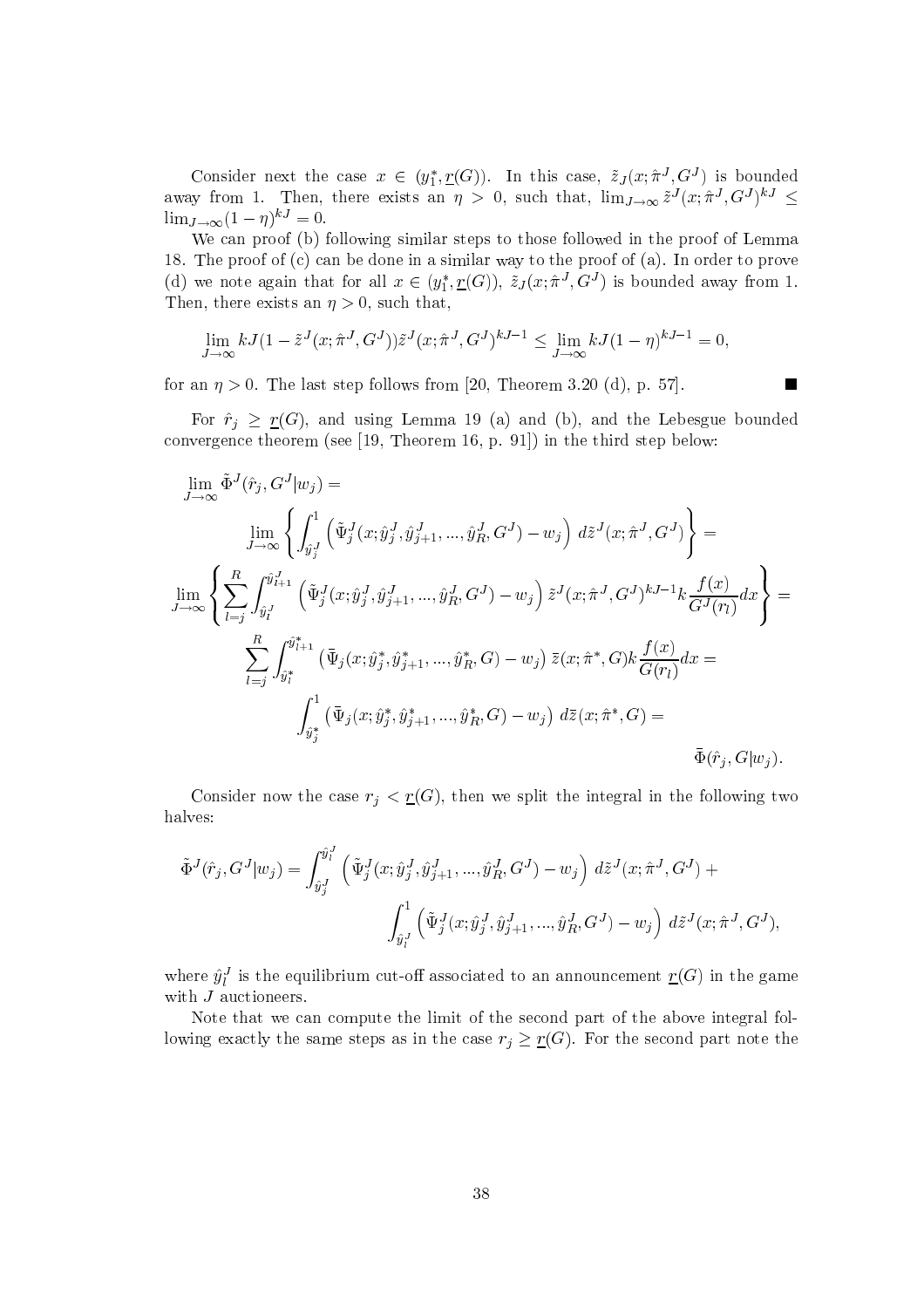following algebraic transformations: $^{14}$ 

$$
\int_{\hat{y}_{j}^{J}}^{\hat{y}_{l}^{J}} \left( \tilde{\Psi}_{j}^{J}(x; \hat{y}_{j}^{J}, \hat{y}_{j+1}^{J}, ..., \hat{y}_{R}^{J}, G^{J}) - w_{j} \right) d\tilde{z}^{J}(x)^{kJ} =
$$
\n
$$
\int_{\hat{y}_{j}^{J}}^{\hat{y}_{l}^{J}} \left( \int_{\hat{y}_{j}^{J}} \tilde{x} d \frac{\tilde{z}^{J}(\tilde{x})^{kJ-1}}{\tilde{z}^{J}(x)^{kJ-1}} + \hat{r}_{j} \frac{\tilde{z}^{J}(\hat{y}_{j}^{J})^{kJ-1}}{\tilde{z}^{J}(x)^{kJ-1}} - w_{j} \right) d\tilde{z}^{J}(x)^{kJ} =
$$
\n
$$
\int_{\hat{y}_{j}^{J}}^{\hat{y}_{l}^{J}} \left[ x - w_{j} - (\hat{y}_{j}^{J} - \hat{r}_{j}) \frac{\tilde{z}^{J}(\hat{y}_{j}^{J})^{kJ-1}}{\tilde{z}^{J}(x)^{kJ-1}} - \int_{\hat{y}_{j}^{J}} \frac{\tilde{z}^{J}(\tilde{x})^{kJ-1}}{\tilde{z}^{J}(x)^{kJ-1}} d\tilde{x} \right] d\tilde{z}^{J}(x)^{kJ} =
$$
\n
$$
\int_{\hat{y}_{j}^{J}}^{\hat{y}_{l}^{J}} (x - w_{j}) d\tilde{z}^{J}(x)^{kJ}
$$
\n
$$
- \int_{\hat{y}_{j}^{J}}^{\hat{y}_{l}^{J}} kJ \left[ (\hat{y}_{j}^{J} - \hat{r}_{j}) \tilde{z}^{J}(\hat{y}_{j}^{J})^{kJ-1} + \int_{\hat{y}_{j}^{J}} \tilde{z}^{J}(\tilde{x})^{kJ-1} d\tilde{x} \right] d\tilde{z}^{J}(x) =
$$
\n
$$
(\hat{y}_{l}^{J} - w_{j}) \tilde{z}(\hat{y}_{l}^{J})^{kJ} - (\hat{y}_{j}^{J} - w_{j}) \tilde{z}(\hat{y}_{j}^{J})^{kJ} - \int_{\hat{y}_{j}^{J}}^{\hat{y}_{l}^{J}} \tilde{z}^{J}(x)^{kJ} d x
$$
\

Hence, we can apply results (a), (c), and (d) in Lemma 19 to prove using the Lebesgue bounded convergence theorem (see [19, Theorem 16, p. 91]):

$$
\lim_{J \to \infty} \int_{\hat{y}_j^J}^{\hat{y}_l^J} \left( \tilde{\Psi}_j^J(x; \hat{y}_j^J, \hat{y}_{j+1}^J, ..., \hat{y}_R^J, G^J) - w_j \right) d\tilde{z}^J(x; \hat{\pi}^J, G^J)^{kJ} =
$$
\n
$$
\underbrace{(r(G) - w_j) \,\bar{z}(r(G); \hat{\pi}^*, G)}.
$$

 $\blacksquare$ 

This last result completes the proof of the Lemma.

Proof of Lemma 15.

Suppose that we have a family  $S$  of sequences of distribution of reserve prices  $\{G^{J}\}_{J\in\mathbb{N}^*}$  that converge to G. The lemma follows if we show that the expected utility

<sup>&</sup>lt;sup>14</sup>To simplify the notation we denote  $\tilde{z}^J(x; \hat{\pi}^J, G^J)$  simply by  $\tilde{z}^J(x)$ .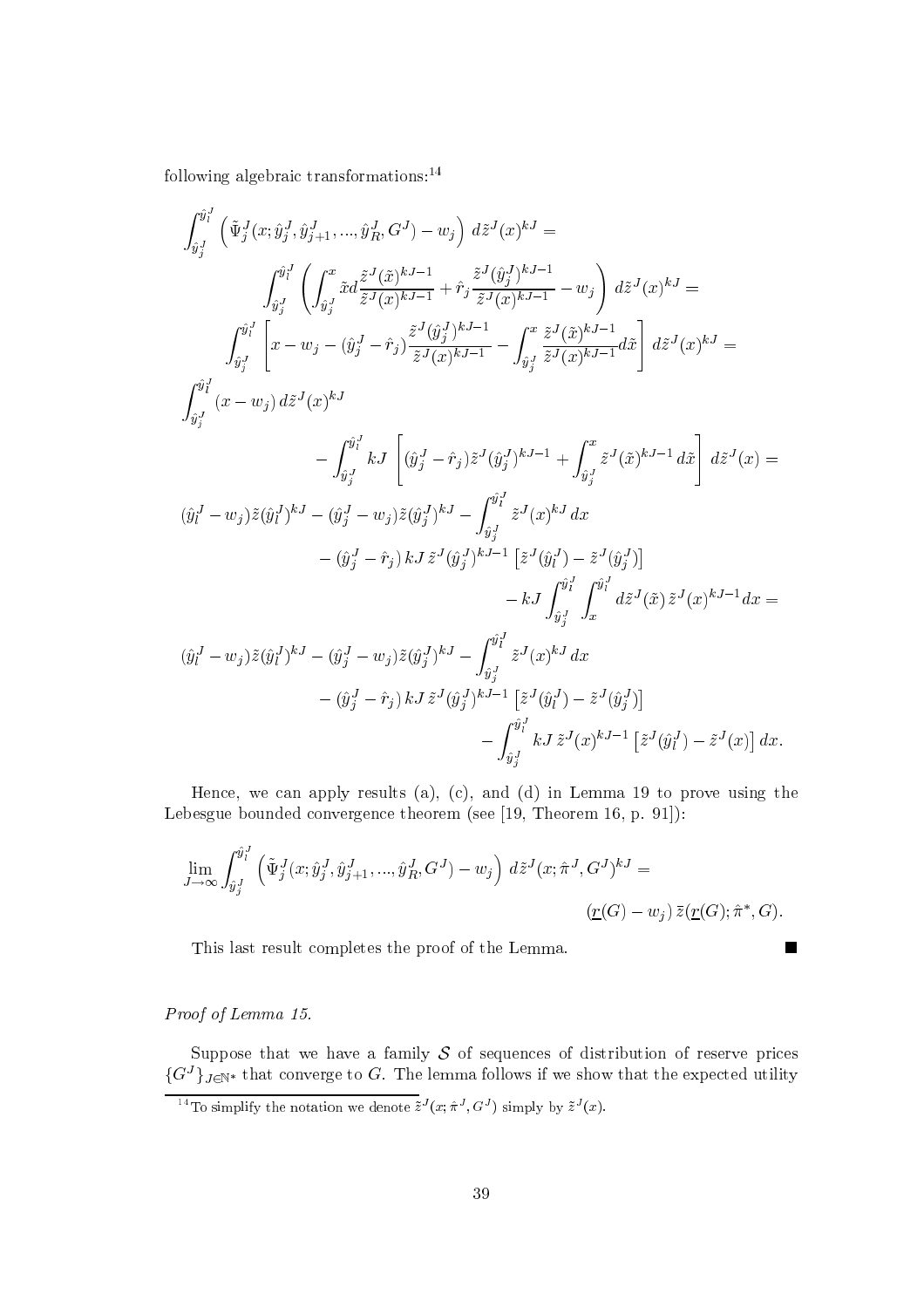of a bidder i with type  $x_i$  evaluated at the unique symmetric equilibrium of the entry game converges to the same value for each sequence in the family  $S$ . Again for the sake of simplicity assume that each distribution of reserve prices has support  $G<sup>J</sup>$ . Then, Lemma 3 implies that the expected utility of bidder  $i$  is simply the integral of the probability of winning for all types  $\tilde{x} \in (\hat{y}_1^J, x_i)$  (i.e. the integral  $\int_{\hat{y}_1^J}^{x_i} \tilde{z}^J(\tilde{x}, \tilde{\pi}^J, G^J)^{kJ-1} d\tilde{x}$ ). We can show as in Lemma 19 that  $\tilde{z}^{J}(\tilde{x}, \hat{\pi}^{J}, G^{J})^{kJ-1}$  converges to  $\bar{z}(\tilde{x}, \hat{\pi}^{*}, G)$  for all  $\tilde{x} \notin \hat{\pi}^*$  and all sequences in S when J tends to infinity. Hence, we can apply the Lebesgue bounded convergence theorem (see [19, Theorem 16, p. 91]) to show that the expected utility of bidder i converges to the same value for all sequences in  $\mathcal{S}$ .

### Proof of Proposition 3.

The basic idea of the proof is to use the strict payoff comparisons of the limit auctioneer's payoffs to rule out strategies from the equilibrium set in the finite game, for J large enough. Lemma 13 computes the limit of the auctioneer's expected profit for convergence sequences of games in which each of the other auctioneers announces a reserve price with probability one. This result is, however, insufficient for our purpose. The reason is that typically, in equilibrium the other auctioneers randomise among a set of reserve prices instead of announcing a reserve price with probability one. Hence, if we want to approximate the auctioneer's payoffs for  $J$  large we must use the limit when the other auctioneers are allowed to randomise.

Consider an infinite sequence of reduced games of competition among auctioneers defined by the sequence of payoff functions  $\{\tilde{\Phi}^{J}(\hat{r}_j, G^{J}|w_j)\}_{J \in \mathbb{N}^*}$ , each of which corresponds to a reduced game with J auctioneers. Let also  $\mu^{J} \equiv {\mu_1^{J}, \mu_2^{J}, ..., \mu_J^{J}}$  be some distributional strategies for each of the auctioneers. Recall that  $j$ 's distributional strategy is a probability measure  $\mu_i^J$  on the set  $\Pi_H \times \Pi$ , such that the marginal distribution on  $\Pi_H$  is the distribution of the auctioneers' types H. The empirical distribution of reserve prices generated by these distributional strategies in any play of the game is a random variable given by  $\tilde{\mu}^J$  with expectation  $\frac{1}{J}\sum_{j=1}^J \bar{\mu}_j^J$ , where  $\bar{\mu}_j^J$  is the marginal distribution of  $\mu_i^J$  on  $\Pi$ . Let  $\xi^J$  be the probability measure that this induces on  $\mathcal{G}^J$  in the game consisting of  $J$  auctioneers. Then, if one generic auctioneer  $j$  with production cost  $w_j$  announces a reserve price  $\hat{r}_j$  (without loss of generality) with probability one,<br>then his expected payoffs equal:  $\int_{G^J \in G^J} \tilde{\Phi}^J(\hat{r}_j, G^J | w_j) d\xi^J(G^J)$ .

**Lemma 20.** Let  $\{\mu^{J}\}\$ be any sequence of distributional strategies having the property that  $\frac{1}{J}\sum_{j=1}^{J}\bar{\mu}_{j}^{J}$  converges to some probability distribution  $G \in \mathcal{G}$ . Then:

- the probability measure  $\xi^J$  converges weakly to a measure that assigns point mass one to the distribution  $G$ .
- if there is one auctioneer j that plays a distributional strategy  $\mu_i^J$  which marginal distribution on  $\Pi$  puts probability mass one in  $\hat{r}_i \in \Pi$  for all  $J \in \mathbb{N}^*$ , then:

$$
\lim_{J \to \infty} \int_{G^J \in \mathcal{G}^J} \tilde{\Phi}^J(\hat{r}_j, G^J | w_j) d\xi^J(G^J) = \bar{\Phi}(\hat{r}_j, G | w_j)
$$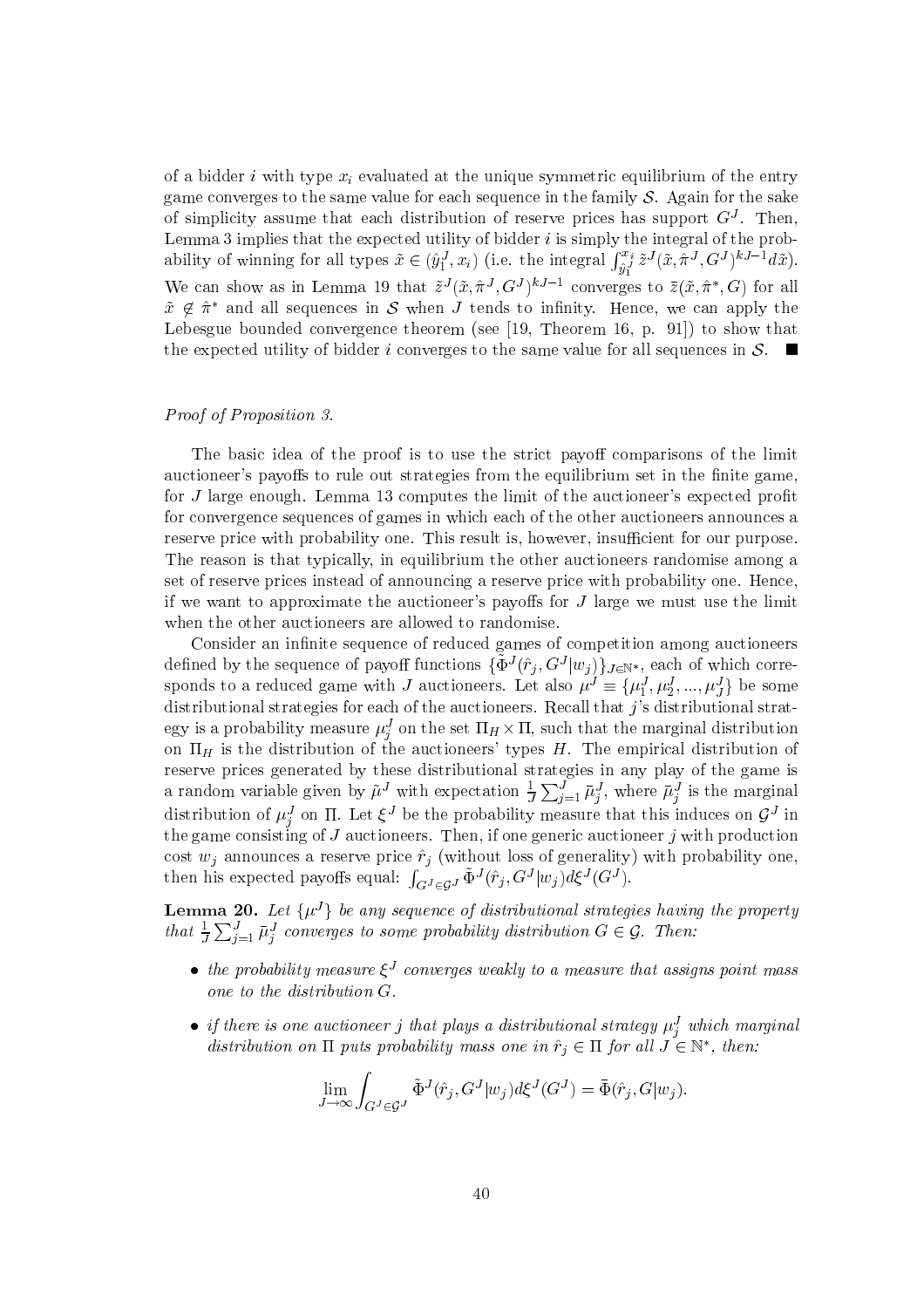*Proof.* The reserve prices offered by the auctioneers form a triangular system of rowwise independent random variables. Thus  $\sup_{\tilde{\mu}} |\tilde{\mu}^J(x) - \sum_{j=1}^J \bar{\mu}_j^J(x)|$  converges almost surely to zero when J goes to infinity by an extension of the Glivenko-Cantelli theorem, see [22, Theorem 1, page 105]. Almost surely convergence implies that the probability measure  $\xi^J$  converges weakly to a measure that assigns point mass one to the distribution  $G$ .

>From Lemma 13,  $\tilde{\Phi}^{J}(\hat{r}_i, G^{J}|w_i) \xrightarrow{J \to \infty} \bar{\Phi}(\hat{r}_i, G|w_i)$  for any sequence  $\{G^{J}\}_{J \in \mathbb{N}^*}$ such that  $G^J \xrightarrow{J \to \infty} G$ . Moreover, the distribution  $\xi^J$  converges weakly to a degenerate distribution with mass point one in the distribution  $G$ . Thus,

$$
\lim_{J \to \infty} \int_{G^J \in \mathcal{G}^J} \tilde{\Phi}^J(\hat{r}_j, G^J | w_j) d\xi^J(G^J) = \bar{\Phi}(\hat{r}_j, G | w_j),
$$

 $\blacksquare$ 

by  $[3,$  Theorem 5.5, p. 34.

Assume next that we have a convergent sequence of reduced games of competition among auctioneers with increasing numbers of auctioneers and bidders. Each of these games must have at least one Nash equilibrium.<sup>15</sup> Hence, we can always take a subsequence of equilibrium distributional strategies with convergence mean in the sense of Lemma 20. We shall call the limit distribution function of this mean  $G \in \mathcal{G}$ .

Lemma 20 shows that we can approximate the auctioneer's payoffs when  $J$  is large enough with the limit of the auctioneer's payoffs evaluated at the limit distribution of reserve prices  $G$ . We can thus use the strict payoff comparisons in Lemma 14 to rule out certain strategies from the auctioneer' strategy set that will not be played in equilibrium for  $J$  large enough. We proceed in three steps.

**Step 1:** In equilibrium, if  $w < \overline{r}(G)$  and for all  $w \in \Pi_H$ , no auctioneer announces with positive probability a reserve price above w conditional on having a production  $cost\ w\ for\ J\ large\ enough.$ 

Lemma 14 says that in the limit when  $J$  goes to infinity if an auctioneer has a production cost  $w < \overline{r}(G)$ , he gets strictly higher expected utility with a reserve price  $w$  against the limit distribution of reserve prices  $G$  than with any other reserve price strictly above w and weakly above  $r(G)$ . Strictness implies that this should also be true for J large enough. Hence, in equilibrium no auctioneer with production cost  $w$ announces a reserve price weakly above  $r(G)$  and strictly above w for J large enough. We next show that this actually implies the above statement.

The strong law of large numbers implies that when J goes to infinity, with probability one the fraction of auctioneers with production cost  $w$  equals the probability measure that a given auctioneer has a production cost w (see [4, Theorem 6.1, p.

 $15$  Proposition 2 shows that all these games have a Nash equilibrium in distributional strategies. Although this proof was done under the assumption that the strategy space is continuous some obvious modifications show that we can apply it also to a discrete strategy space. Nevertheless, given the discrete nature of the auctioneers' strategy space and the auctioneers' private types we can more naturally apply Nash's (1950) existence theorem.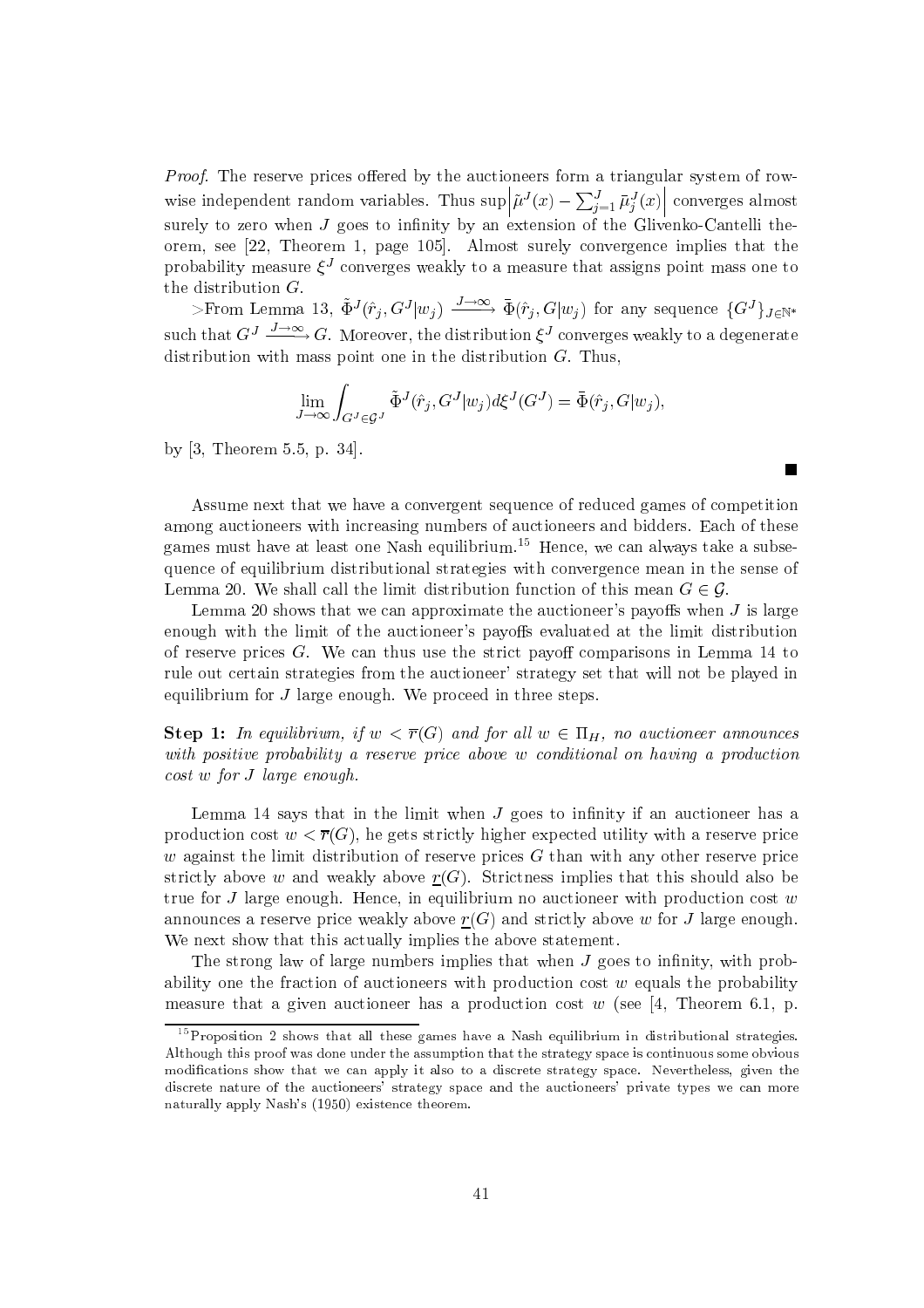85]). Hence, the finiteness assumption of the support of the distribution of production costs H implies that  $\lim_{J\to\infty} P_w^J \geq \underline{r}(G)$ , where  $P_w^J$  is the maximum reserve price that is announced with positive probability in equilibrium by an auctioneer conditional on a production cost  $w$ . According to the paragraph above this implies that  $\lim_{J\to\infty} P_w^J \leq w$ . This completes the proof of Step 1.

**Step 2:** Let  $\underline{w}$  be the minimum production cost in the support of the distribution of production costs H. Then, for all w in  $\Pi_H$  such that  $\underline{w} < w < \overline{r}(G)$ , all auctioneers conditional on having a production cost w announce a reserve price w in equilibrium and for J large enough.<sup>16</sup>

Lemma 14 says that in the limit when J goes to infinity if  $r(G) < w < \overline{r}(G)$ , then an auctioneer with a production cost w strictly prefers a reserve price w against the limit distribution of reserve prices  $G$ . Strictness implies that this is also true for  $J$ large enough. This means that in equilibrium, and for  $J$  large enough, all auctioneers with a production cost w such that  $r(G) < w < \overline{r}(G)$  announce a reserve price equal to w. Hence, we only need to show that  $w > w$  implies that  $w > r(G)$ .

Since  $w < \overline{r}(G)$ , Step 1 implies that the auctioneers with production cost w announce a reserve price smaller than or equal to  $w$  in equilibrium and for  $J$  large enough. Due to the finiteness of the support of the distribution of production costs, the strong law of large numbers implies that when  $J$  goes to infinity, the fraction of auctioneers with production cost  $\underline{w}$  is strictly positive with probability one, see [4, Theorem 6.1, page 85. This means that in the limit when J goes to infinity  $w > r(G)$  for all  $w > w$ . This completes the proof of Step 2.

In step 2, we rule out some strategies that involve reserve prices below the production cost mainly when the production cost is strictly above  $w$ . The impossibility to compare payoffs for  $J$  large enough with the limit payoffs when  $J$  goes to infinity for reserve prices below or equal to  $r(G)$  precludes to extend Step 2 to production costs w. In the next step, we produce a weaker statement for the production cost  $w = w$  than Step 2 for  $w \neq w$ . This weaker statement is, nonetheless, sufficient for the Proposition.

**Step 3:** For all  $\epsilon > 0$ , the fraction of auctioneers that announce in equilibrium a reserve price different to his production cost with probability greater than  $\epsilon$  and conditional on a production cost <u>w</u> goes to zero as J tends to infinity if  $\underline{w} < \overline{r}(G)$ .

Similarly to Step 2, we only need to show that if the conditions in the statement of Step 3 are not met then  $\underline{w} > \underline{r}(G)$ . Step 1 says that no auctioneer with production cost  $w < \overline{r}(G)$  announce a reserve price above w in equilibrium and for J large enough. Suppose next that there exists an  $\epsilon > 0$  such that the fraction of auctioneers that announce in equilibrium a reserve price different to his production cost, *i.e.* strictly below w, with probability greater than  $\epsilon$  and conditional on a production cost w goes to  $\delta > 0$  as J tends to infinity. The strong law of large numbers (see [4, Theorem 6.1, p. 85) says that the limit of the fraction of auctioneers that announce a reserve price strictly less than w is at least  $\epsilon \delta > 0$  with probability one. This means that  $w > r(G)$ .

 $16$  Note that in this step and in the first step we prove more than required by the Proposition.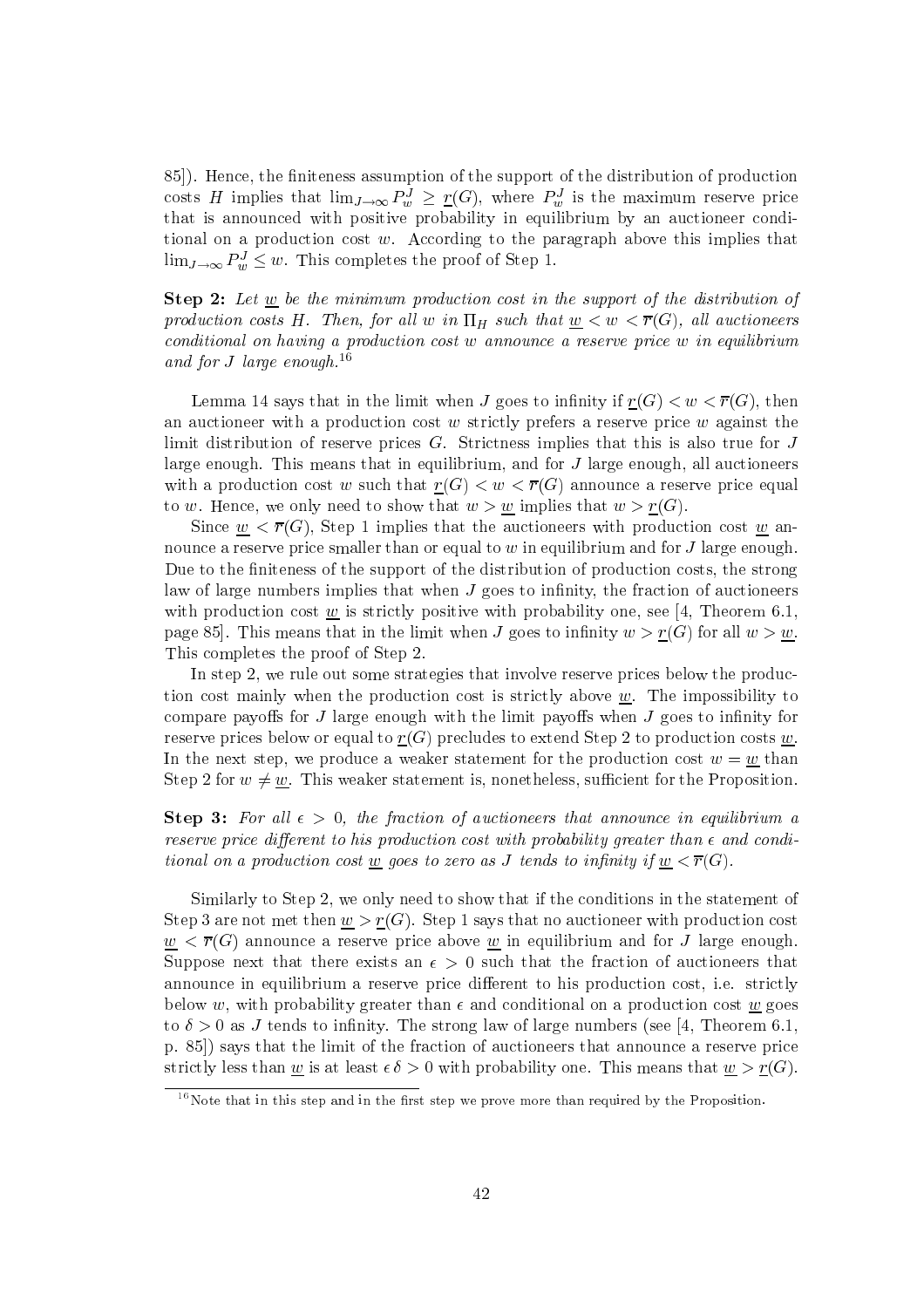This completes the proof of Step 3.

In order to complete our proof, we only need to show that Step 1, Step 2, and Step 3 imply the Proposition. Step 1, Step 2, and Step 3 imply that for all  $\epsilon > 0$  the fraction of auctioneers that announce a production cost different to their production cost conditional on having a production cost below the reserve price  $\overline{r}(G)$  tends to zero as  $J$  goes to infinity. Lemma 14 says that auctioneers with production costs weakly above  $\overline{r}(G)$  strictly prefer to announce a reserve price weakly above  $\overline{r}(G)$  for  $J$  large enough. Hence, we can use Lemma 20 to show that the distribution of reserve prices strictly below  $\overline{r}(G)$  that are observed in equilibrium when J tends to infinity converges weakly to the distribution of production costs strictly below  $\overline{r}(G)$ . Note that production costs weakly above  $\overline{r}(G)$  never trade in the market and hence, they do not actually affect to the level of  $\overline{r}(G)$ . This implies that the  $\overline{r}(G)$  associated to the limit of the equilibrium strategies must be actually equal to the  $\overline{r}(H)$ , where H is the distribution of the auctioneers' production costs. This completes the proof of Proposition 3.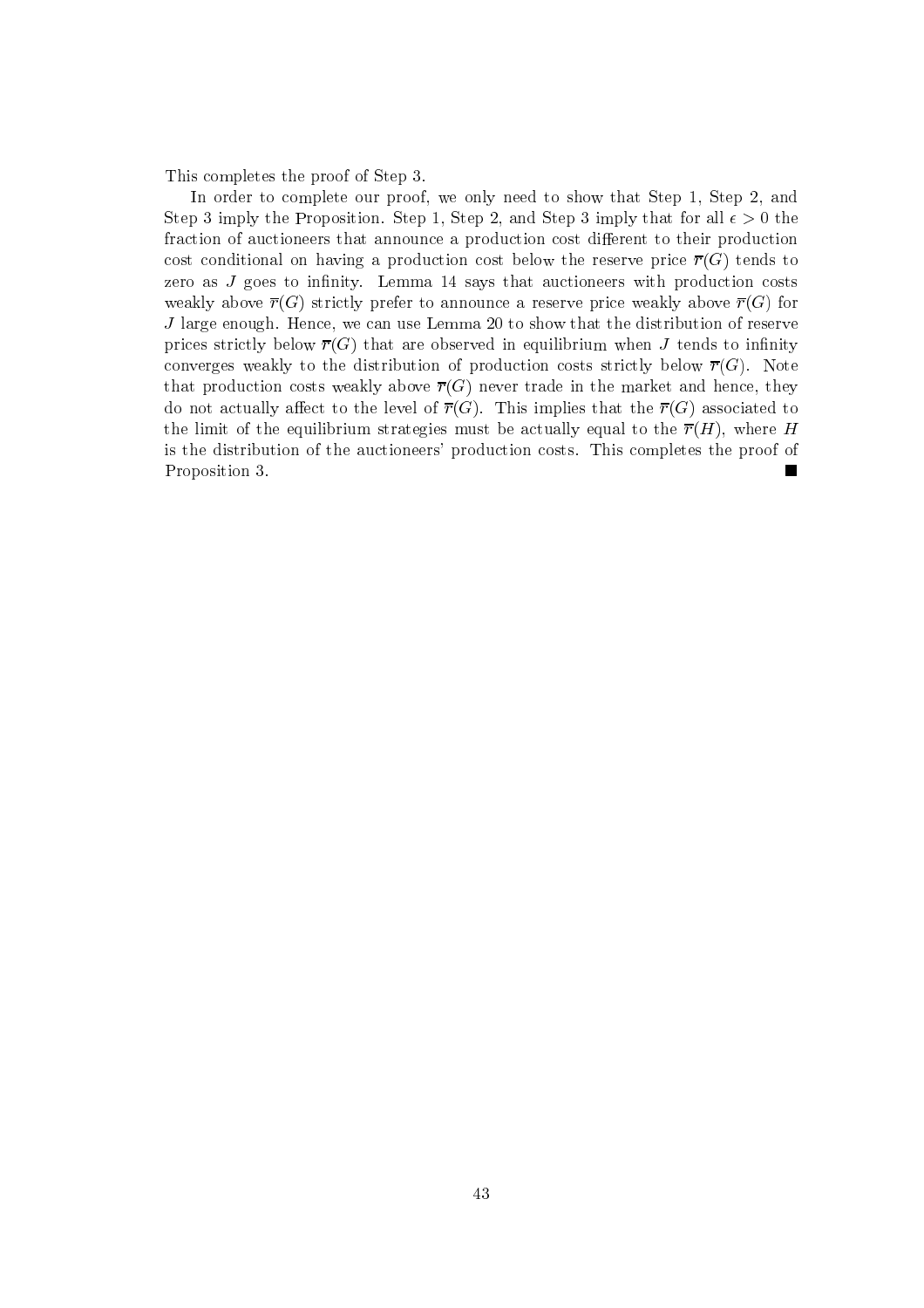## **References**

- <sup>[1]</sup> Beth Allen and Martin Hellwig. Bertrand-Edgeworth oligopoly in large markets. Rev. Econ. Stud.,  $53(2):175-204$ , April 1986.
- $[2]$  R. J. Aumann. Mixed and behavior strategies in infinite extensive games. In Advances in Game Theory, number 52 in Annals of Mathematical Studies, pages 627-650. Princeton University Press, 1964.
- [3] Patrick Billingsley. Convergence of Probability Measures. John Wiley & Sons, 1968. New York.
- [4] Patrick Billingsley. Probability and Measure. Wiley-Interscience. John Wiley & Sons, third edition, 1995. New York.
- [5] K. Burdett, S. Shi, and R. Wright. Pricing with fictions. University of Pennsylvania, 2000.
- <sup>[6]</sup> Roberto Burguet and Jósef Sákovics. Imperfect competition in auction designs. *Int. Econ. Rev.*,  $40(1):231-247$ . February 1999.
- [7] Larry Epstein and Michael Peters. A revelation principle for competing mechanisms. J. Econ. Theory,  $88(1):119-161$ , September 1999
- $[8]$  Steven A. Matthews. A technical primer on auction theory I: Independent private values. Technical Report Discussion Paper No. 1096, Northwestern University, May 1995.
- [9] Preston McAfee. Mechanism design by competing sellers. *Econometrica*.  $61(6):1281-1312$ , November 1993.
- [10] Paul R. Milgrom and Robert J. Weber. Distributional strategies for games with incomplete information. Mathematics of Operations Research,  $10(4)$ :619–632. November 1985.
- [11] Roger B. Myerson. Optimal auctions design. *Mathematics of Operation Research*,  $6(1):58-73$ , February 1981.
- [12] Michael Peters. Bertrand equilibrium with capacity constraints and restricted mobility.  $Econometrica$ , 52(5):1117-1128, September 1984.
- [13] Michael Peters. A competitive distribution of auctions. *Rev. Econ. Stud.*, 64:97-123, 1997.
- $[14]$  Michael Peters. On the equivalence of Walrasian and non-Walrasian equilibria in contract markets: The case of complete contracts. Rev. Econ. Stud.,  $64:241-264$ . 1997.
- $[15]$  Michael Peters. Surplus extraction and competition. University of Toronto, 1998.